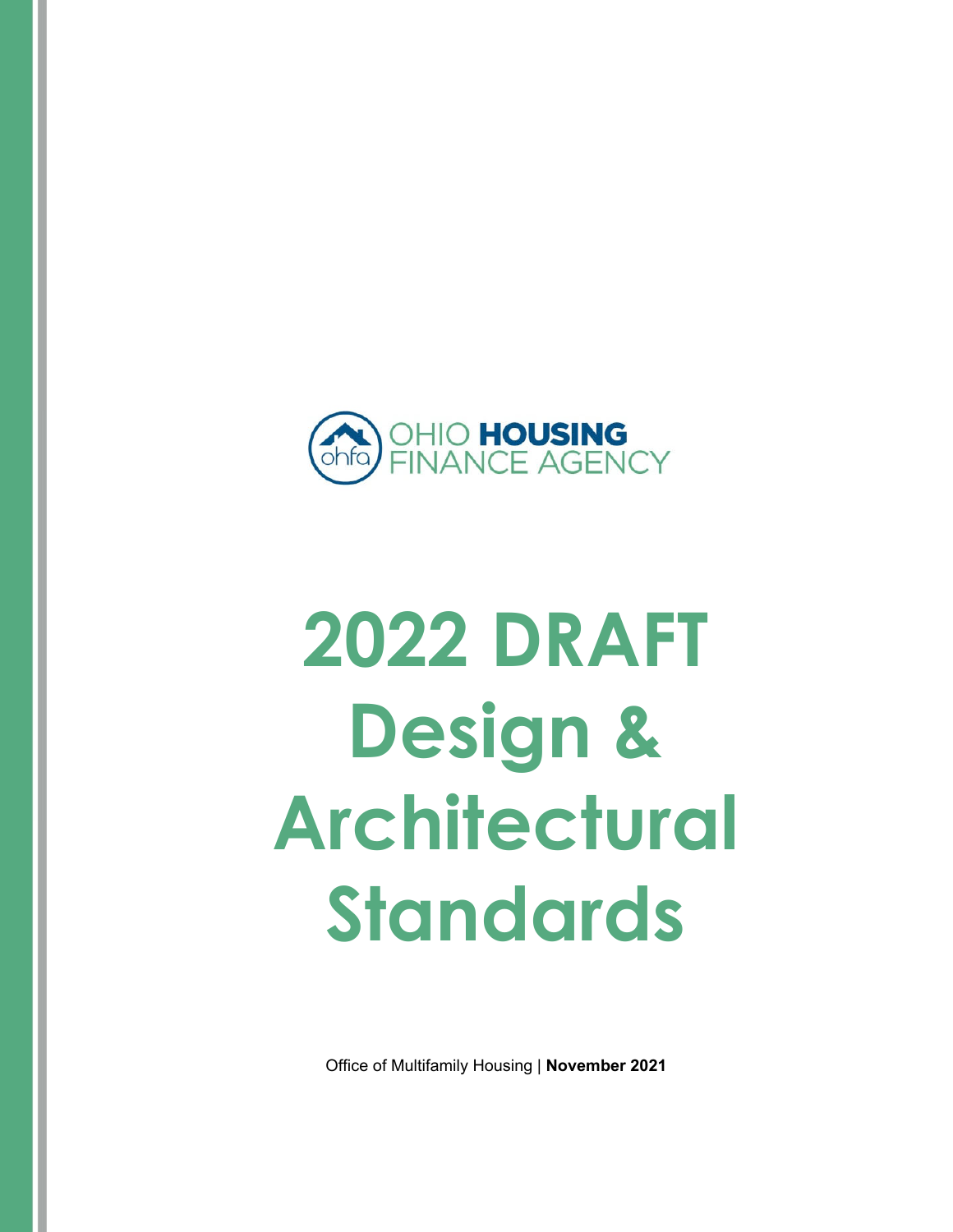# **Contents**

| Requirements for Rehabilitation projects unable to obtain the above certifications12 |  |
|--------------------------------------------------------------------------------------|--|
|                                                                                      |  |
|                                                                                      |  |
|                                                                                      |  |
|                                                                                      |  |
|                                                                                      |  |
|                                                                                      |  |
|                                                                                      |  |
|                                                                                      |  |
|                                                                                      |  |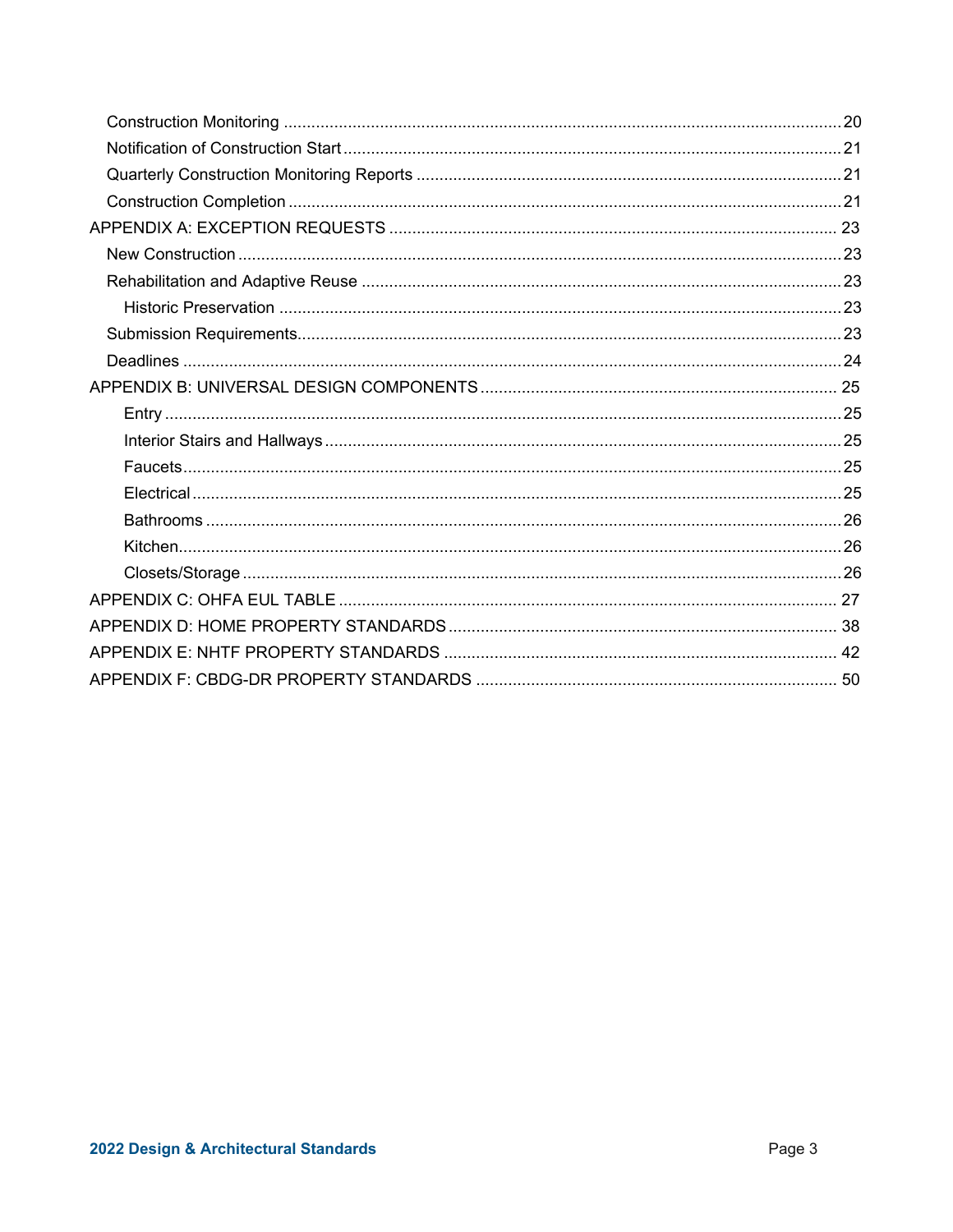# **A. Introduction and Scope**

The following Design and Architectural Standards ("the Standards") apply to all Ohio Housing Finance Agency (OHFA) multifamily affordable housing. These Standards represent the minimum requirements necessary to receiving OHFA funding. Standards may be increased or modified by programmatic requirement or incentive; applicants should consult the relevant program guidelines for further information.

The intent of these Standards is to:

- Ensure consistency in the design approval process;
- Promote the use of durable materials that reduce long-term maintenance costs;
- Create a healthy living environment for residents of all backgrounds and abilities;
- Provide options for meeting requirements that can be tailored to location and population being served;
- Enhance energy efficiency to reduce operating costs; and
- Appropriately balance high quality materials with cost containment principles.

# **Applicability**

## *Funding Programs*

These Standards apply to all new construction, rehabilitation, and adaptive reuse developments seeking funding through any of the programs administered by the OHFA Office of Multifamily Housing.

## *Exceptions*

All program participants must conform to these requirements unless waived by OHFA in writing. OHFA will accept requests for exception to specific requirements as noted throughout the document and as summarized in Appendix A. Additionally, OHFA will evaluate certain aspects of the Standards that may require modification in order to meet the unique site, design or use of the development. In this event, OHFA will consider modification requests on a case by case basis.

All requests for exceptions must be submitted using the OHFA Exception Request form, must include reasonable justification for the exception, and must be submitted to OHFA on or before the date indicated in the respective program calendar. The OHFA staff architect will review requests and make a recommendation to the management team to accept, deny, or modify the exception. A final determination will be made by OHFA by the date indicated in the program calendars.

# **Notice & Disclaimer**

All requirements are exclusive of federal, state, and local law or regulation that may further dictate design requirements. If there is a conflict between the requirements of applicable codes and/or these Standards, the most stringent requirement will prevail. During the construction process, owners/developers and/or architects will be asked to certify compliance with applicable regulations.

Nothing in these Standards must be construed to waive, override, modify, or extinguish any legal or regulatory responsibility, including those governing accessibility issues. OHFA will not certify project adherence to building code or other legal or design requirements. OHFA must not, by the execution or performance of any architectural review function, assume liability or otherwise become responsible for any owner, developer, architect, construction contractor or other person's obligation; applicants and funding recipients are explicitly advised to seek independent legal advice regarding non-OHFA design and construction requirements particularly as they relate to accessibility.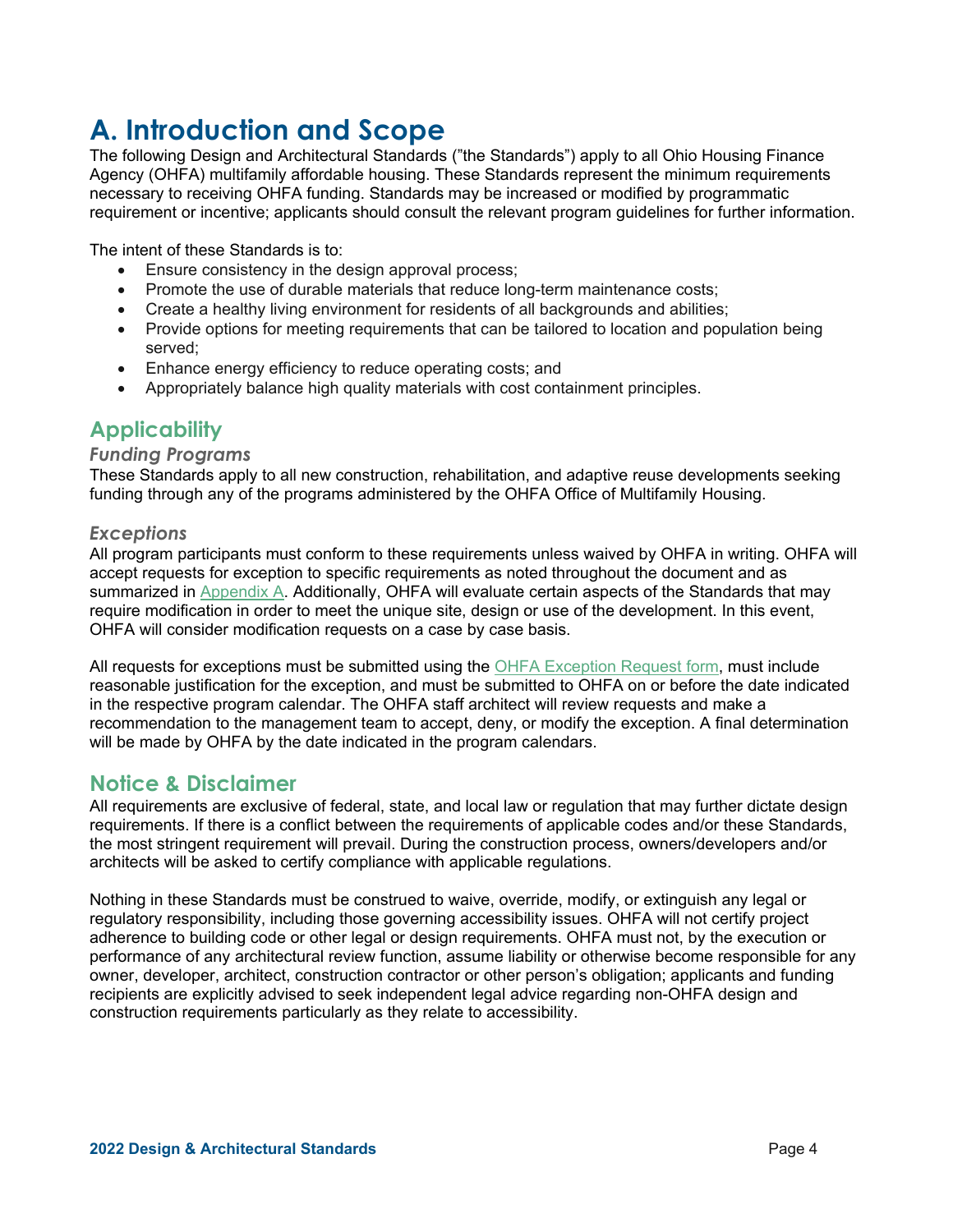# **Penalties**

Violations of the requirements set forth in these Standards, failure to honor commitments made in the application process, or other instances of noncompliance with OHFA requirements may result in any or all of the non-exhaustive sanctions as outlined in the 2022-2023 Qualified Allocation Plan.

# **B. Definitions**

Unless otherwise noted, all definitions must be the same as the building code applicable to the construction type.

**Adaptive Reuse:** The renovation and reuse of an existing structure for a purpose other than that which it was originally built or designed for.

**Circulation Space:** The minimum path inside a building for access to living units, storage areas, common areas, ingress and egress areas, and other spaces designed for resident use.

Examples: Hallways, stairways, and areas that lead to other rooms

**Common Space:** A room or space outside the residential living unit designed for resident use that does not impose a usage fee or participation in an activity for free enjoyment of the space.

- Examples:
	- o Circulation space- hallways, elevators, lobby, etc.
	- $\circ$  Community space- meeting rooms, community rooms, multipurpose rooms, fitness center, etc.
	- o Property management space- management offices

**Components:** A portion of a building system, piece of equipment, or building element.

**Dedicated Program Space:** A room or space outside the residential living unit designed exclusively for tenant use that has a fixed, program-driven purpose. These spaces are not considered part of Common Space.

Examples: Counseling space, wellness and health clinic areas, day care centers

**Design and Construction Features Form (DCFF):** The form submitted with the application that states all of the design-related features that will be included in the project. Compliance throughout the rest of the project period is checked against this information. The DCFF can be found on OHFA's Guidelines, Applications, and Forms webpage.

**Expected Useful Life (EUL):** The average amount of time in years that an item, component or system is estimated to function without material repair when installed new and assuming routine maintenance is practiced. EUL values are used in a capital needs assessment when assessing the current condition and remaining useful life of a system or component.

**Major Building Component (MBC):** Major refers to the importance of the component and the extent of the replacement (i.e. roof structures, wall or floor structures, foundations and plumbing, central heating and air conditioning, or electrical systems). The element must be significant to the building and its use, normally expected to last the useful life of the building, and not minor or cosmetic. Total replacement is not required but the greater part (at least 50%) must be replaced. The term provides a great deal of latitude, and good judgement is necessary and expected. OHFA architectural staff and OHFA Multifamily Development Staff will make the determination.

**Major Building Systems (MBS):** Interacting or independent components or assemblies, which form single integrated units that comprise a building and its site work.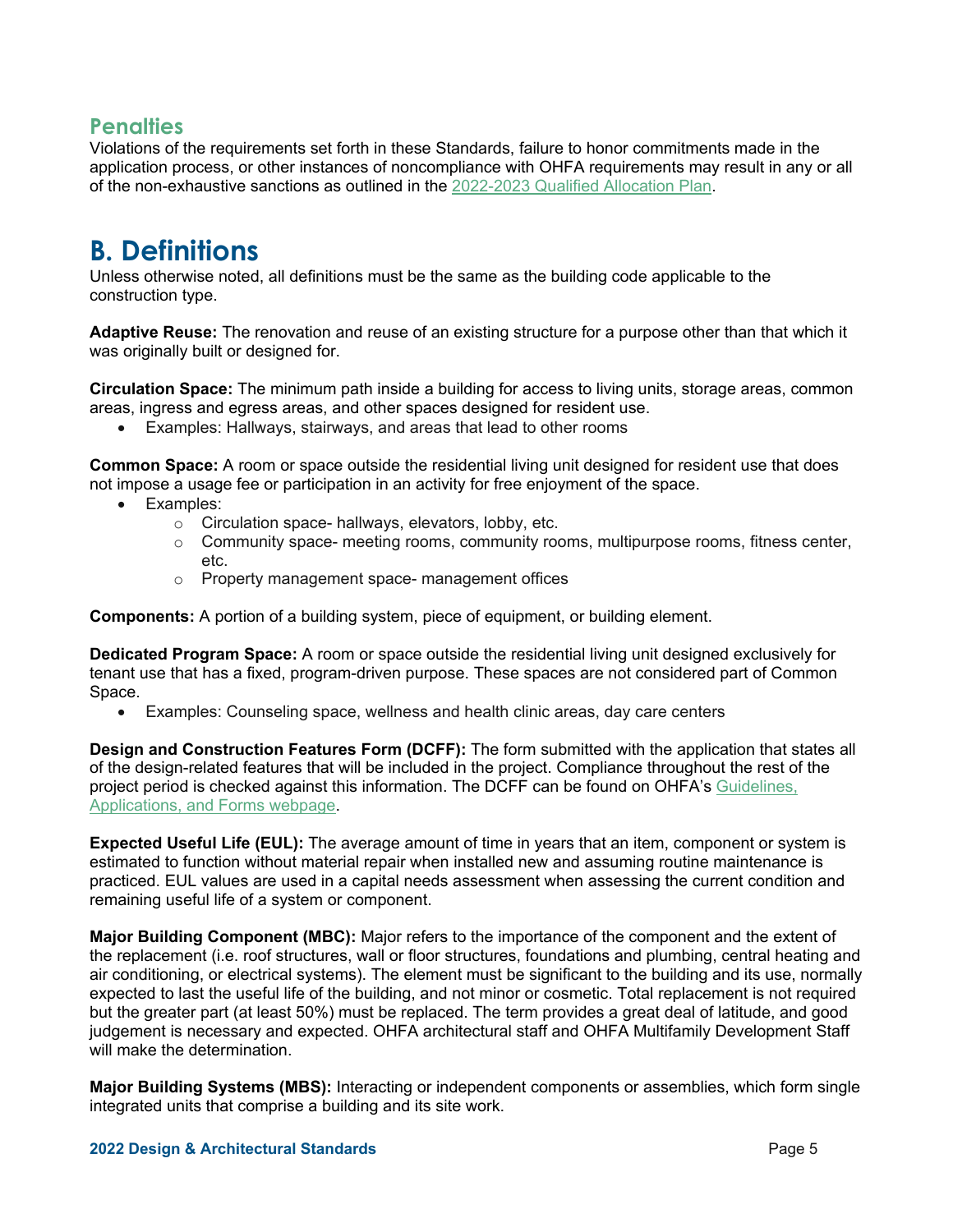**Net Rentable Area:** The sum of the unit area, balcony area, and tenant storage area.

**New Construction:** Site preparation for, and construction of, entirely new structures whether or not the site was previously occupied.

**Physical Capital Needs Assessment (PCNA):** An inspection and resulting plan for a property that provides detail on the property's current overall physical condition and identifies immediate physical needs, significant deferred maintenance, and an opinion of costs to remedy physical deficiencies.

**Remaining Useful Life (RUL):** Subjective estimate based upon observations, or average estimates of similar items, components, or systems, or a combination thereof, of the number of remaining years that an item, component, or system is estimated to be able to function in accordance with its intended purpose before warranting replacement. Such period of time is affected by the initial quality of an item, component, or system, the quality of the initial installation, the quality and amount of preventive maintenance exercised, climatic conditions, and extent of use.

**Safe Harbor:** An objective and recognized standard, guideline, or code that, if followed without deviation, ensures compliance with specific requirements. For purposes of the Standards, the term safe harbor is used in the context of the standards used for compliance with design and construction requirements of the Fair Housing Act and the standards used for compliance with Section 504.

**Substantial Rehabilitation:** To be considered substantial rehabilitation the following conditions must be met: 1) when the required repairs, replacements, and improvements involve the replacement of two or more major building components, and 2) the hard construction dollars of rehabilitation per unit equals \$40,000 or more.

**Support Space:** A room or space outside the residential living unit that is not intended for resident use.

Examples: Mechanical areas, janitor closets, supply and mechanical storage areas

# **OHFA Square Footage Calculation**

Developments must use the following standards for measuring square footage:

- **Multifamily buildings**
	- o Building Owners and Managers Association (BOMA) Multi-Unit Residential Standard, Gross Method
- **Single-family, 1, 2, or 3-family dwelling, or townhome buildings**
	- o BOMA Gross Areas Standard

The area calculations for either of the above must include 100% of the building in which the project is contained regardless of whether that space is leased or condominimized to another entity, and includes:

- All buildings, including those with HUD Building Identification Numbers (BINs)
- Free-standing community buildings
- Maintenance buildings and sheds
- Picnic shelters/gazebos
- **Garages**
- **Carports**
- Porches
- Commercial space
- Market rate unit space
- Manager unit space
- Common space

#### **2022 Design & Architectural Standards** Page 6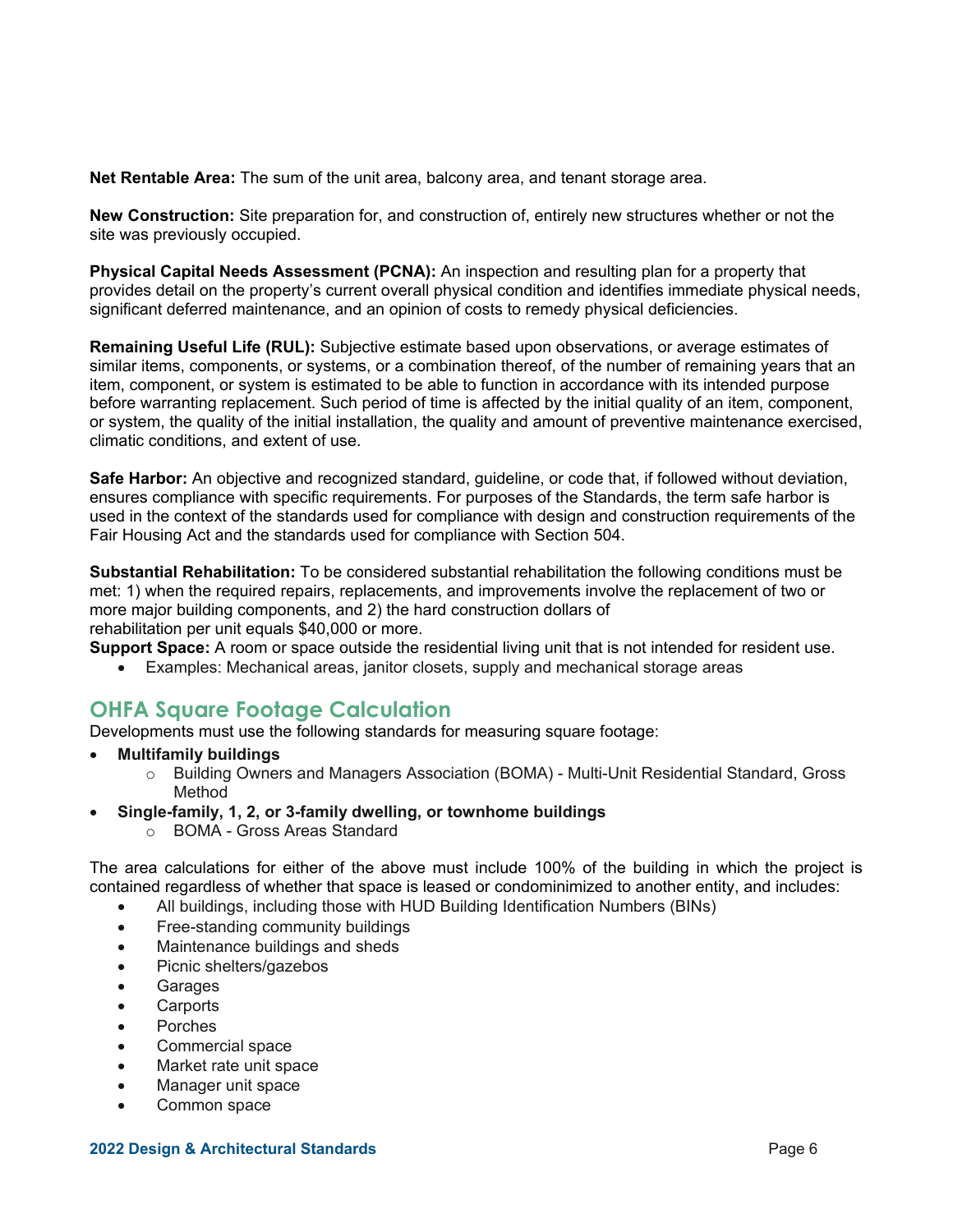- Dedicated Program Space
- Tenant storage

The calculation should not include:

- Trash enclosures
- Concrete patios without roofs
- **•** Sidewalks

All square footages must be calculated and certified in the Affordable Housing Funding Application (AHFA) or Gap Financing Application (GFA) by the Architect of Record.

# **C. Code Compliance**

All developments must conform to the below requirements:

- **Developments with four or more units:** 
	- o Ohio Administrative Code 4101:1 Board of Building Standards: Ohio Building Code, including any and all referenced codes
- **Developments with three or fewer units:** 
	- o Ohio Administrative Code 4101:8 Board of Building Standards: Residential Code of Ohio, including any and all referenced codes

All developments must also conform to the requirements set forth in the following, as applicable:

- Ohio Department of Development Residential Rehabilitation Standards
- Local codes, zoning codes, and fire codes as required by the jurisdiction or funding source.
- If receiving funding from the **HOME Investment Partnerships Program**, developments must meet all requirements as outlined in 24 CFR §92.251 – Property Standards (also Appendix D).
- If receiving funding from the **National Housing Trust Fund**, developments must meet all requirements as outlined in 24 CFR §93.301 – Property Standards (also Appendix E).
- If receiving funding from the **Community Development Block Grant Disaster Recovery program**, developments must meet all requirements as outlined in 83 FR 5844 (also Appendix  $E$ ).

# **D. Lead-Based Paint Hazard Reduction**

OHFA is committed to the reduction of lead-based paint hazards in housing throughout Ohio. Deteriorating lead-based paint and its resulting lead dust are the most common causes of elevated blood lead levels in children in Ohio. Because of Ohio's aging housing stock, many residents are susceptible to lead hazards. Over 25% of housing units in Ohio were built before 1950, when the first laws banning lead-based paint were enacted. Over two-thirds of housing units in Ohio were built in 1979 or earlier, pre-dating the federal ban on lead in house paint.

# **Applicability**

The requirements in this section apply to all properties seeking OHFA funding for rehabilitation of a pre-1978 structure.

Certain properties may be exempt and are able to seek an exception to this requirement:

- Properties found not to have lead-based paint during earlier testing that meets the requirements of prior evaluations.
- Properties where all lead-based paint has been identified and removed using approved methods.
- Properties in an area where state and local governments banned lead-based paint prior to January

#### **2022 Design & Architectural Standards** Page 7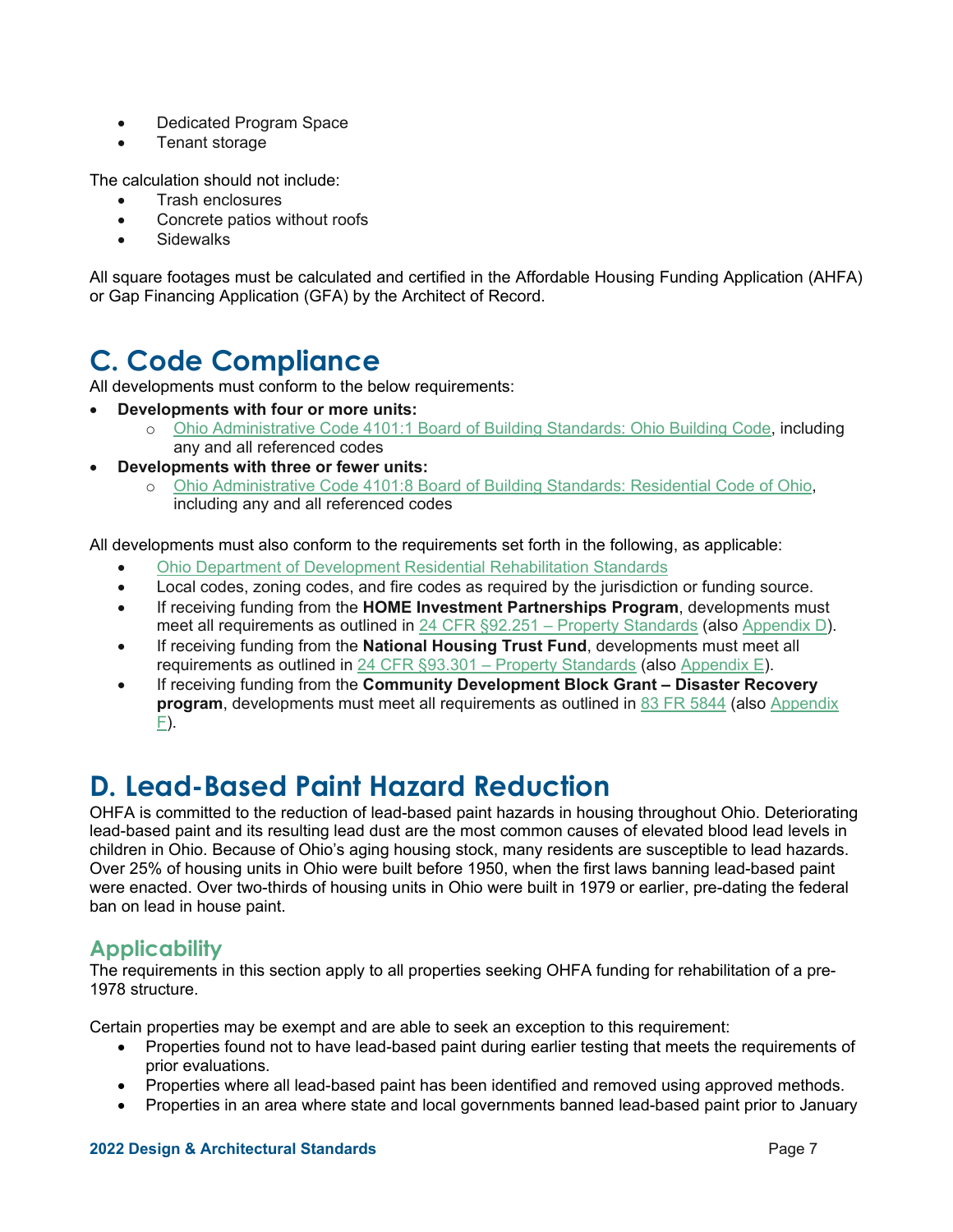#### 1, 1978.

Additionally, certain federal and state funding sources already require developments utilizing their funding to adhere to program-specific requirements for the reduction of lead-based paint hazards. Developments subject to these program-specific requirements should continue to follow the applicable guidance related to lead-based paint.

# **Requirements**

Developments must comply with the requirements outlined in the HUD Lead Safe Housing Rule (24 CFR 35), specifically subparts A, B, J, and R as well as any other subparts applicable to the project. In general, this means projects must:

- Conduct an evaluation of lead-based paint hazards (i.e., a risk assessment, paint inspection, or a combination of the two).
	- $\circ$  For properties in good condition, a lead hazard screen risk assessment may be performed first to determine whether a full risk assessment is necessary.
- Control identified lead hazards per Ohio Department of Health and HUD hazard reduction requirements.
- Pass clearance testing of work area prior to re-occupancy.
- Inform occupants of evaluation and hazard control activities and results, and provide the HUD/EPA Lead Hazard information disclosure pamphlet.

Develop a lead hazard control plan for the property which includes an ongoing lead-safe maintenance program. Additionally, developments must meet all other local, state, and federal requirements related to lead-based paint as may apply including those related to disclosure, professional qualifications, lead-safe work practices, etc.

# **Additional Resources**

- HUD Lead Safe Housing Rule (24 CFR 35)
- HUD Guidelines for the Evaluation and Control of Lead-based Paint in Housing
- **HUD/EPA Lead Disclosure Rule**
- EPA's Lead Renovation, Repair and Painting Rule (RRP) Rule
- OAC Chapter 3701-32: Lead Hazard Abatement
- ORC 5302.30: Property disclosure form required for all residential real property transfers
- ODOD's Residential Rehab Standards (RRS): Chapter 7 The Elimination of Lead-Based Paint Hazards and Appendix 7-A Lead-Based Paint Requirements and Guidance

# **E. Radon Reduction and Prevention**

Radon is a cancer-causing, radioactive gas. It comes from the natural breakdown of naturally-occurring uranium, thorium, or radium in rock, soil and water. Radon can get into the air in buildings by traveling through the ground and through seams, joints, utility penetrations and cracks in building foundations and slabs. Eventually, it decays into radioactive particles that can become trapped in the lungs when inhaled. As these particles decay, they release radiation that can damage lung tissue and lead to lung cancer.

The U.S. Environmental Protection Agency (EPA) has divided states and counties into three radon risk zones.

Zone 1: Counties with predicted average indoor radon screening levels greater than 4 pCi/L

Zone 2: Counties with predicted average indoor radon screening levels from 2 to 4 pCi/L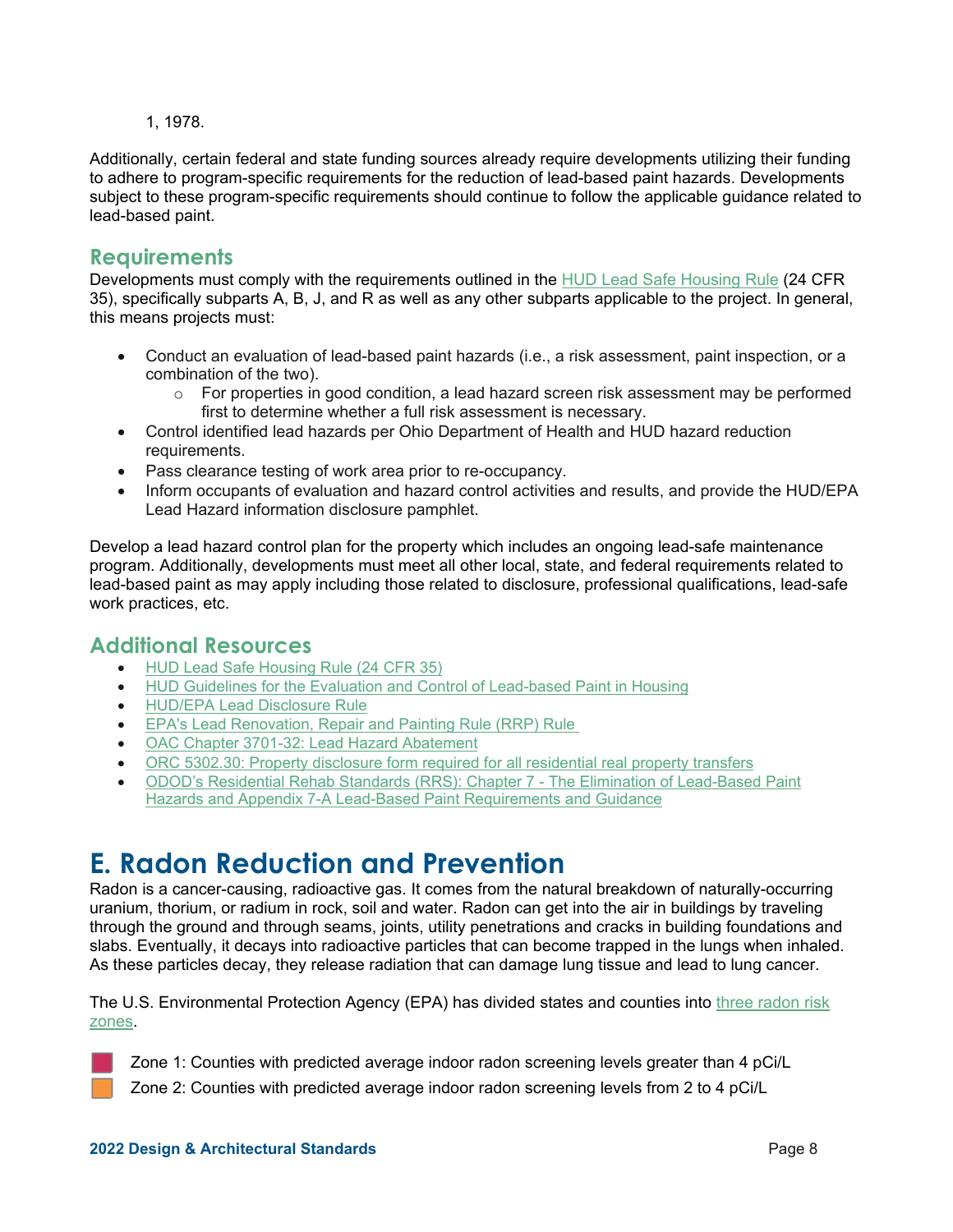Zone 3: Counties with predicted average indoor radon screening levels less than 2 pCi/L

Elevated levels of radon can be found in any of the three zones, but buildings in Zone 1 are at particularly high risk for having elevated levels, and the need for addressing radon in those locations is of greatest importance. As seen in the map, all of Ohio falls into either Zone 1 or Zone 2.

The EPA has developed an action level for radon of 4 picocuries per liter of air (pCi/L). A picocurie is a measure of radioactivity. If a building's indoor radon concentration is at or above 4 pCi/L, mitigation is recommended. If the concentration is between 2-4 pCi/L, mitigation should be considered.

# **Applicability**

The requirements in this section apply to all OHFA-funded developments, including both new construction and rehabilitation/adaptive reuse.

Additionally, certain federal and state funding sources already require developments utilizing their funding to adhere to program-specific requirements for radon testing and mitigation (for example, any development subject to HUD's environmental review regulations at 24 CFR Part 50 and Part 58). Developments subject to these program-specific requirements should continue to follow the applicable guidance related to radon.

# **Requirements**

Developments must incorporate radon-resistant construction techniques into their project. Radon-resistant construction techniques include:

- a gas permeable layer such as gravel beneath the lowest building floor slab,
- a vapor retarding layer on top of the permeable layer,
- a vertical vent pipe from the permeable layer through the roof to vent outside,
- sealing and caulking of all cracks, joints and penetrations in the slab or basement, and
- installation of a junction box in the attic or highest interior space for use with an in-line vent fan if one is required for future active removal of radon.

Once construction/renovation is complete, but prior to occupancy, radon testing must be conducted in accordance with ANSI/AARST MAMF-2017, or the most current testing standard for the applicable structure. This includes testing in 100% of all ground-contact dwelling units and non-residential groundcontact rooms, as well as 10% of the upper floor dwelling units (with at least one unit tested on each floor) to determine the need for installation of exhaust fans (i.e. "active" removal).

If any sample result from the post-construction sampling meets or exceeds 4.0 pCi/L of radon, exhaust fans must be installed to convert the passive radon removal systems to active removal systems. Any area with test results above the action level must be retested after installation of fans until satisfactory results are obtained.

## *Exception for high-rise structures*

For projects involving the rehabilitation of a high-rise building, pre-construction radon testing may be conducted first to determine the need for a radon mitigation system.

- If any result of the pre-construction testing is at or above the threshold  $(4.0 \text{ pCi/L})$ , installation of a radon mitigation system will be required.
- If the highest result of testing conducted before construction is between 2 and 4 pCi/L, the project can install a radon mitigation system building-wide or test again after construction is complete but prior to occupancy.
- If all results are less than 2 pCi/L before construction or less than 4 pCi/L after construction, no mitigation system is required.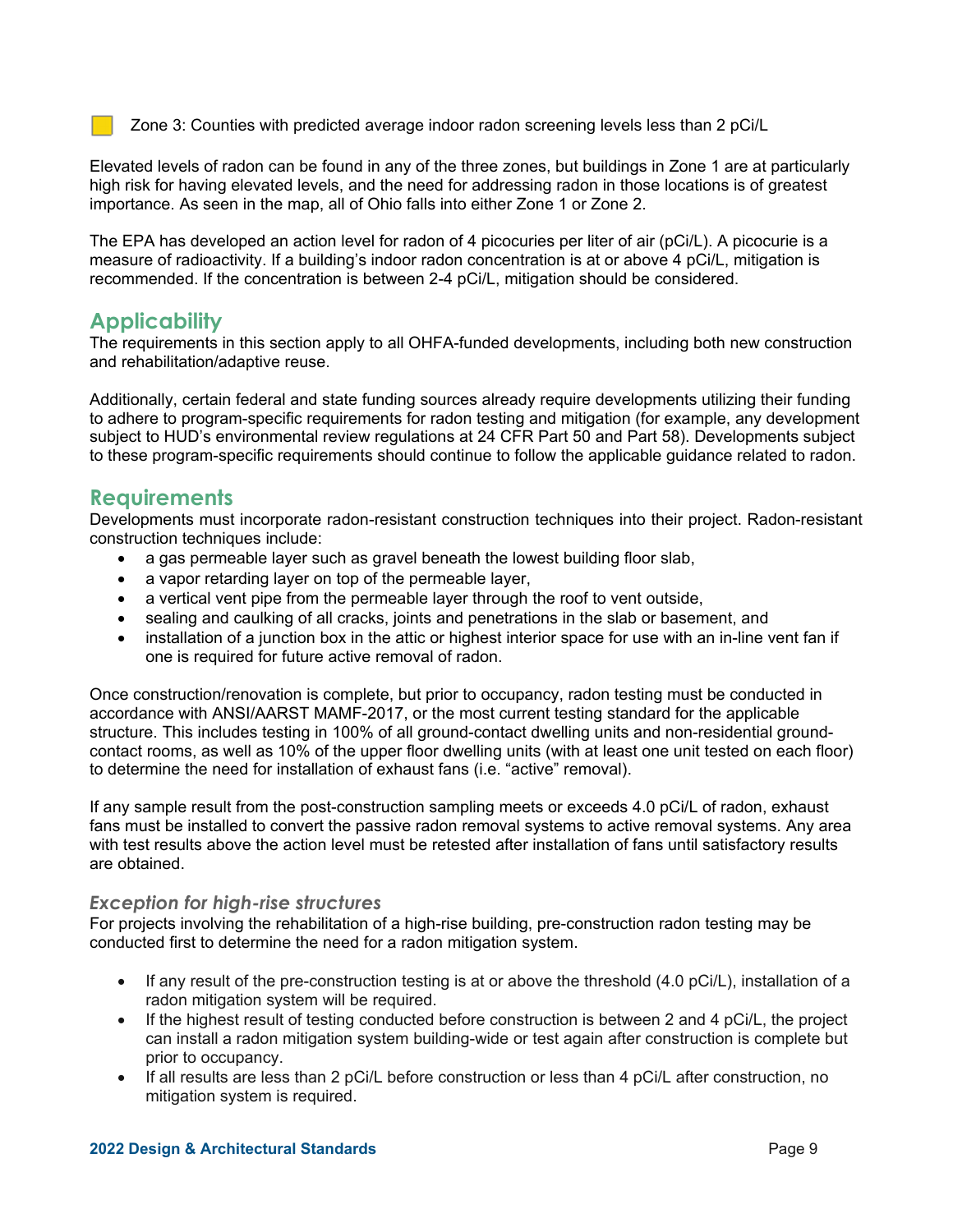# **Testing**

# *Professional Qualifications*

Ohio Administrative Code, Chapter 3701-69 sets forth all requirements for qualification as a radon tester, mitigation specialist, or mitigation contractor, as well as standards of conduct for each type of qualified professional. Radon testing, mitigation, and laboratory work for developments to be funded with OHFA resources must be performed by individuals who meet the certification and licensure requirements as outlined in OAC 3701-69.

## *Testing Protocols*

Radon testing must be performed according to OAC 3701-69-07, *Standards of conduct for radon testers*, as well as current testing protocols for the applicable building type. The current testing protocol for multifamily buildings is the ANSI/AARST "Protocol for Conducting Radon and Radon Decay Product Measurements in Multifamily Buildings (MAMF-2017)", but the most current testing standard for the applicable building type, as of the date the testing occurs, should be followed.

Current testing protocols and standards can be found on the EPA's Current Radon Standards of Practice webpage.

# **Additional Resources**

EPA provides the following helpful resources for radon-resistant construction:

- Radon-Resistant Construction Basics and Techniques
- Builder and Contractor Resources for Radon-Resistant New Construction (RRNC)
- Building Codes and Standards for Radon-Resistant New Construction (RRNC)

The following are resources for radon mitigation systems in existing buildings:

- Radon Mitigation Standards for Multifamily Buildings (RMS-MF 2018)
- ASTM E2121 13: Standard Practice for Installing Radon Mitigation Systems in Existing Low-Rise Residential Buildings

# **F. Adaptability & Accessibility**

Developments may be subject to one or more of the below laws, depending on the date of construction, type of space, funding sources utilized, and other project-specific information. The burden of compliance rests with the person or persons who design and construct covered multifamily dwellings. In the application, during the construction process, and at project closeout owners/developers and/or architects will be required to certify compliance with applicable regulations.

## **Fair Housing Amendments Act of 1988 (FHA)**

- Applicable to all new multi-family housing consisting of four or more dwelling units per building built for first occupancy after March 13, 1991.
- If applicable, applicant must state in the AHFA which safe harbor will be used to demonstrate compliance with the Act's design and construction requirements.

## **Americans with Disabilities Act (ADA), Title II and Title III**

- Applicable to common areas open for public use, such as a property management or rental office.
- If applicable, applicant must verify in the AHFA that the project will be constructed in accordance with the 2010 ADA Standards for Accessible Design.

## **Section 504 of the Rehabilitation Act of 1973 (Section 504)**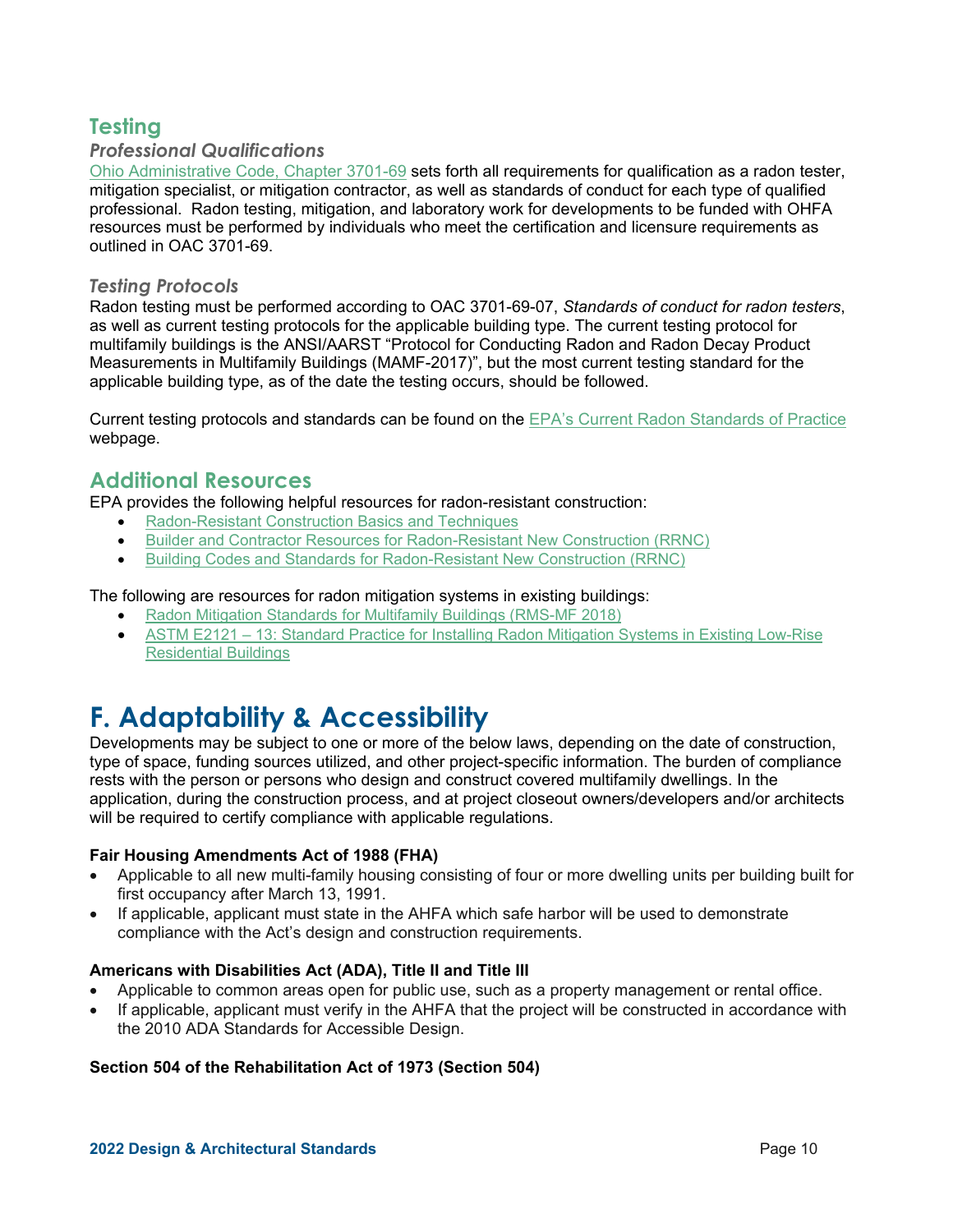- Applicable to recipients of federal financial assistance, however, OHFA requires that all developments receiving OHFA funding meet the accessibility requirements of Section 504. This includes, but is not limited to:
	- $\circ$  Providing 5% of the dwelling units (10% of units in Competitive HTC developments), or at least one unit, whichever is greater, as accessible for persons with mobility disabilities;
	- $\circ$  Providing an additional 2% of the dwelling units, or at least one unit, whichever is greater, as accessible for persons with hearing or visual disabilities;
	- $\circ$  Providing accessible units in a variety of unit configurations and distributed throughout the development and buildings; and
	- $\circ$  Ensuring accessible units have comparable features to non-accessible units, such as kitchen and bathroom storage.
	- $\circ$  Providing accessible site features and common areas including but not limited to dumpsters, outdoor grills, parking, play areas, and community shelters.
		- An accessible route to the dumpster is not required if the building includes an interior trash chute or trash room for residents, and residents are therefore not required to take their trash to a dumpster outside of the building.
- Applicant must state in the AHFA which standard will be used to demonstrate compliance with the requirements of Section 504 (Uniform Federal Accessibility Standards, 2010 ADA Standards, or an equivalent standard as defined in HUD's Deeming Notice).

When more than one law and accessibility standard applies, it is currently necessary for the recipient to determine on a section-by-section basis which standard affords greater accessibility.

Additionally, all projects must to comply with the accessibility requirements as outlined in the **Ohio Building Code, Chapter 4101:1-11**, which includes the use of **ICC/ANSI A117.1-2009** for the design and construction of accessible units.

# **G. Universal Design**

As defined by the Center for Universal Design, Universal Design is the design of products and environments to be usable by all people, to the greatest extent possible, without the need for adaptation or specialized design. OHFA recognizes the need to create housing that includes Universal Design features while maintaining aesthetics and affordability.

**Certain elements of Universal Design are required in all OHFA-funded HTC developments.** A list of mandatory and optional Universal Design components can be found in Appendix B of these Standards, and in Appendix D of the 2022-2023 QAP. Applicants will designate which, components of Universal Design will be incorporated into the development in the AHFA. The architect will also be required to clearly identify the location of each component in the architectural drawings. Before issuance of Form 8609, the applicant will be required to provide documentation to OHFA evidencing the required number of units meet the Universal Design commitment made in the application.

# **H. Sustainability**

In addition to meeting all energy efficiency requirements as stated in the Ohio Building Code or Residential Code, all multifamily developments must obtain one of the below energy efficiency or green building certifications. All HTC developments must obtain one of the listed green building certifications.

Evidence of final certification from a Home Energy Rating System (HERS) rater or the applicable green building rating system is required upon construction completion. At OHFA's discretion, exceptions may be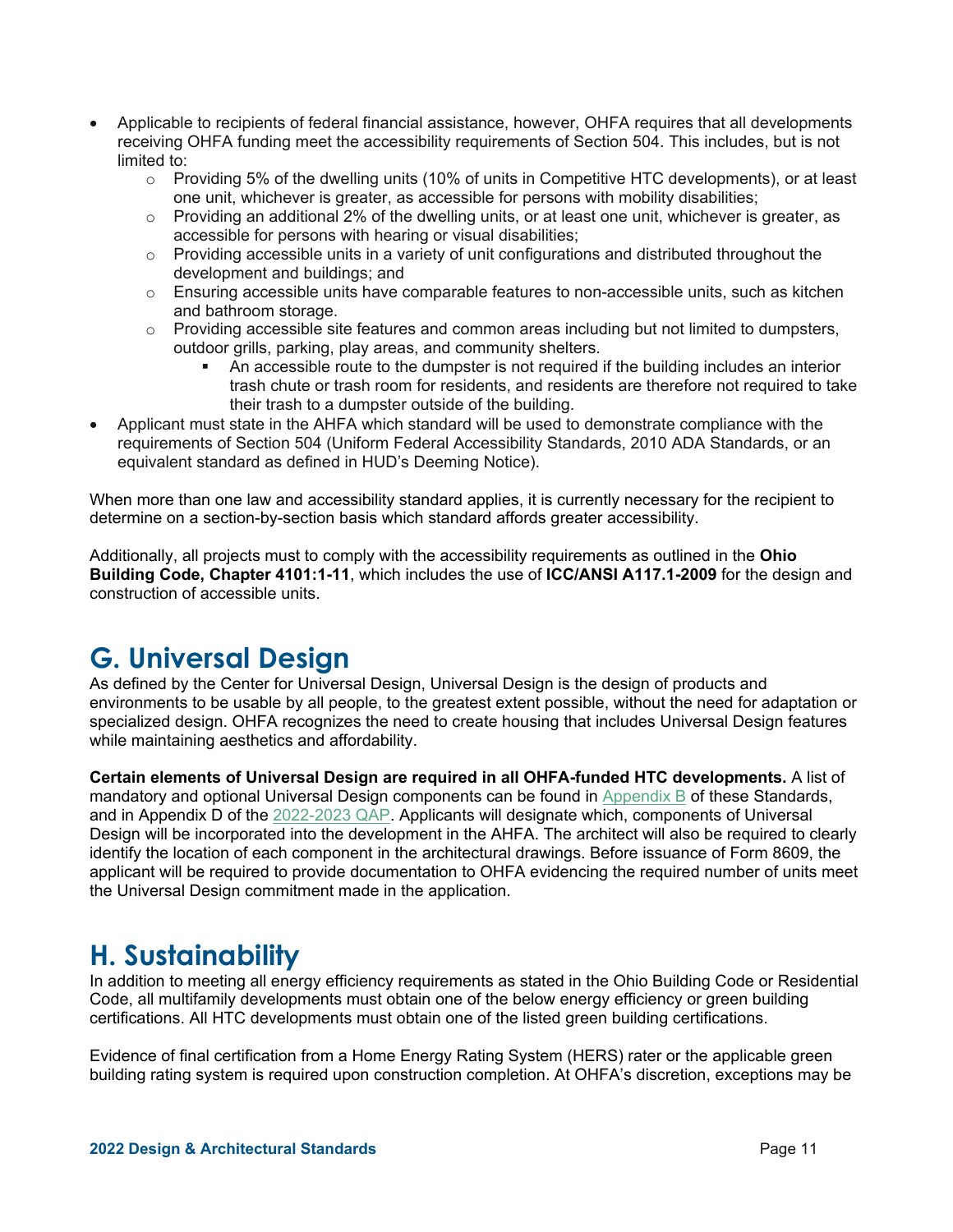granted for an otherwise qualified and licensed professional to verify compliance with these standards in projects unable to retain a HERS rater in their area.

# **Energy Efficiency Certification**

- ENERGY STAR certification, buildings permitted prior to 1/1/2021:
	- ENERGY STAR Multifamily High Rise program (Performance Path or Prescriptive Path);
	- ENERGY STAR Certified Homes program; or
	- ENERGY STAR Multifamily New Construction program, National Version 1.
- ENERGY STAR certification, buildings permitted on or after 1/1/2021:
	- **ENERGY STAR Multifamily New Construction program, National Version 1**

# **Green Building Certification**

Developments must utilize the most current version of the below certifications. The current version is the version applicable at the time of project application to the certifying body.

- Enterprise Green Communities
- Leadership in Energy & Environmental Design (LEED)
- ICC 700 National Green Building Standard (NGBS)

*Requirements for Rehabilitation projects unable to obtain the above certifications* 

For projects that consist of rehabilitation and that are unable to meet the requirements to obtain one of the above energy efficiency or green building certifications, the project may use the OHFA Limited Scope Rehabilitation Sustainability Standards ("Limited Scope Standards" or "LSS") as an alternative to meeting OHFA's requirements for sustainability.

For Competitive HTC projects selecting this option, the following are required in addition to the above:

- Certification by a HERS rater of the following:
	- $\circ$  The development meets or exceeds the higher of either the Overlay criteria or the current Ohio adopted standard; and
	- o The post-construction blower door test demonstrates 150% improvement over the prerehabilitation test, up to 12 ACH.

# **I. Minimum Rehabilitation Requirements**

Any rehabilitation projects seeking HTC (competitive or non-competitive), must meet the definition of Substantial Rehabilitation as stated in the **Definitions** section of this document..

OHFA will utilize the PCNA, scope of work, and AHFA submitted by the applicant to verify the project meets the definition of Substantial Rehabilitation. Applicants must clearly identify the following in their application submission:

- 1. The components needing replacement.
- 2. The EUL/RUL of the identified components/subcomponents counting toward the substantial rehabilitation requirement; and
- 3. The page numbers of the PCNA that notes each identified components/subcomponents as needing replacement (this is separate from the EUL/RUL).

OHFA may require the applicant to adjust the scope of work if the proposed scope of work does not meet the definition and requirements for Substantial Rehabilitation.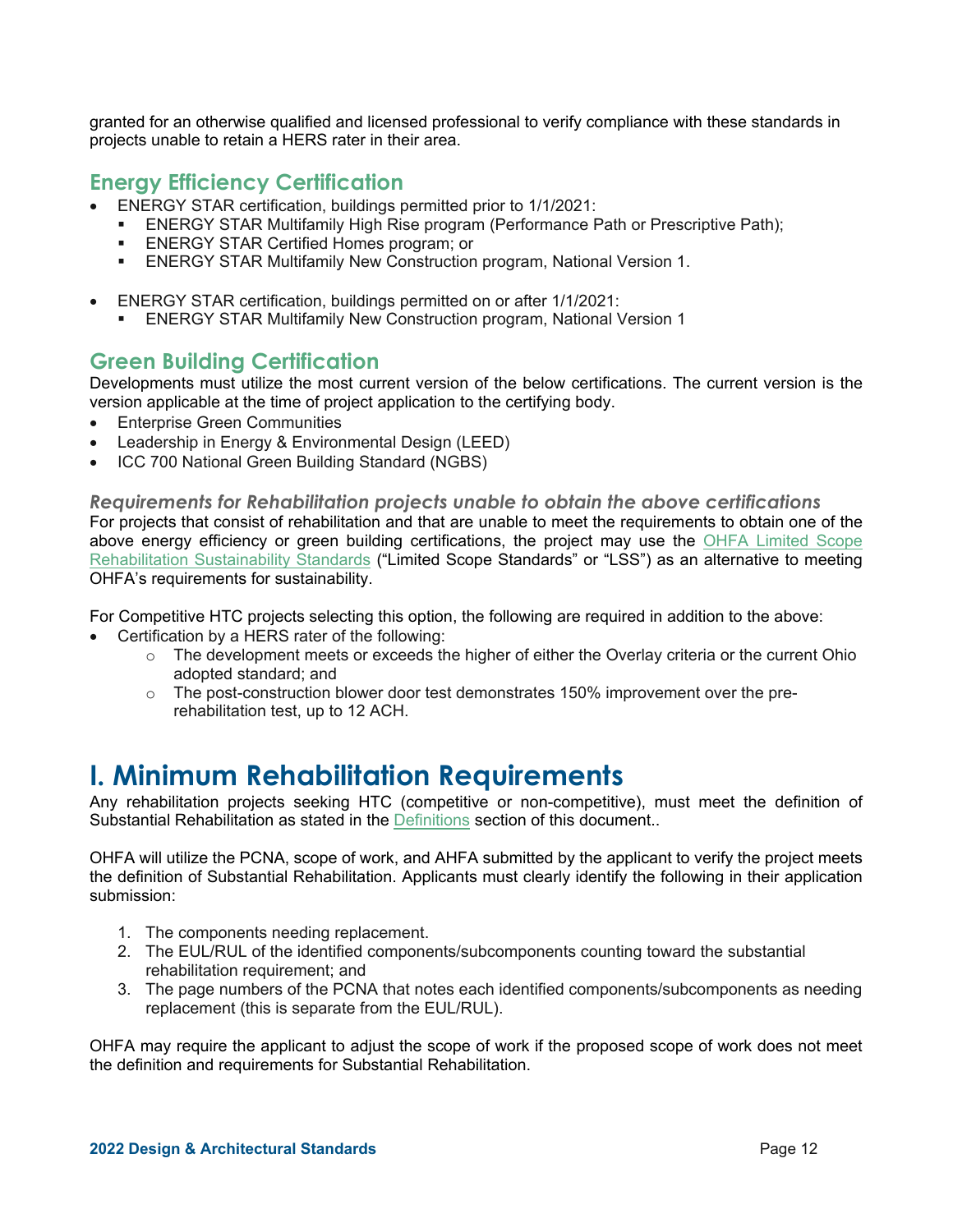# **J. Site and Exterior Requirements**

The below requirements apply to all projects. However, rehabilitation and adaptive reuse projects may request exceptions to the following:

- Durable Materials Exterior
- Main Entry
- Sidewalks
- Outdoor Recreational Features

These requirements are specific to OHFA. They are in addition to all other applicable local and state codes, including those governing accessibility.

## **1. Durable Materials – Exterior**

- 1.1. The elements in this section are required to be constructed with the following:
	- 1.1.1. Materials that have a 30-year Expected Useful Life (EUL) or longer, as defined by the OHFA EUL table found in Appendix C;
	- 1.1.2. Materials that have a 30-year warranty that covers 75% or more of material replacement cost; or
	- 1.1.3. Any of the below pre-approved materials.
- 1.2. Materials that do not fall into any of the above categories must be approved by the OHFA architect.
- 1.3. Materials with a RUL of 50% or more or items in which the RUL of 50% equates to seven years or less, may be replaced with OHFA's approval through the Exception Request process.
- 1.4. If a conflict between any of the required durable materials and a green certification requirement exists, the highest durability standard that is compatible with certification must prevail.
- 1.5. Pre-Approved Materials
	- 1.5.1. Exterior Walls
		- 1.5.1.1. Wood stud
		- 1.5.1.2. Brick or block
		- 1.5.1.3. Manufactured stone
		- 1.5.1.4. Metal stud framing
	- 1.5.2. Exterior Veneers
		- 1.5.2.1. Vinyl siding 0.042-0.055
		- 1.5.2.2. Portland cement stucco (EIFS prohibited)
		- 1.5.2.3. Fiber cement board
		- 1.5.2.4. Brick
		- 1.5.2.5. Thin stone
		- 1.5.2.6. Thin brick (Thin brick must be mud set and may not have a metal grid system. Thin brick systems must have 40 year+ warranty that matches OHFA EUL for brick veneer.)
		- 1.5.2.7. Laminated metal panels
	- 1.5.3. Roofing
		- 1.5.3.1. Preformed metal
		- 1.5.3.2. 30-year asphalt shingles
		- 1.5.3.3. 20-year membrane roof (EPDM, PVC, TPO)
	- 1.5.4. Insulation
		- 1.5.4.1. Must meet ASHRAE 90.1-2012 (or current Ohio adopted standard)
	- 1.5.5. Windows & Exterior Doors
		- 1.5.5.1. New and replacement windows and exterior doors must be Energy Star rated for zone 5 and wind rated for 90mph or DP-20 minimum
		- 1.5.5.2. Exterior doors must be insulated core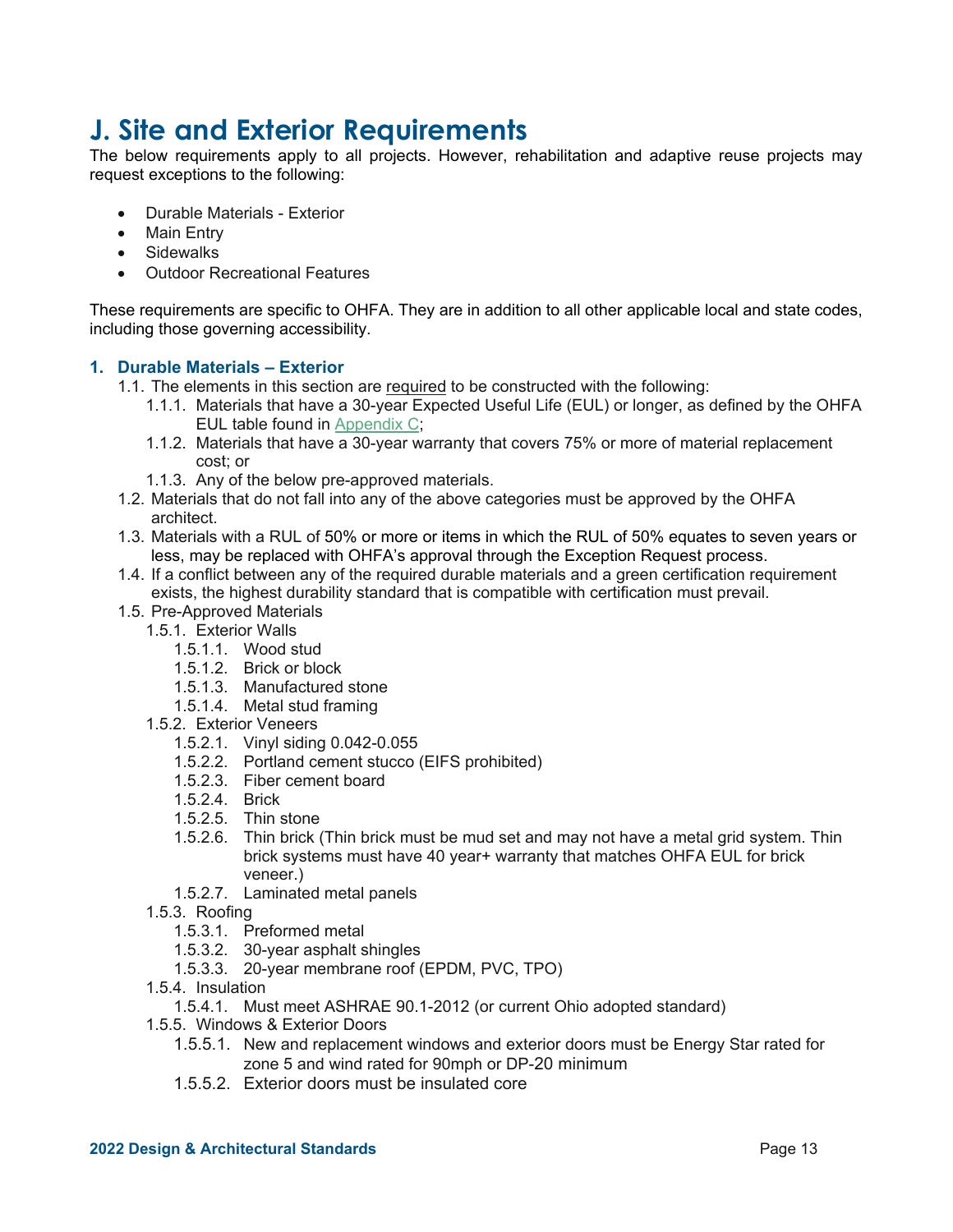## **2. Community Integration**

- 2.1. Developments should coordinate with or complement the local architecture and promote resident integration with the broader neighborhood. They should be culturally appropriate for the population being served and the community in which they are situated. Design should promote community safety to the greatest extent practicable.
- 2.2. Street networks and sidewalks that are internal to the development site should connect to municipal or surrounding streets and sidewalks wherever feasible.

## **3. Gutters and Downspouts**

3.1. All downspouts must empty onto concrete splash blocks with a positive slope away from the building or be piped to an appropriate location, unless an alternative design is dictated by the local code.

## **4. Main Entry**

4.1. All main entries must have a roof or awning over the entry area.

## **5. Parking**

5.1. Where parking is provided, areas must be paved and graded for proper drainage as set forth in the HUD Minimum Property Standards.

## **6. Sidewalks**

6.1. All sidewalks along the accessible route must be a minimum of 5-feet in width.

#### **7. Dumpsters**

- 7.1. Refuse collection stations must be screened with permanent enclosures.
- 7.2. Paved areas adjacent to the collection stations must be designed to provide adequate bearing for heavy garbage trucks.

#### **8. Outdoor Recreational Features**

- 8.1. All developments are encouraged to contain or be located in close proximity to play space, walking paths, or other recreational features and amenities appropriate to the population being served.
- 8.2. If provided, play areas for younger children must not be in isolated areas and must be located to maximize safety.
- 8.3. For single family dwellings, yard space must be maximized for outdoor activities/play areas. Sidewalks or other walkways must be located at the edge of the yard space to the extent feasible.

## **9. Retention/Detention Ponds**

9.1. Retentions/detention ponds must be clearly marked with "No Trespassing" signs; forbidding trespassing, swimming, skating, fishing, or boating.

# **K. Interior Requirements**

The below requirements apply to all projects. However, rehabilitation and adaptive reuse projects may request exceptions to the following:

- Durable Materials Interior
- Major Building Components
- Common Areas
- **•** Elevators
- Interior Doors
- Floor Coverings

#### **2022 Design & Architectural Standards** Page 14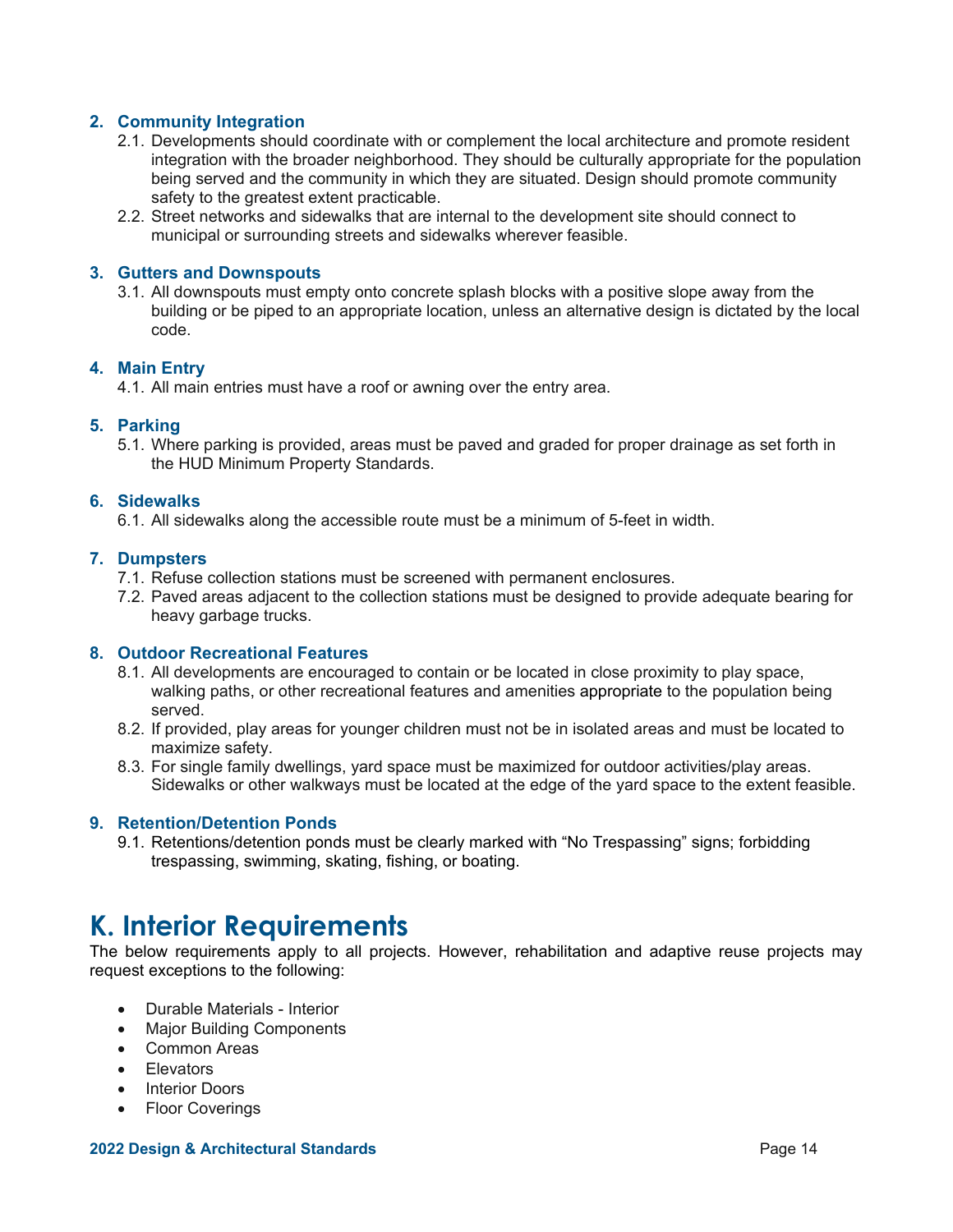- Unit Sizes
- Bedroom Sizes
- Bathrooms
- Kitchen & Appliances
- Laundry Facilities

These requirements are specific to OHFA. They are in addition to all other applicable local and state codes, including those governing accessibility.

## **1. Durable Materials – Interior**

- 1.1. The elements in this section are required to be constructed with the following:
	- 1.1.1. Materials that have a 30-year Expected Useful Life (EUL) or longer, as defined by the OHFA EUL table found in Appendix C;
	- 1.1.2. Materials that have a 30-year warranty that covers 75% or more of material replacement cost; or
	- 1.1.3. Any of the below pre-approved materials.
- 1.2. Materials that do not fall into any of the above categories must be approved by the OHFA architect.
- 1.3. Materials with a RUL of 50% or more or items in which the RUL of 50% equates to seven years or less, may be replaced with OHFA's approval through the Exception Request process.
- 1.4. If a conflict between any of the required durable materials and a green certification requirement exists, the highest durability standard that is compatible with certification must prevail.
- 1.5. Pre-Approved Materials
	- 1.5.1. Countertops
		- 1.5.1.1. Plastic laminate on moisture resistant, high-density fiberboard substrates
	- 1.5.2. Cabinets and Drawers
		- 1.5.2.1. Cabinet materials must be in accordance with the requirements of ANSI A161.1 "Minimum Construction Performance Standards for Kitchen Cabinets" and must also include:
			- 1.5.2.1.1. Solid wood doors/fronts
			- 1.5.2.1.2. Wood stile with plywood panel
			- 1.5.2.1.3. Plywood frame
	- 1.5.3. Residential Living Unit Floors
		- 1.5.3.1. Ceramic tile
		- 1.5.3.2. Wood
		- 1.5.3.3. Vinyl plank or tile
		- 1.5.3.4. Sheet vinyl
		- 1.5.3.5. Stained concrete
		- 1.5.3.6. Carpet, only if solution-dyed nylon with closed-cell and antimicrobial and water resistant backing. If a pad is required, a high-density pad must be used.
	- 1.5.4. Drywall
		- 1.5.4.1. Moisture-resistant gypsum board ("paperless board") or equivalent must be used on all vertical and horizontal surfaces that are within four feet of any water sources where the drywall can be splashed, such as kitchen sink, next to water heater, and/or clothes washer.
		- 1.5.4.2. Water-resistant gypsum, when used on ceilings must be rated for the span.

## **2. Major Building System Subcomponents**

- 2.1. Water Heaters
	- 2.1.1. Must meet ASHRAE 90.1-2012 or current Ohio adopted standard.
- 2.2. HVAC systems
	- 2.2.1. Must be Energy Star-rated and/or meet the specific energy efficiency requirements of the applicable green building certification.
	- 2.2.2. Must meet ASHRAE 90.1-2012 or current Ohio adopted standard.

#### **2022 Design & Architectural Standards** Page 15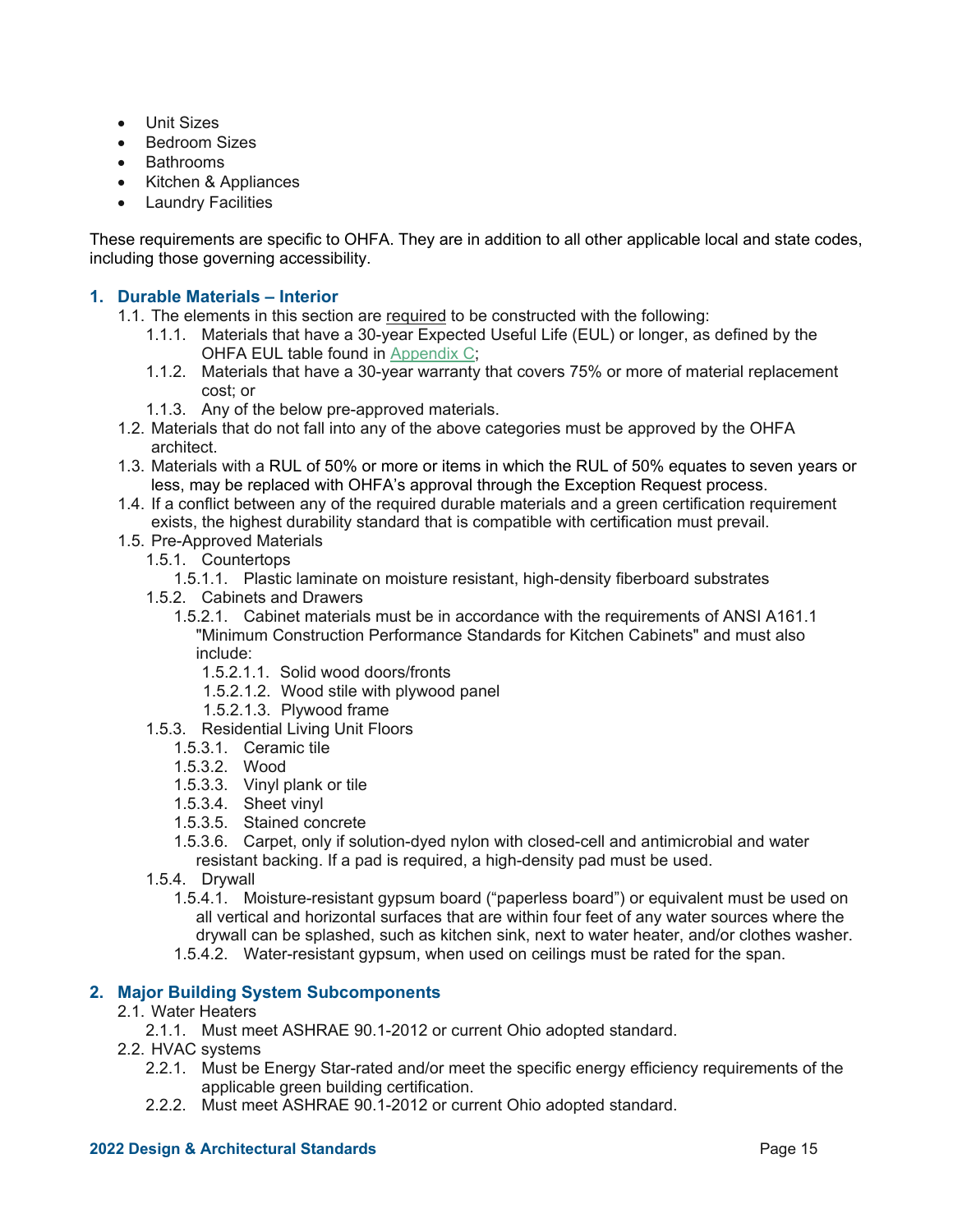- 2.2.3. Package Terminal Air Conditioning (PTAC) units are permitted only in rehabilitation projects in which they currently exist. Sleeves must be replaced with composite nonconductive energy efficient type. PTAC ducts may not block controls or windows.
- 2.2.4. All affordable units must be air conditioned.
- 2.2.5. Stacked mechanical units, if used, must allow for the access, service, and replacement of one unit without the removal of another (for example, a furnace must be able to be repaired without the removal of an adjacent water heater).
- 2.3. Electrical components
	- 2.3.1. All light bulbs must have a 10,000-hour minimum life.
	- 2.3.2. Residential fixtures shall use common lamp base type fixtures such as A-19 or tube bi-pin. Bases such as GU24 and similar specialty bases are prohibited in residential areas and discouraged in multitenant buildings as well. LED lights are encouraged and required in all unheated areas.
	- 2.3.3. Obsolete electrical panels must be replaced. This includes electrical panels that contain components that are not readily and commonly available at a reasonable cost. The PCNA must document panel size, make and manufacturer. Replacement panels must show load calculations with major load change such as HVAC.
	- 2.3.4. In developments serving a family population, electrical outlets must be tamper resistant.

# **3. Common Areas**

- 3.1. Community facilities such as offices, dining, mail pick-up, and other necessary functions must be situated where they can be easily found by the residents. Most of these facilities shall be centrally located in close proximity of the primary entrance.
- 3.2. The maximum common area, using the Common Space definition for what constitutes common area, must not exceed 20 percent of the total gross building square footage.
	- 3.2.1. This requirement *does not apply* to single-family homes, 1, 2, or 3-family dwellings, and townhomes, if the common area space is exclusively for use of the individual resident.
	- 3.2.2. This requirement *does not apply* to existing rental units, unless the footprint of the original building is expanded.
	- 3.2.3. Developments serving seniors or a PSH population may submit an exception request to exceed 20 percent.
- 3.3. Hallways must be a minimum of 42" in width (new construction only).

# **4. Elevators**

- 4.1. All developments that exceed three stories must have an elevator accessible to all residents.
- 4.2. Developments serving seniors or a PSH population must not exceed one story unless the building has an elevator accessible to all residents.
	- 4.2.1. This requirement *does not apply* to single family homes, 1, 2, or 3-family dwellings, or townhouses.

## **5. Interior Doors**

- 5.1. In projects involving new construction, interior doors must meet the following requirements:
	- 5.1.1. Minimum 32" in width
	- 5.1.2. Solid wood or solid core (ex: particle board core, foam core)
	- 5.1.3. Lever-style handles
- 5.2. In projects involving rehabilitation or adaptive reuse, interior doors must meet the following requirements:
	- 5.2.1. Existing doors, if replaced, must be replaced with solid wood or solid core doors (ex: particle board core, foam core).
- 5.3. These requirements *do not apply* to closet or pantry doors.

## **6. Floor Coverings**

6.1. Floor coverings must be non-glare and slip resistant.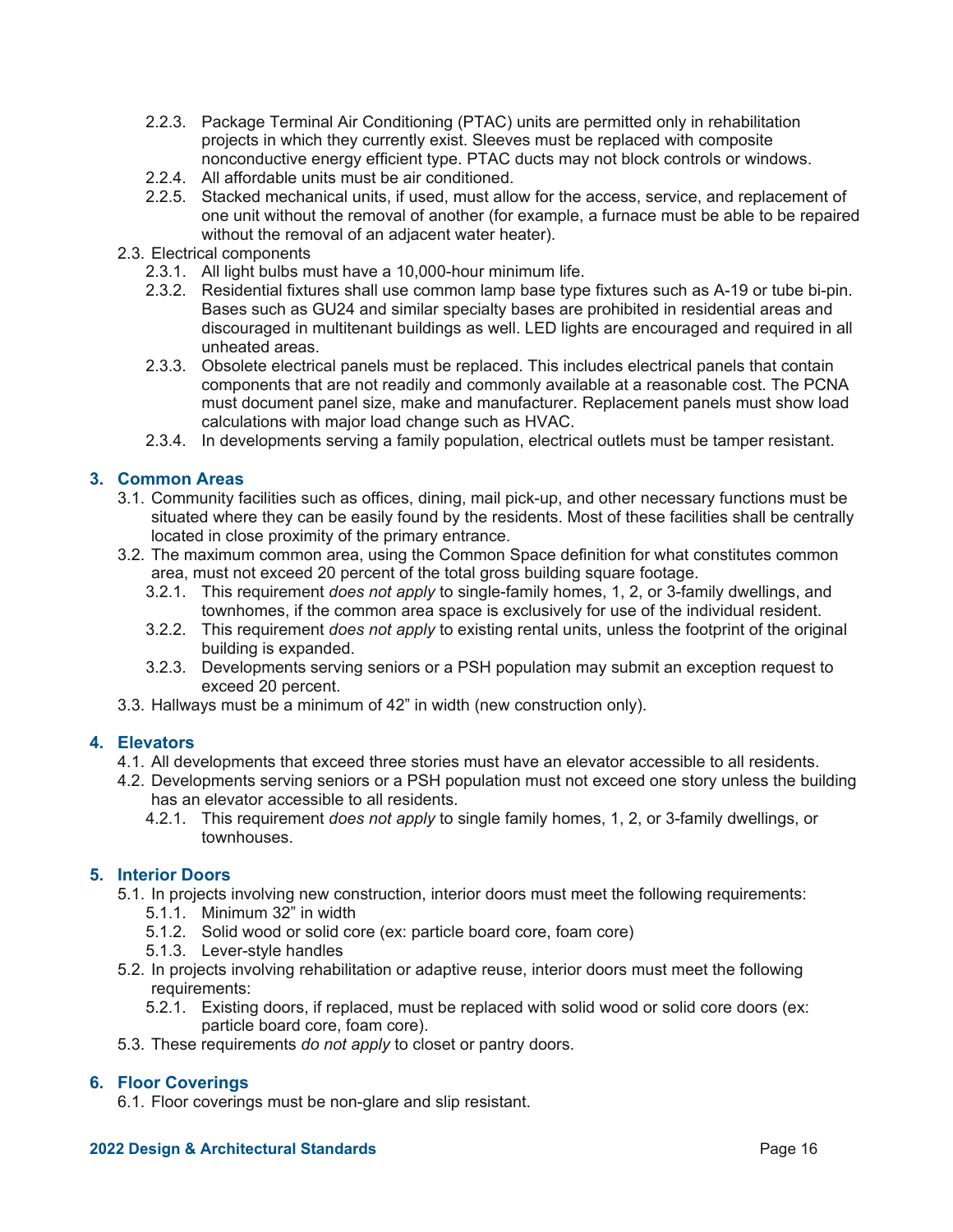- 6.2. Carpet is **only** permitted in the following development types and locations:
	- 6.2.1. Management and social service office areas;
	- 6.2.2. Bedrooms in residential living units (except for Service Enriched housing developments);
	- 6.2.3. In senior developments, carpet is permitted in living/dining rooms only if a walk-off area is provided in front of any exterior/entry door.

## **7. Storage Space**

- 7.1. All affordable units must include adequate storage space for unit residents. OHFA recognizes that adequacy will vary by population served and construction type.
- 7.2. Storage space in accessible units must be equivalent to storage space in non-accessible units.

## **8. Unit Sizes**

8.1. All affordable units must meet the following minimum size requirements:

- 8.1.1. 0-bedroom/Efficiency units (i.e. studio, efficiency): 450 square feet
	- 8.1.1.1. New Construction: 450 square feet
	- 8.1.1.2. Rehabilitation: 450 square feet
	- 8.1.1.3. Assisted Living: 350 square feet
- 8.1.2. 1-bedroom units:
	- 8.1.2.1. New Construction: 550 square feet
	- 8.1.2.2. Rehabilitation: 500 square feet
	- 8.1.2.3. Service Enriched: 450 square feet
	- 8.1.2.4. Assisted Living: 450 square feet, or all HTC 1-bedroom units combined must average 500 square feet
- 8.1.3. 2-bedroom units:
	- 8.1.3.1. New Construction: 750 square feet
	- 8.1.3.2. Rehabilitation: 700 square feet
- 8.1.4. 3-bedroom units: 950 square feet
- 8.1.5. 4+ bedroom units: 1,100 square feet
- 8.2. Single-room occupancy units (SROs) are not permitted.
- 8.3. Senior Developments may not have any unit larger than two bedrooms.
- 8.4. Single-family homes must contain three or more bedrooms.
- 8.5. OHFA reserves the right to limit the size of units during the application review process.

## **9. Bedroom Sizes**

- 9.1. All affordable unit bedrooms must meet the following minimum size requirements:
	- 9.1.1. Primary bedroom: 120 square feet
	- 9.1.2. Secondary bedrooms: 100 square feet
- 9.2. OHFA encourages bedrooms on accessible floors wherever practical.
- 9.3. At a minimum, three- and four-bedroom affordable units must support double occupancy in each bedroom under local zoning and building requirements.

## **10. Bathrooms**

- 10.1. For new construction only, affordable units must provide the following number of bathrooms based on unit size:
	- 10.1.1. 0-bedroom units: 1 full bathroom
	- 10.1.2. 1-bedroom units: 1 full bathroom
	- 10.1.3. 2-bedroom units: Either 1 full bathroom or more
	- 10.1.4. 3-bedroom units: Either 1.5 bathrooms or more
	- 10.1.5. 4+ bedroom units: 2 full bathrooms or more
- 10.2. All plumbing fixtures must have lever-style handles.
- 10.3. Any wall-hung sinks must have concealed floor and stud-braced carriers.
- 10.4. New construction multi-story townhomes must have an accessible bathroom or accessible halfbathroom on the accessible floor.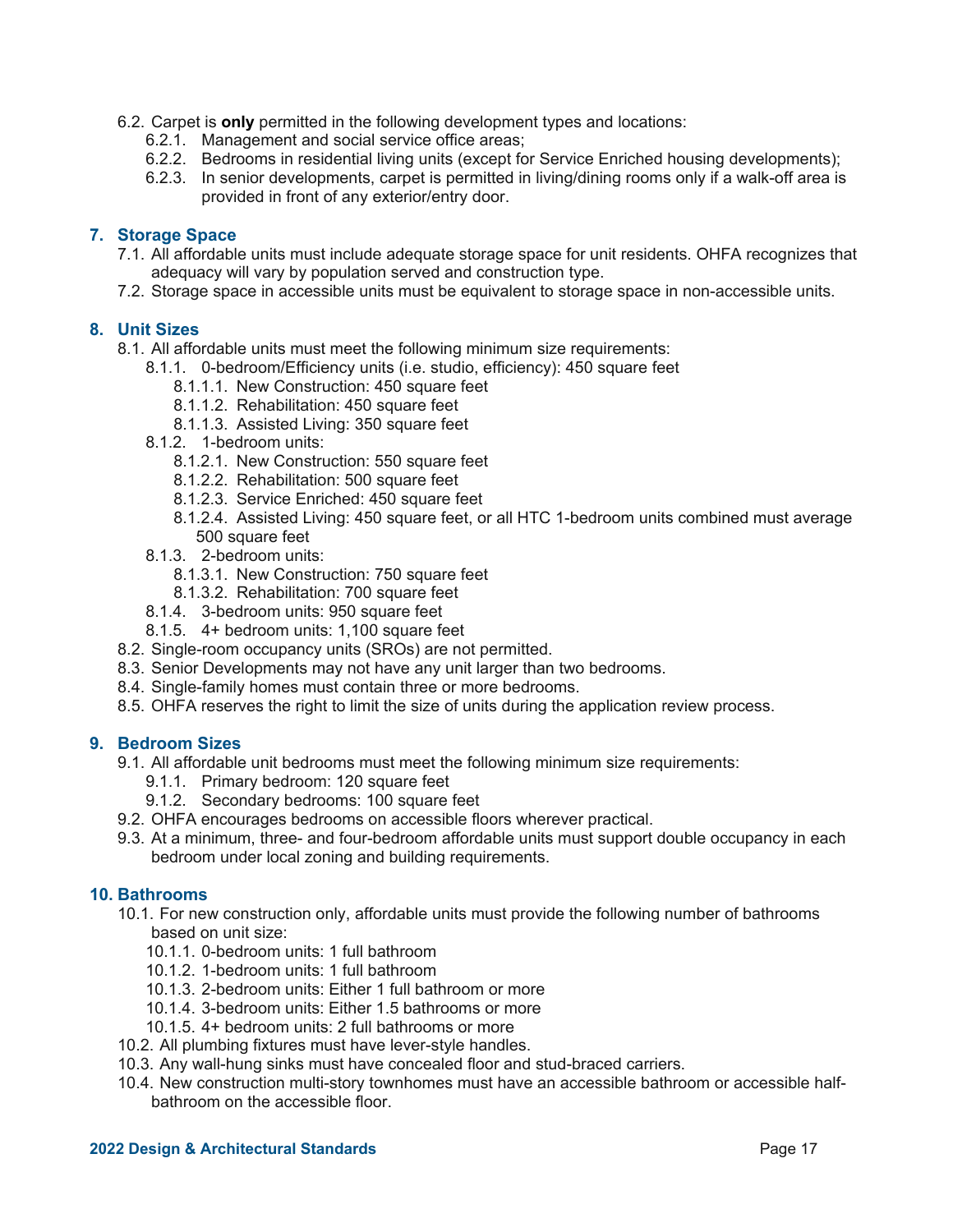- 10.5. At least 50% of the 504 mobility units provided must have one roll-in shower.
- 10.6. Sink cabinets may be removable in accessible units. If removable cabinets are used, the flooring and walls underneath the cabinet must be finished.

## **11. Kitchen & Appliances**

- 11.1. All affordable unit kitchens must include:
	- 11.1.1. Either a stand-alone range that is at least 30-inches wide or a cooktop and wall oven;
	- 11.1.2. An Energy Star-certified refrigerator (under-counter refrigerators will not be accepted);
	- 11.1.3. An Energy-Star certified dishwasher (if provided); and
	- 11.1.4. Plumbing fixtures with lever-style handles.
- 11.2. All kitchen appliances that are replaced or installed must be new.
- 11.3. Kitchens in accessible units must have at least a 12" x 15" appliance-free counter-space adjacent to all appliances.
- 11.4. Sink cabinets may be removable in accessible units. If removable cabinets are used, the flooring and walls underneath the cabinet must be finished.
- 11.5. Kitchens in accessible units must have a work surface that does not exceed 34" in height, including the stove/cooktop.
- 11.6. Assisted Living units must be hard wired for a stove and located such that adding it does not require modification to the countertop or cabinet layout. A hood must be provided. Stove must be installed and made available at owner expense if requested by the resident and if doing so would not pose a health or safety risk to the requesting resident.

## **12. Laundry Facilities**

- 12.1. All affordable units must include washer and dryer hookup unless laundry facilities are provided on-site.
	- 12.1.1. This requirement *does not apply* to Service Enriched, Assisted Living, or 0-bedroom units.
- 12.2. All clothes washers and clothes dryers provided by the property owner must be Energy Star certified, excluding common area laundry facilities.

# **L. Architectural Submission and Review Process**

# **Submissions and Correspondence**

All communications related to the architectural review, including submission of architectural plans, must be sent to arch@ohiohome.org. State the project name as it appears in the AHFA/GFA and OHFA tracking number in the subject line, and carbon copy the project's development analyst on the email. If documents are too large to be sent via email, they must be submitted on a compact disc. **OHFA is not able to accept submissions through any of the following: external file transfer protocol (FTP) sites, Dropbox, Box, Google Drive, or OneDrive.** 

All drawings and specifications must be prepared under direct supervision of an Ohio Licensed (active and current) Architect in accordance with the Architectural Practice Act, bear the license number of the architect, and if the architect is part of any business structure other than a sole proprietorship, he or she must include the Project Design Firm registration number on the drawings. The drawings are required to be signed and sealed by the design architect ("Architect of Record").

# **Review Process**

It is recommended that OHFA staff be involved in the design concept at the earliest stage possible to provide guidance through the review process.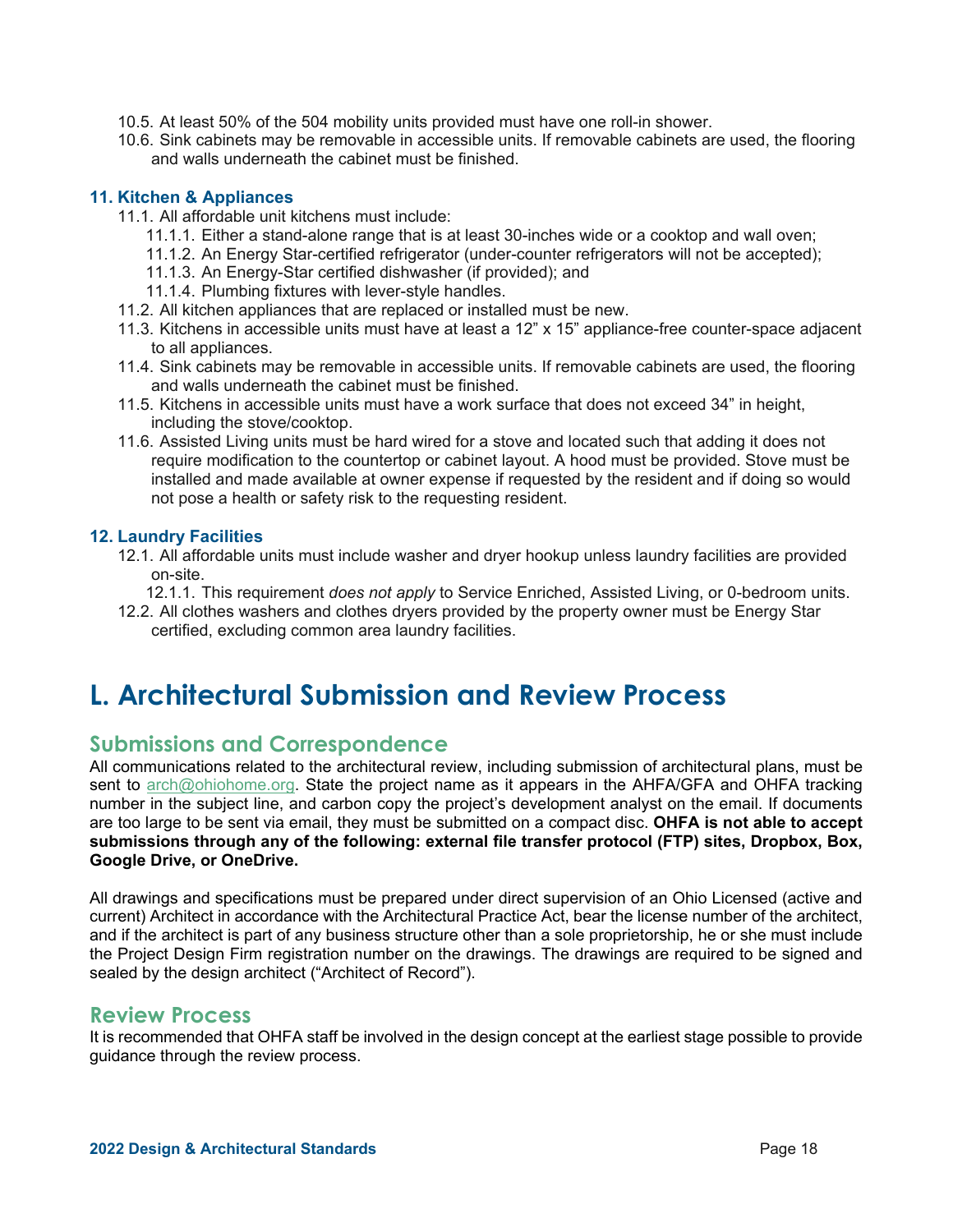Applicants must receive design approval from OHFA before proceeding with any element of construction or rehabilitation. OHFA will review plans for conformity to the requirements contained herein which include but are not limited to appropriateness for occupancy served, functionality, life safety, durability, quality of life, and scope of work. The development must not change, convert, modify, reconfigure, or otherwise alter the number of bedrooms and the size of those bedrooms without prior written approval from OHFA.

OHFA may complete a joint architectural review with any other governmental entity involved in the project, including but not limited to USDA, HUD, SHPO, and local governments.

Decisions made by the OHFA Staff Architect may be appealed to the Tax Credit Manager in writing. Appeals must be specific and, where appropriate, cite to the governing regulation that conflicts with the Staff Architect decision.

# **Required Documents - Preliminary Architectural Submission**

At minimum, the proposal application architectural submission must include all of the following:

- The Design and Construction Features Form (DCFF), including Construction Certification, completed, signed and submitted as a pdf.
- Exception Request form(s), if applicable.
- Preliminary drawings, which must include all of the following:
	- $\circ$  Cover sheet with name of development, development address, development team, drawing index, code information, and table indicating unit schedule (including accessible, adaptable and sensory impaired units), types and sizes;
	- o Site plan, including parking data and layouts;
	- o Landscape plan;
	- o Dimensioned floor plans with room designations and proposed finishes;
	- o Exterior elevations with material notations;
	- o Typical wall sections (new construction only); and
	- o Schematic Drawings and/or specifications for HVAC, plumbing, and electrical or similar items included in the scope of work.

Preliminary drawings, described above, must be submitted in all of the following formats:

- Electronic format (pdf)
	- o Single PDF file for all drawings specified above.
	- o Separate PDF for specifications.
- Hard copy
	- o Full set of architectural plans, 11"x17" scaled to fit. **Full-size architectural plans will be rejected.**

Upon request only, preliminary drawings must be submitted in DXF R-14 format or DWG AutoCAD R-14 format.

# **Required Documents - Final Architectural Submission**

Final applications must include 80 percent complete permit sets, including final plans for all trades. Unless approved by OHFA, the plans must include the project name as submitted with the proposal application and OHFA tracking number. The submission must show conformity to the preliminary submittal, including the information included within the Design and Construction Features Form.

At minimum, the final application architectural submission must include all of the following:

The DCFF included/incorporated into the front of the 80% plan sets. The DCFF must include: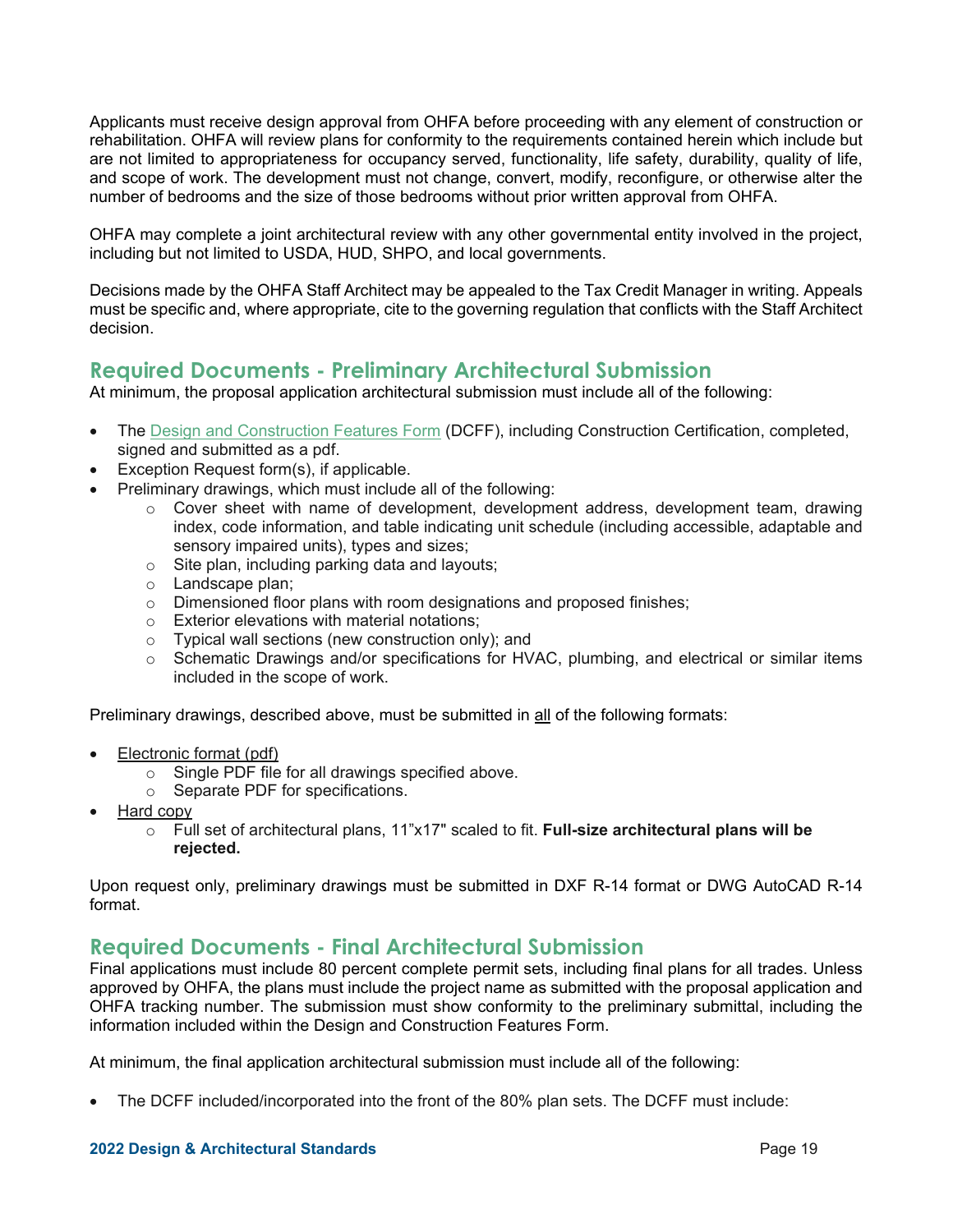- $\circ$  Updated information, if needed, from the proposal application submission, matching the information in the 80% plans;
- o The signed Construction Certification pages;
- $\circ$  Completed verifications, as applicable, that the drawings comply with any and all accessibility, energy efficiency, universal design, and/or green building requirements required for the development or committed to in the application for funding.
- Asbestos, mold, lead-based paint considerations as required.
- Items required to be completed per Phase I or II Environmental Site Assessment, or per applicable Environmental Review performed by OHFA.
- Plan sets, which must include all of the following:
	- o Site plans
	- o Interior and Exterior elevations
	- o Dimensioned floor plans
	- o Wall sections (if applicable)
	- o Structure (if applicable)
	- o Finishes
	- o Details
	- o Mechanical plans
		- Drawings must have a dimensioned plumbing plan and control points located for roughin site verification. All pipes-through-floor and the walls they are intended to be located within must be dimensioned relative to the foundation where they must align with walls and/or islands above.
		- **OHFA strongly encourages a surveyor to locate wall and through-slab pipe** penetrations. Foundation over dig must be filled with insulation or forms and then back filled.

Plan sets, described above, must be submitted in all of the following formats:

- Electronic format (pdf)
	- $\circ$  Separate, single PDF files for drawings including all site plans, dimensioned floor plans, elevations, wall sections, structure, finishes, details and mechanical plans.
	- o Separate PDF file for specifications.
- Electronic format (AutoCAD)
	- o Dimensioned floor plans only, submitted in DXF or DWG AutoCAD R-14 format.
		- It is preferred that the project architect's polyline area lines be included.
		- If drawings are externally referenced (xref), submissions must be bound (xbind) prior to creating files for OHFA.
		- Proprietary authorship information such as title blocks, Architecture seals, etc. should be removed.
		- **DXF** should be generated from the base file and not a plan sheet file.
- Hard copy
	- o Full set of architectural plans, 11"x17" scaled to fit. **Full-size architectural plans will be rejected.**

# **M. Monitoring & Compliance**

# **Construction Monitoring**

The OHFA Project Administration team ensures that construction progresses according to schedule and that the recipient fulfills all terms of the funding agreements and related policies. Staff will conduct periodic site visits during construction to provide technical assistance, verify that the project is on schedule to meet required deadlines, and to ensure requirements of the various funding sources are being met.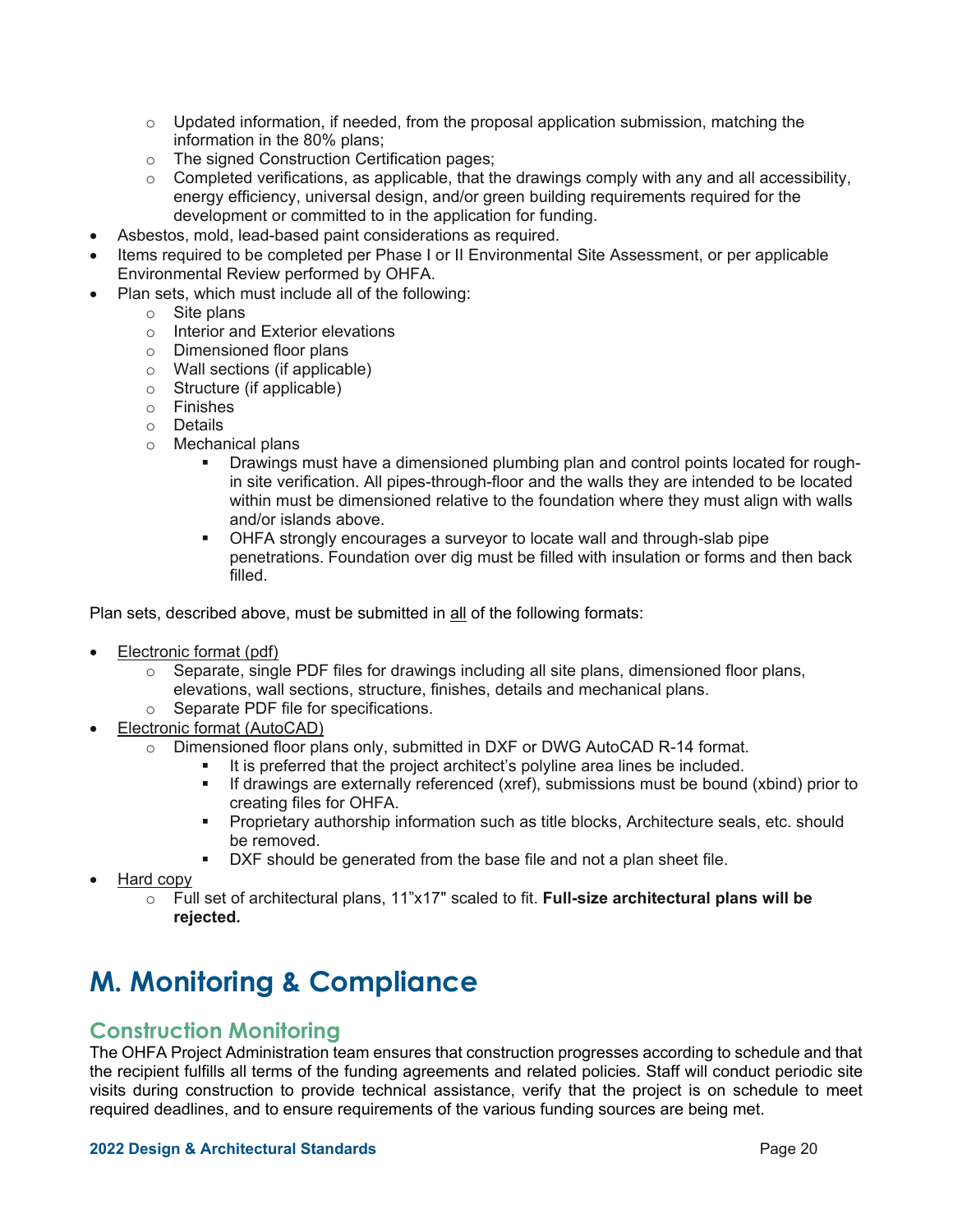For projects utilizing HDAP funds, staff will also review construction costs, progress, third-party inspection reports and change orders as part of each request for funds. OHFA may request copies of change orders if additional information is needed to verify project costs or to verify that commitments made by the recipient during the application process will still be met.

The development must notify OHFA of any substantial changes in plans, scope, or materials that are contemplated after submitting 80 percent plans and throughout construction of the project. This includes any damages, fires, or environmental issues that adversely impact the project, project completion or occupancy. Notifications must be made through the existing Quarterly Construction Monitoring report form, which will be updated to include an option for Notification of Construction Changes. OHFA staff will provide a response within two weeks.

# **Notification of Construction Start**

Projects must notify OHFA when construction begins and should invite an OHFA Project Administration Staff to any pre-construction meetings, if held. Regular communication with the Project Administration team ensures that projects meet all the necessary requirements and are completed on time.

# **Quarterly Construction Monitoring Reports**

All developments utilizing HTC or HDAP funds are required to complete the OHFA Quarterly Construction Monitoring Report (the Report), available on the OHFA Project Administration webpage. The Report must be submitted quarterly beginning the first quarterly reporting period following either OHFA Board approval or actual construction start, whichever is earlier. Reports are due January 1, April 1, July 1, and October 1 of each year until the project is placed into service. OHFA reserves the right to suspend disbursement of funds if the Report is not submitted.

# **Additional Documentation required for HOME and NHTF**

Starting with 2021 awards, all HOME and NHTF awards must complete documentation to comply with Section 3 requirements. Documentation at minimum includes identifying the total hours, Section 3 hours, and Section 3 targeted hours for all contractor employees working on the project on the Monthly Section 3 Utilization Report, identification of if the contractor has Section 3 business concern status, and to the greatest extent feasible meet or exceed the following benchmark goals.

- 1. Section 3 workers are 25% or more of the total number of labor hours worked by all workers on a Section 3 project.
- 2. Targeted Section 3 workers are 5% or more of the total number of labor hours worked by all workers on a Section 3 project

Please note that contractors also have to submit Section 3 Worker Status Certification forms (for each worker) and a Contractor Workforce Section 3 Certification form to OHFA with the first Monthly Section 3 Utilization Report. Review Policy 21-04 for details on compliance including when the benchmarks aren't met to complete "Qualitative efforts".

For additional details on all Section 3 requirements review the Ohio Department of Development resource page. All Section 3 submissions to OHFA can be attached to the OHFA Quarterly Construction Monitoring Form. Contact your Project Administration Analyst with any questions.

# **Construction Completion**

OHFA Project Administration staff will conduct a construction closeout visit once construction is substantially complete to verify all required and committed components have been constructed and that the development meets life safety requirements.

In addition, the following documents are required to be submitted to OHFA with the request for HDAP project closeout and/or issuance of Form 8609: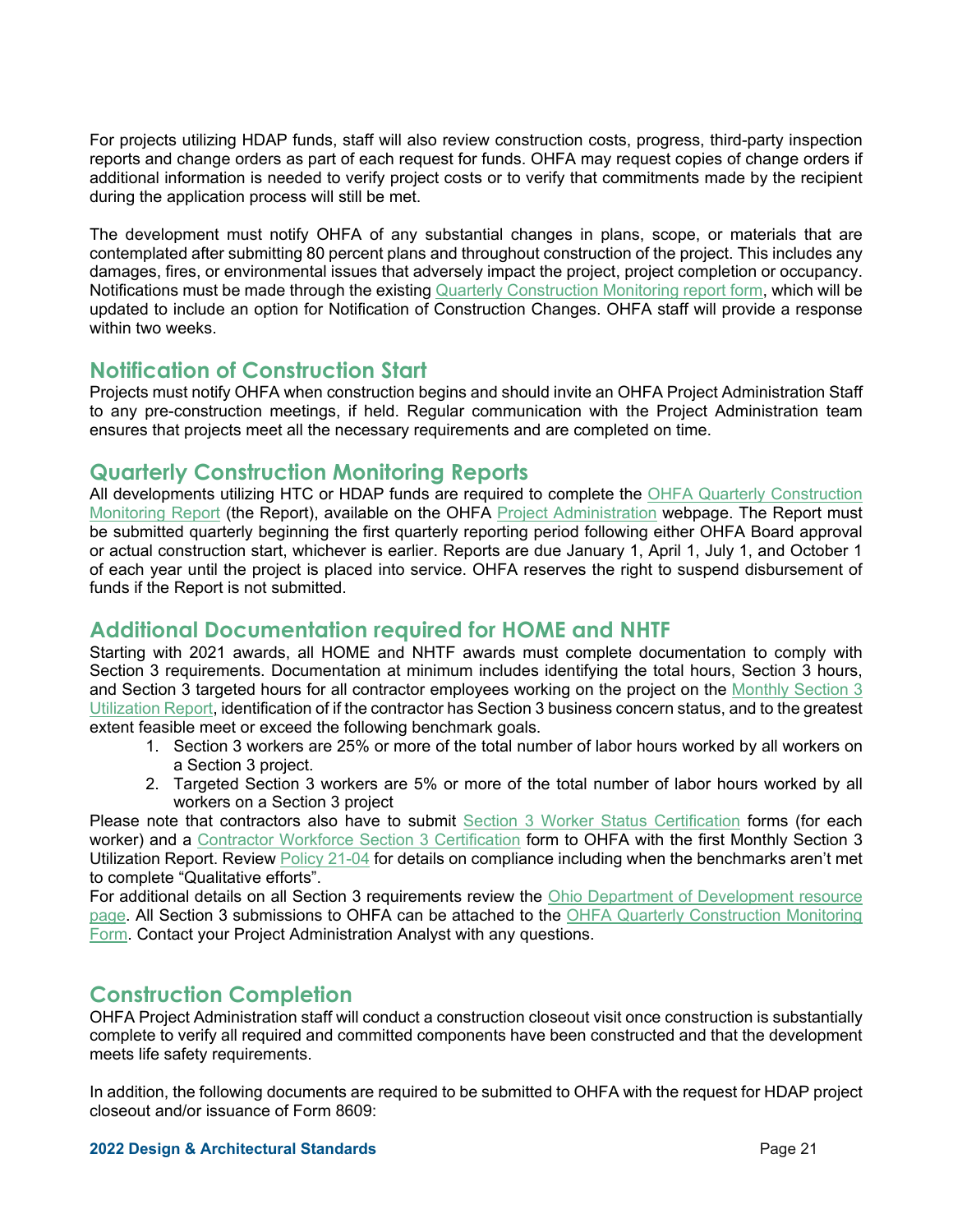- Certificate(s) of Occupancy (or Final Inspection from the governing jurisdiction, if applicable);
- AIA G704 Certificate of Substantial Completion;
- Evidence of final certification from Energy Star, Enterprise Green Communities, LEED, or NGBS;
- Verification that architectural/design requirements that were committed to as part of the Competitive HTC process, such as Exceptional Development criteria, exercise and wellness features, aging in place components, or universal design components, have been completed; and
- Verification that any unresolved site-specific mitigations as specified in the project's environmental review clearance letter from OHFA have been completed (HDAP and 811 only).

Project closeout and issuance of Form 8609 will not occur until the above have been submitted and reviewed by OHFA and any remaining issues have been resolved.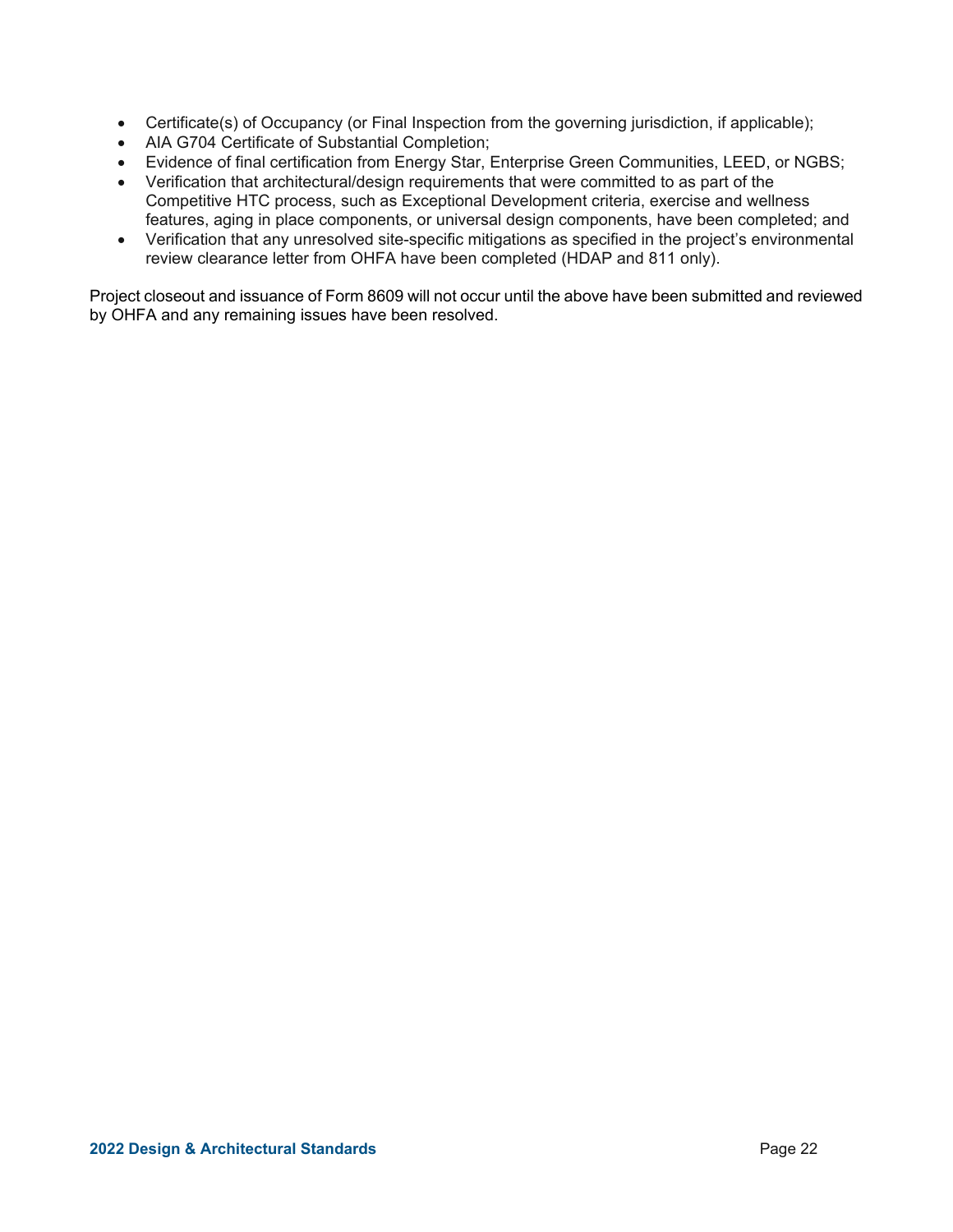# **APPENDIX A: EXCEPTION REQUESTS**

# **New Construction**

All items in the Site and Exterior Requirements and Interior Requirements sections are **required** for developments involving new construction. Requests for exceptions may only be submitted for the following:

- Items that are subject to non-OHFA (such as local codes or design standards, funding source, etc.) requirements that may conflict with these Standards; or
- Items that are unable to be complied with for a compelling reason, as fully described by the applicant in the Exception Request form.

Exception requests will be reviewed on a case-by-case basis and must include supporting documentation to justify the request. As noted in the Exceptions section, The OHFA staff architect will review requests and make a recommendation to the management team to accept, deny, or modify the exception. A final determination will be made by OHFA by the date indicated in the program calendars.

# **Rehabilitation and Adaptive Reuse**

Projects involving rehabilitation or adaptive reuse may seek an exception to certain requirements in the Site and Exterior Requirements and Interior Requirements sections as noted below if able to evidence that incorporating a specific element is infeasible. The exception request must include adequate supporting documentation to demonstrate how incorporation of the element is infeasible.

> Interior Doors • Floor Coverings Unit Sizes • Bedroom Sizes Bathrooms

• Laundry Facilities

Kitchen & Appliances

- Durable Materials Exterior
- Main Entry
- Sidewalks
- Outdoor Recreational Features
- Durable Materials Interior
- Major Building Components
- Common Areas
- **•** Elevators

Rehabilitation and adaptive reuse projects may also request exceptions to the following:

- Universal Design mandatory components (if seeking competitive points through the Competitive HTC program)
- Items with 75% or more RUL (if replacement required for green certification)
- Accessibility requirements (if compliance is technically infeasible)

## *Historic Preservation*

If a project's development budget includes federal and/or state historic tax credits, the applicant is not required to submit an Exception Request form for approval in advance of the proposal application.

The Exception Request form must still be completed only to identify those areas in which the project cannot meet OHFA's requirements. The form must be submitted with the proposal application, physically attached to the preliminary plans. OHFA will work with the State Historic Preservation Office (SHPO) to ensure those OHFA requirements that can be met, will be met.

# **Submission Requirements**

Applicants will be required to submit the request using the OHFA Exception Request form found on the OHFA website and must provide supporting documentation as necessary to justify the request. All exception requests must include concise supporting documentation such as an applicable section of code, site plan, floor plan, etc. as is applicable.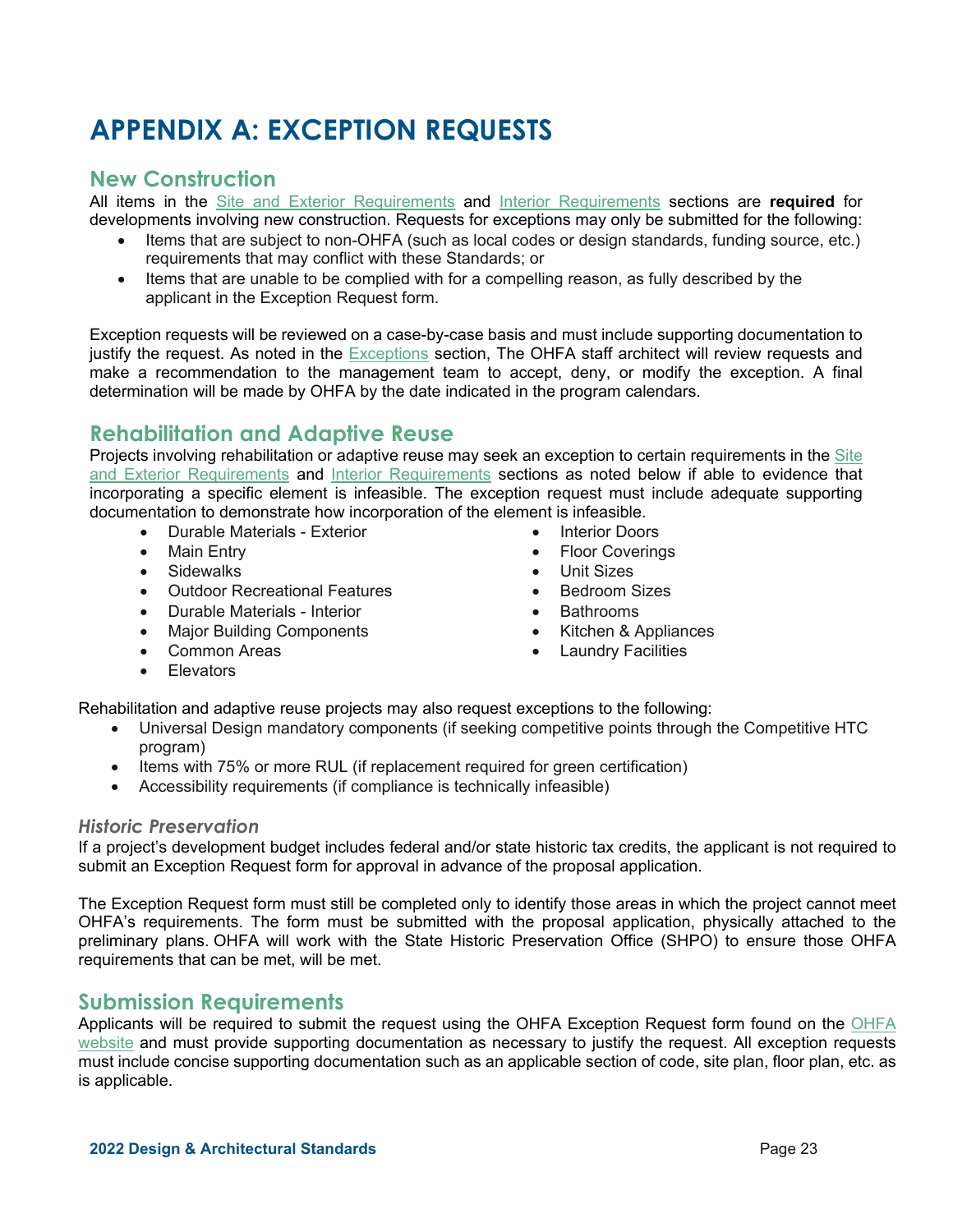# **Deadlines**

Applicants must reference the applicable program guidelines to determine when exception requests are due. All requests for design exceptions are due prior to the applicable application deadline, *with the exception of the following which may be submitted with the application*:

- Developments utilizing federal or state historic tax credits; or
- Developments applying for 4% tax credits only (non-BGF); or
- Existing multifamily rental rehabilitation developments seeking an exception to minimum unit size and/or minimum bedroom size requirements.

In the above cases, the Exception Request form for these items must still be completed but must be submitted with the application instead of in advance, physically attached to the preliminary plans.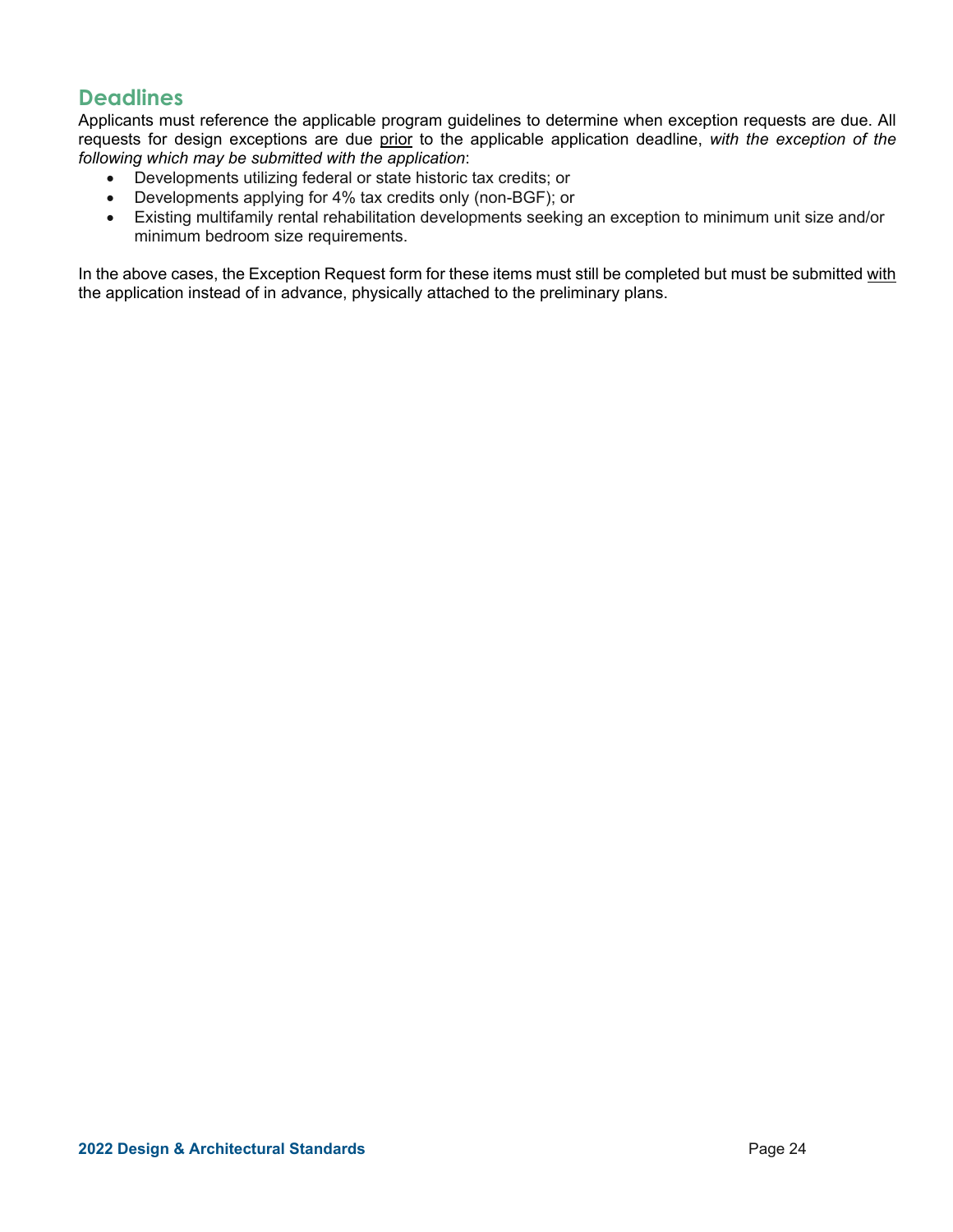# **APPENDIX B: UNIVERSAL DESIGN COMPONENTS**

**All HTC developments** must incorporate all mandatory components (marked with an asterisk) in all units, as well as the specified number of additional components.

# **Entry**

- $\checkmark$  \*36"-wide (minimum) entry door with lever-style handle (mandatory for NC only)
- $\checkmark$  \*Minimum 5' x 5' level clear space inside and outside entry door
- $\checkmark$  \*Adequate non-glare lighting at walkways, accessible routes, and exterior spaces
- $\checkmark$  \*Adequate lighting both inside and outside the building and unit entrance
- $\checkmark$  \*High visibility address numbers (both building and exterior units)
- $\checkmark$  \*Overhead weather protection at entrances (mandatory for NC only)
- $\Box$  Built-in shelf/bench/ledge located outside the door
- □ Nonslip surfaces on walkways and entryways
- $\Box$  Primary unit entry with an accessible/dual peephole and backlit doorbell
- Door locks that are easy to operate, such as keyless locks with remote control or keypad
- $\Box$  No-step entry (1/2" or less threshold) at main entrance

# **Interior Stairs and Hallways**

- $\checkmark$  \*Adequate lighting to illuminate all stairway(s), landings, and hallway(s)
- $\checkmark$  \*Hallways with a minimum width of 42"
- $\checkmark$  \*Anti-slip strips on front edge of steps in color-contrast material
- $\Box$  Color contrast between stair treads and risers
- $\Box$  Handrails on both sides of interior stairs

# **Interior Doors**

- $\checkmark$  \*34"-wide (minimum) doors leading to habitable room, allowing for a 32" minimum clearance
- $\checkmark$  \*Lever-style door hardware on all interior doors
- $\checkmark$  \*Interior maximum door threshold of  $\frac{1}{4}$  inch beveled or flush
- $\Box$  Pocket doors with easy-to-grip handles

# **Faucets**

- $\checkmark$  \*Anti-scald faucets with lever handle for all sinks, bathtubs, and showers
- $\checkmark$  \*Pressure balanced faucets

# **Electrical**

- $\checkmark$  \*Thermostat and control panels that are easy to read and simple to operate
- $\checkmark$  \*Rocker, touch light, or hands-free switches
- $\checkmark$  \*Extra electrical outlets (for medical equipment or rechargeable items, etc.) placed 18" to 24" above finished floor (bedroom only)
- $\Box$  Lighted switches visible in the dark
- $\Box$  Switched outlets for lamps, etc. to be turned on with wall switch
- $\Box$  Electrical outlets, phone jacks, and data ports at least 18" above finished floor
- □ Light switches between 44"-48" above finished floor; thermostats no more than 48" above finished floor
- $\Box$  Clear access space of 30" by 48" in front of switches, outlets, and controls
- □ Audible and visual alarms for smoke/fire/carbon monoxide in all code-required accessible areas and all units

## **2022 Design & Architectural Standards** Page 25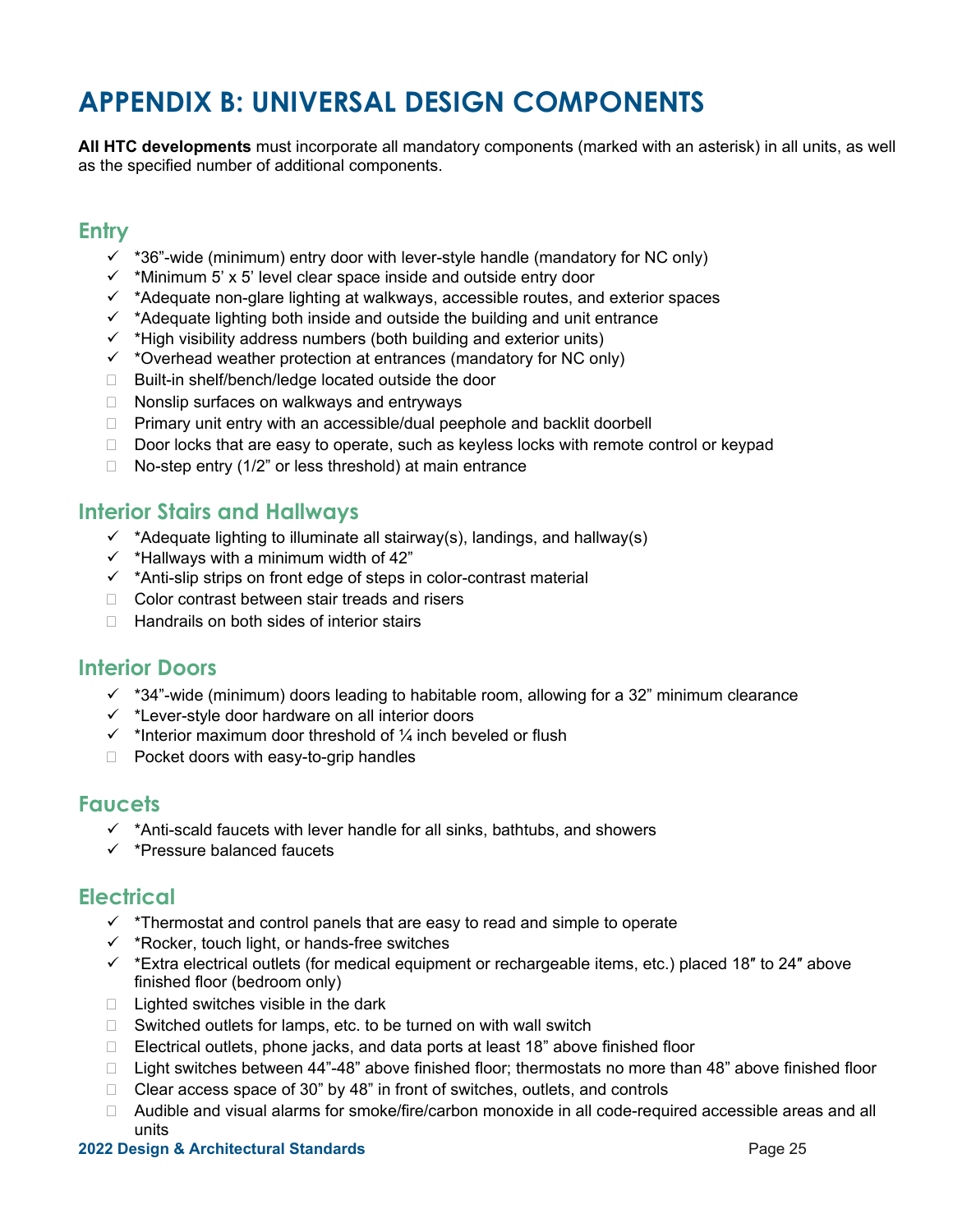# **Bathrooms**

- $\checkmark$  \*Countertops with beveled/radiused corners. Outside corners are suggested to be a two-inch corner radius, waterfall edge with one-inch radius, or two-inch chamfer.
- $\checkmark$  \*Adjustable-height showerhead or hand-held showerhead with flexible hose and easily operable controls
- $\checkmark$  \*Non-glare lighting at vanities
- $\Box$  A full- or half-bath on the main floor with clear floor space of 30" x 48"
- □ Overhead light fixture in tub/shower
- $\Box$  Mirror(s) placed for both standing and sitting, such as a full-length or tilting mirror
- □ Toilet centered at least 18" from any side wall, tub, or cabinet
- $\Box$  In at least one bathroom per unit:
	- $\circ$  Low-threshold or curbless shower at least 5' x 3' OR ADA bathtub with seat
	- o Clear knee space (at least 27" high) under sink. May be open knee space or achieved by means of removable vanity or fold-back or self-storing doors. Pipe protection panels must be provided to prevent contact with hot or sharp surfaces.
	- $\circ$  Grab bars, or wall-blocking for future installation of grab bars, in tub/shower, and toilet. Grab bars must be properly anchored and supported.

# **Kitchen**

- $\checkmark$  \*At least 15" clear space/"landing zone" on each side of stove and sink, and at least one side of refrigerator. This is countertop clear space and may be shared with another appliance and/or required work surface if applicable.
- $\checkmark$  \*Loop handles on drawers and cabinets
- $\checkmark$  \*Non-glare task lighting to illuminate sink, stove, and work areas
- $\Box$  Adjustable height shelves in wall cabinets
- $\Box$  Base cabinets with pull out drawers
- $\Box$  Pull-out work surface near the oven, refrigerator and/or microwave.
- $\Box$  Visual contrast at front edge of countertop or between the countertop and the cabinets
- □ Side-by-side refrigerator-freezer
- $\Box$  Cooktop/range with front or side-mounted controls (senior units only)
- $\Box$  Extra outlets for small appliances, electronics, etc.
- □ Clear knee space (at least 27" high) under sink, counters, and/or cook tops. If under sink, pipes must have protection and may not be in the required knee space. May be open knee space or achieved by means of removable base cabinets or fold-back or self-storing doors.

# **Closets/Storage**

- $\Box$  Area is well-lit with a switch located outside the space
- $\Box$  Doors and handles that are easy to operate. No bi-fold or accordion-type doors.
- $\Box$  Adjustable-height shelving and/or closet rods OR clothes rods installed at multiple heights
- $\Box$  Pull out-shelves, rollout cabinets, and other easy to access storage components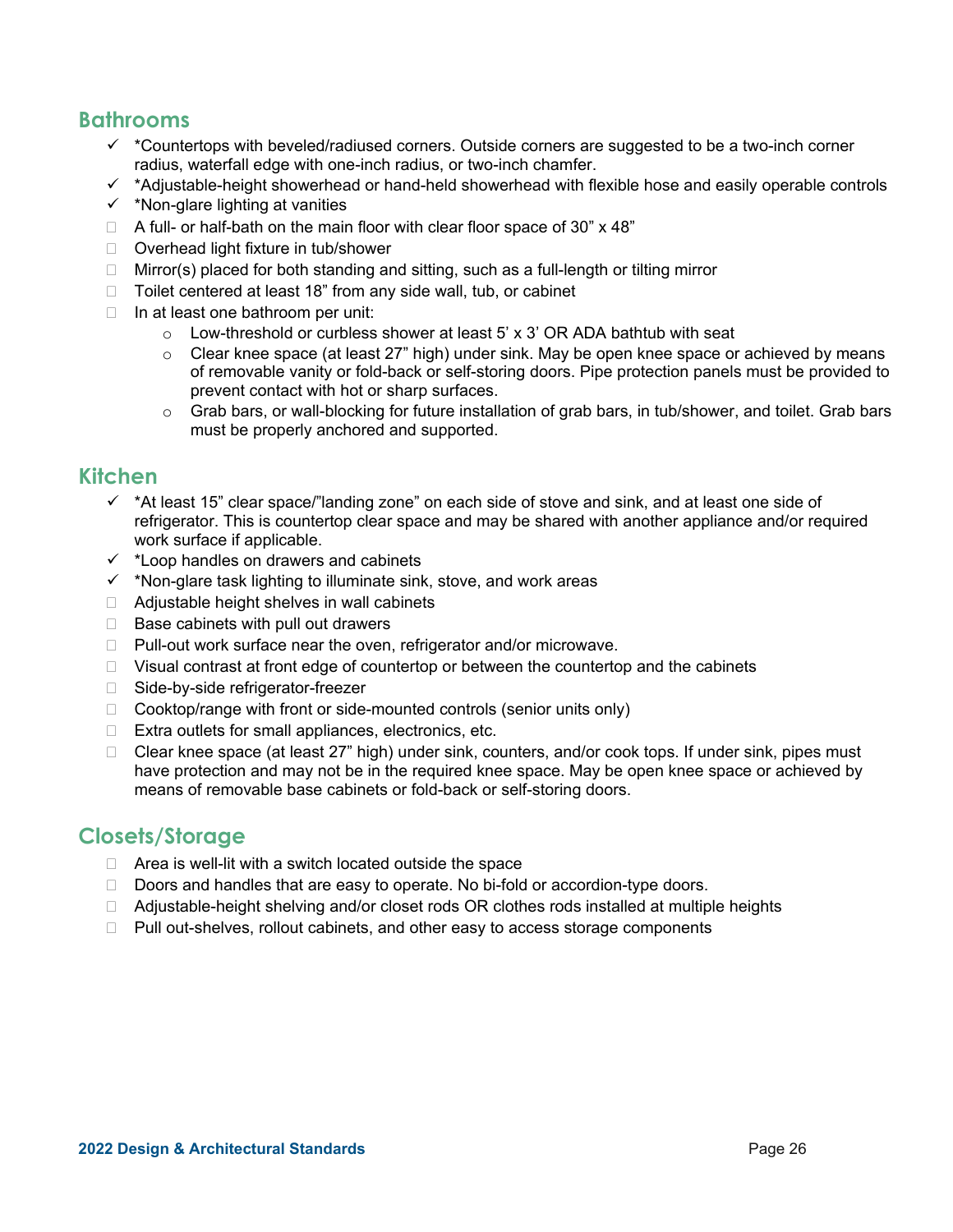# **APPENDIX C: OHFA EUL TABLE**

| <b>System</b><br><b>Description</b> | Overall<br>General<br><b>Description</b> | Comp.    | Sub-<br>Comp. | <b>Component Description</b>                         | Family | <b>Senior</b>  |
|-------------------------------------|------------------------------------------|----------|---------------|------------------------------------------------------|--------|----------------|
| 3.1                                 |                                          |          |               | <b>Overall General Description</b>                   |        |                |
| 3.2                                 |                                          |          |               | <b>SYSTEM: SITE</b>                                  |        |                |
|                                     | 3.2.1                                    |          |               | <b>Topography</b>                                    |        |                |
|                                     | 3.2.2                                    |          |               | <b>Storm Water Drainage</b>                          |        |                |
|                                     |                                          | 3.2.2.1  |               | Catch basins, inlets, culverts                       | 50     | 50             |
|                                     |                                          | 3.2.2.2  |               | Marine or stormwater bulkhead                        | 35     | 35             |
|                                     |                                          | 3.2.2.3  |               | Earthwork, swales, drainways, erosion controls       | 50     | 50             |
|                                     |                                          | 3.2.2.4  |               | Storm drain lines                                    | 50     | 50             |
|                                     |                                          | 3.2.2.5  |               | Stormwater mgmt ponds                                | 50     | 50             |
|                                     |                                          | 3.2.2.6  |               | Fountains, pond aerators                             | 15     | 15             |
|                                     | 3.2.3                                    |          |               | <b>Access and Egress</b>                             |        |                |
|                                     |                                          | 3.2.3.1  |               | Security gate - lift arm                             | 10     | 10             |
|                                     |                                          | 3.2.3.2  |               | Security gate - rolling gate                         | 15     | 15             |
|                                     | 3.2.4                                    |          |               | <b>Paving, Curbing and Parking</b>                   |        |                |
|                                     |                                          | 3.2.4.1  |               | <b>Asphalt Pavement</b>                              | 25     | 25             |
|                                     |                                          | 3.2.4.2  |               | <b>Asphalt Seal Coat</b>                             | 5      | $\overline{5}$ |
|                                     |                                          | 3.2.4.3  |               | <b>Concrete Pavement</b>                             | 50     | 50             |
|                                     |                                          | 3.2.4.4  |               | Curbing, Asphalt                                     | 25     | 25             |
|                                     |                                          | 3.2.4.5  |               | Curbing, Concrete                                    | 50     | 50             |
|                                     |                                          | 3.2.4.6  |               | Parking, Gravel Surfaced                             | 15     | 15             |
|                                     |                                          | 3.2.4.7  |               | Permeable Paving Systems (brick, concrete<br>pavers) | 30     | 30             |
|                                     |                                          | 3.2.4.8  |               | <b>Striping and Marking</b>                          | 15     | 15             |
|                                     |                                          | 3.2.4.9  |               | Signage, Roadway / Parking                           | 15     | 15             |
|                                     |                                          | 3.2.4.10 |               | Carports, wood frame                                 | 30     | 30             |
|                                     |                                          | 3.2.4.11 |               | Carports, metal frame                                | 40     | 40             |
|                                     | 3.2.5                                    |          |               | Flatwork (walks, plazas, terraces, patios)           |        |                |
|                                     |                                          | 3.2.5.1  |               | Asphalt                                              | 25     | 25             |
|                                     |                                          | 3.2.5.2  |               | Concrete                                             | 50     | 50             |
|                                     |                                          | 3.2.5.3  |               | Gravel                                               | 15     | 15             |
|                                     |                                          | 3.2.5.4  |               | Permeable Paving (brick, concrete pavers)            | 30     | 30             |
|                                     | 3.2.6                                    |          |               | <b>Landscaping and Appurtenances</b>                 |        |                |
|                                     |                                          | 3.2.6.1  |               | Fencing, chain-link                                  | 40     | 40             |
|                                     |                                          | 3.2.6.2  |               | Fencing, wood picket                                 | 15     | 20             |
|                                     |                                          | 3.2.6.3  |               | Fencing, wood board (=>1"x 6")                       | 20     | 25             |
|                                     |                                          | 3.2.6.4  |               | Fencing, wrought Iron                                | 60     | 60             |
|                                     |                                          | 3.2.6.5  |               | Fencing, steel or aluminum                           | 20     | 25             |
|                                     |                                          | 3.2.6.6  |               | Fencing, concrete Masonry unit (CMU)                 | 30     | 30             |
|                                     |                                          | 3.2.6.7  |               | Fencing, PVC                                         | 15     | 20             |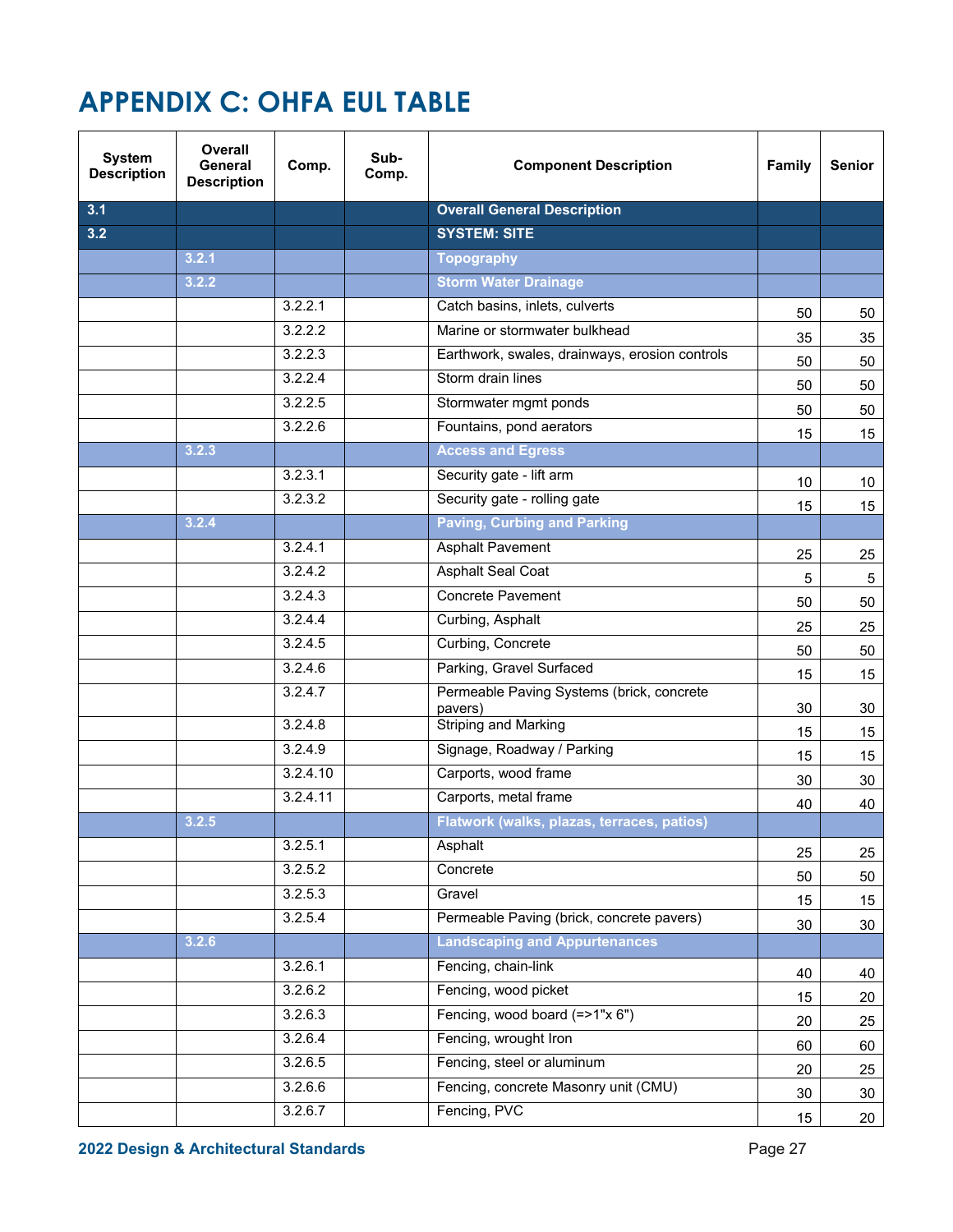|                                       | 3.2.6.8  |            | Signage, Entrance/Monument                                  | 25      | 25              |
|---------------------------------------|----------|------------|-------------------------------------------------------------|---------|-----------------|
|                                       | 3.2.6.9  |            | <b>Mail Kiosk</b>                                           | 15      | 20              |
|                                       | 3.2.6.10 |            | Retaining Walls, heavy block (50-80 lb)                     | 60      | 60              |
|                                       | 3.2.6.11 |            | Retaining Walls, re-inforced concrete masonry<br>unit (CMU) | 40      | 40              |
|                                       | 3.2.6.12 |            | Retaining Walls, treated timber                             | 25      | 25              |
|                                       | 3.2.6.13 |            | Storage sheds                                               | 30      | 30              |
| 3.2.7                                 |          |            | <b>Recreational Facilities</b>                              |         |                 |
|                                       | 3.2.7.1  |            | Sport Court- asphalt                                        | 25      | 25              |
|                                       | 3.2.7.2  |            | Sport Court- synthetic                                      | 15      | 20              |
|                                       | 3.2.7.3  |            | Sport Court-hardwood                                        | 50      | 50              |
|                                       | 3.2.7.4  |            | Tot Lot (playground equipment)                              | 10      | 15              |
|                                       | 3.2.7.5  |            | Tot Lot- loose ground cover                                 | 3       | 5               |
|                                       | 3.2.7.6  |            | Pool Deck                                                   | 15      | 15              |
|                                       | 3.2.7.7  |            | Pool/Spa Plastic Liner                                      | 8       | 8               |
|                                       | 3.2.7.8  |            | Pool/Spa pumps and equipment                                | 10      | 10              |
|                                       | 3.2.7.9  |            | Decks-treated lumber                                        | 20      | 20              |
|                                       | 3.2.7.10 |            | Decks-composite                                             | 50      | 50              |
| 3.2.8                                 |          |            | <b>Site Utilities</b>                                       |         |                 |
|                                       | 3.2.8.1  |            | <b>Site Utilities-Water</b>                                 |         |                 |
|                                       |          | 3.2.8.1.1  | <b>Water Mains/Valves</b>                                   | 50      | 50              |
|                                       |          | 3.2.8.1.2  | <b>Water Tower</b>                                          | 50      | 50              |
|                                       |          | 3.2.8.1.3  | <b>Irrigation System</b>                                    |         | 25              |
|                                       |          |            |                                                             | 25      |                 |
|                                       | 3.2.8.2  |            | <b>Site Utilities-Electric</b>                              |         |                 |
|                                       |          | 3.2.8.2.1  | Electric distribution center                                | 40      | 40              |
|                                       |          | 3.2.8.2.2  | Electric distribution lines                                 | 40      | 40              |
|                                       |          | 3.2.8.2.3  | Transformer                                                 | 30      | 30              |
|                                       |          | 3.2.8.2.4  | <b>Emergency Generator</b>                                  | 25      | 25              |
|                                       |          | 3.2.8.2.5  | Solar Photovoltaic panels                                   | 15      | 15              |
|                                       |          | 3.2.8.2.6  | Photovoltaic Inverters                                      | 10      | 10 <sub>1</sub> |
|                                       |          | 3.2.8.2.7  | Pole mounted lights                                         | 25      | 25              |
|                                       |          | 3.2.8.2.8  | <b>Ground lighting</b>                                      | 10      | 10              |
|                                       |          | 3.2.8.2.9  | <b>Building Mounted Lighting</b>                            | 10      | 10 <sup>°</sup> |
|                                       |          | 3.2.8.2.10 | Building Mounted High Intensity Discharge (HID)<br>Lighting | 10      | 20              |
|                                       | 3.2.8.3  |            | <b>Site Utilities-Gas</b>                                   |         |                 |
|                                       |          | 3.2.8.3.1  | Gas Main                                                    | 40      | 40              |
|                                       |          | 3.2.8.3.2  | <b>Gas Supply Lines</b>                                     | 40      | 40              |
|                                       |          | 3.2.8.3.3  | Site Propane, Storage & Distribution                        | 35      | 35              |
|                                       |          | 3.2.8.3.4  | Gas lights/fire pits                                        | 20      | 20              |
|                                       | 3.2.8.4  |            | <b>Site Utilities-Sewer</b>                                 |         |                 |
|                                       |          | 3.2.8.4.1  | Sanitary Sewer lines                                        | 50      | 50              |
|                                       |          | 3.2.8.4.2  | Sanitary waste treatment system                             | 40      | 40              |
|                                       |          | 3.2.8.4.3  | <b>Lift Station</b>                                         | 50      | 50              |
| 2022 Design & Architectural Standards | 3.2.8.5  |            | <b>Site Utilities-Trash</b>                                 | Page 28 |                 |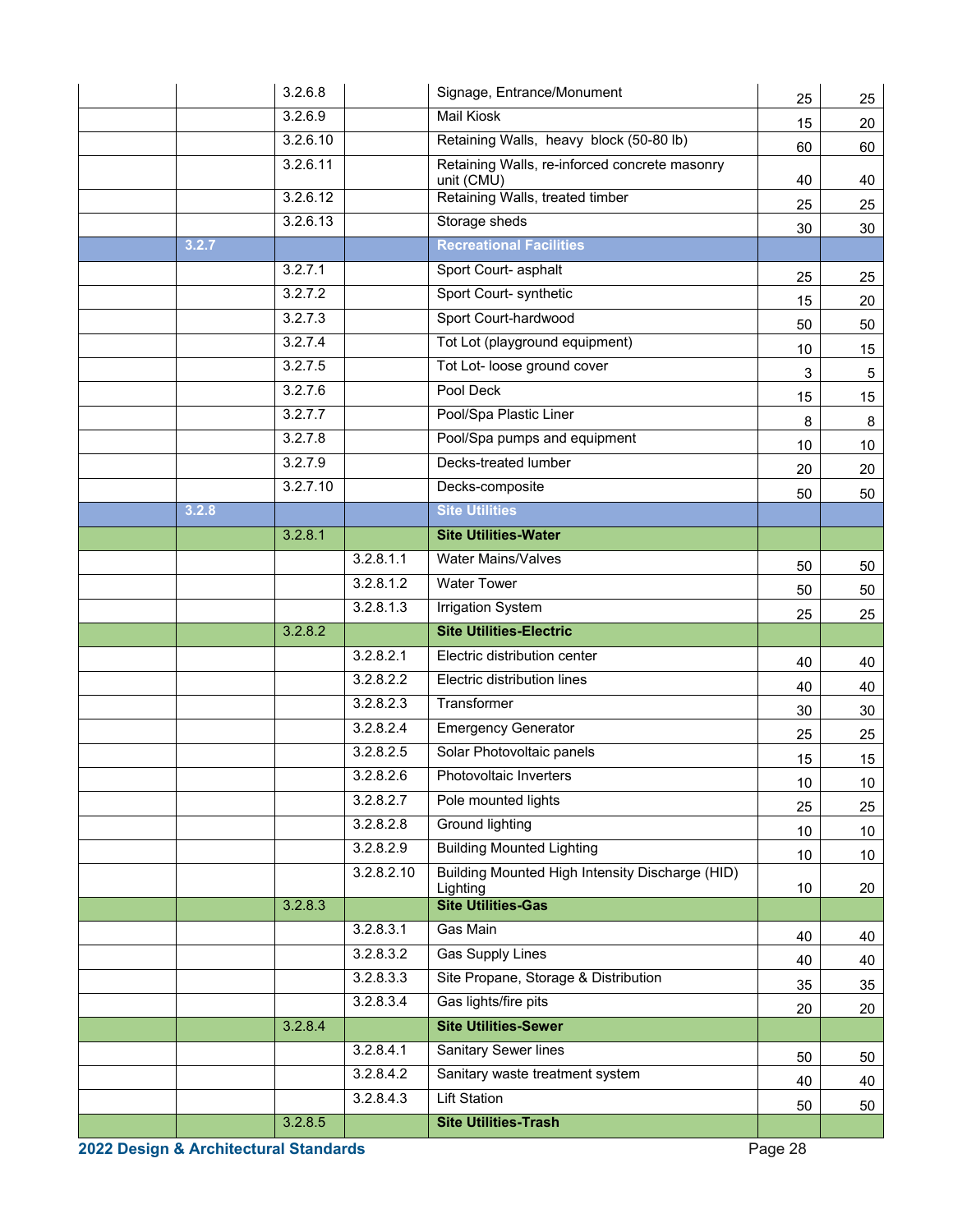|     |       |         | 3.2.8.5.1 | Dumpsters                                                              | 15              | 15              |
|-----|-------|---------|-----------|------------------------------------------------------------------------|-----------------|-----------------|
|     |       |         | 3.2.8.5.2 | Compactors (exterior, commercial grade)                                | 20              | 20              |
|     |       |         | 3.2.8.5.3 | Recycling containers/equipment                                         | 15              | 15              |
|     |       |         | 3.2.8.5.4 | Composting, organic recycling equipment                                | 10              | 10 <sup>°</sup> |
| 3.3 |       |         |           | <b>SYSTEM: BUILDING FRAME AND ENVELOPE</b>                             |                 |                 |
|     | 3.3.1 |         |           | <b>Foundation</b>                                                      |                 |                 |
|     |       | 3.3.1.1 |           | Slab, reinforced concrete                                              | 100             | 100             |
|     |       | 3.3.1.2 |           | Slab, post tensioned                                                   | 100             | 100             |
|     |       | 3.3.1.3 |           | Continuous reinforced concrete footer and CMU<br>stem wall             | 100             | 100             |
|     |       | 3.3.1.4 |           | Piers, reinforced concrete footer and CMU pier                         | 100             | 100             |
|     |       | 3.3.1.5 |           | Piers, treated timber post/pole                                        | 40              | 40              |
|     |       | 3.3.1.6 |           | <b>Foundation Waterproofing</b>                                        | 40              | 40              |
|     |       | 3.3.1.7 |           | Foundation suction, drainage, moisture or radon<br>gas controls/alarms | 10              | 10              |
|     | 3.3.2 |         |           | <b>Building Frame</b>                                                  |                 |                 |
|     |       | 3.3.2.1 |           | <b>Framing System, Floors &amp; Walls</b>                              |                 |                 |
|     |       |         | 3.3.2.1.1 | Wood, timbers, dimensioned lumber, laminated<br>beams, trusses         | 100             | 100             |
|     |       |         | 3.3.2.1.2 | Tie downs, clips, braces, straps, hangers, shear<br>walls/panels       | 75              | 75              |
|     |       |         | 3.3.2.1.3 | Steel, beams, trusses                                                  | 100             | 100             |
|     |       |         | 3.3.2.1.4 | Reinforced concrete                                                    | 100             | 100             |
|     |       |         | 3.3.2.1.5 | Reinforced masonry, concrete masonry units<br>(CMUs)                   | 100             | 100             |
|     |       |         | 3.3.2.1.6 | Solid Masonry (obsolete)                                               | 100             | 100             |
|     |       | 3.3.2.2 |           | <b>Crawl Spaces, Envelope Penetrations</b>                             |                 |                 |
|     |       |         | 3.3.2.2.1 | Sealed crawl space system                                              | 40              | 40              |
|     |       |         | 3.3.2.2.2 | Vents, screens, covers                                                 | 30              | 30              |
|     |       |         | 3.3.2.2.3 | Vapor Barrier (VDR) ground or underfloor                               | 30              | 30              |
|     |       |         | 3.3.2.2.4 | Penetrations, caulking/sealing                                         | 15              | 15              |
|     |       |         | 3.3.2.2.5 | Crawl space, (de)pressurization, fans, pumps,<br>radon gas alarms      | $10\,$          | 10 <sub>1</sub> |
|     |       | 3.3.2.3 |           | <b>Roof Frame &amp; Sheathing</b>                                      |                 |                 |
|     |       |         | 3.3.2.3.1 | Wood frame and board or plywood sheathing                              | 75              | 75              |
|     |       |         | 3.3.2.3.2 | Tie downs, clips, braces, straps, hangers                              | 75              | 75              |
|     |       |         | 3.3.2.3.3 | Steel frame and sheet metal or insulated panel<br>sheathing            | 100             | 100             |
|     |       |         | 3.3.2.3.4 | Reinforced concrete deck                                               | 100             | 100             |
|     |       | 3.3.2.4 |           | <b>Flashing &amp; Moisture Protection</b>                              |                 |                 |
|     |       |         | 3.3.2.4.1 | <b>Caulking and Sealing</b>                                            | 15              | 15              |
|     |       |         | 3.3.2.4.2 | <b>Concrete/Masonry Sealants</b>                                       | 10              | 10              |
|     |       |         | 3.3.2.4.3 | Wood waterproofing and sealants                                        | 10 <sup>°</sup> | 10 <sup>°</sup> |
|     |       |         | 3.3.2.4.4 | Building wraps & moisture resistant barriers                           | 50              | 50              |
|     |       |         | 3.3.2.4.5 | Paints and stains, exterior                                            | 8               | 8               |
|     |       | 3.3.2.5 |           | <b>Attics &amp; Eaves</b>                                              |                 |                 |
|     |       |         | 3.3.2.5.1 | Screened gable end or soffit Vents                                     | 30              | 30              |
|     |       |         | 3.3.2.5.2 | Roof vents, passive                                                    | 40              | 40              |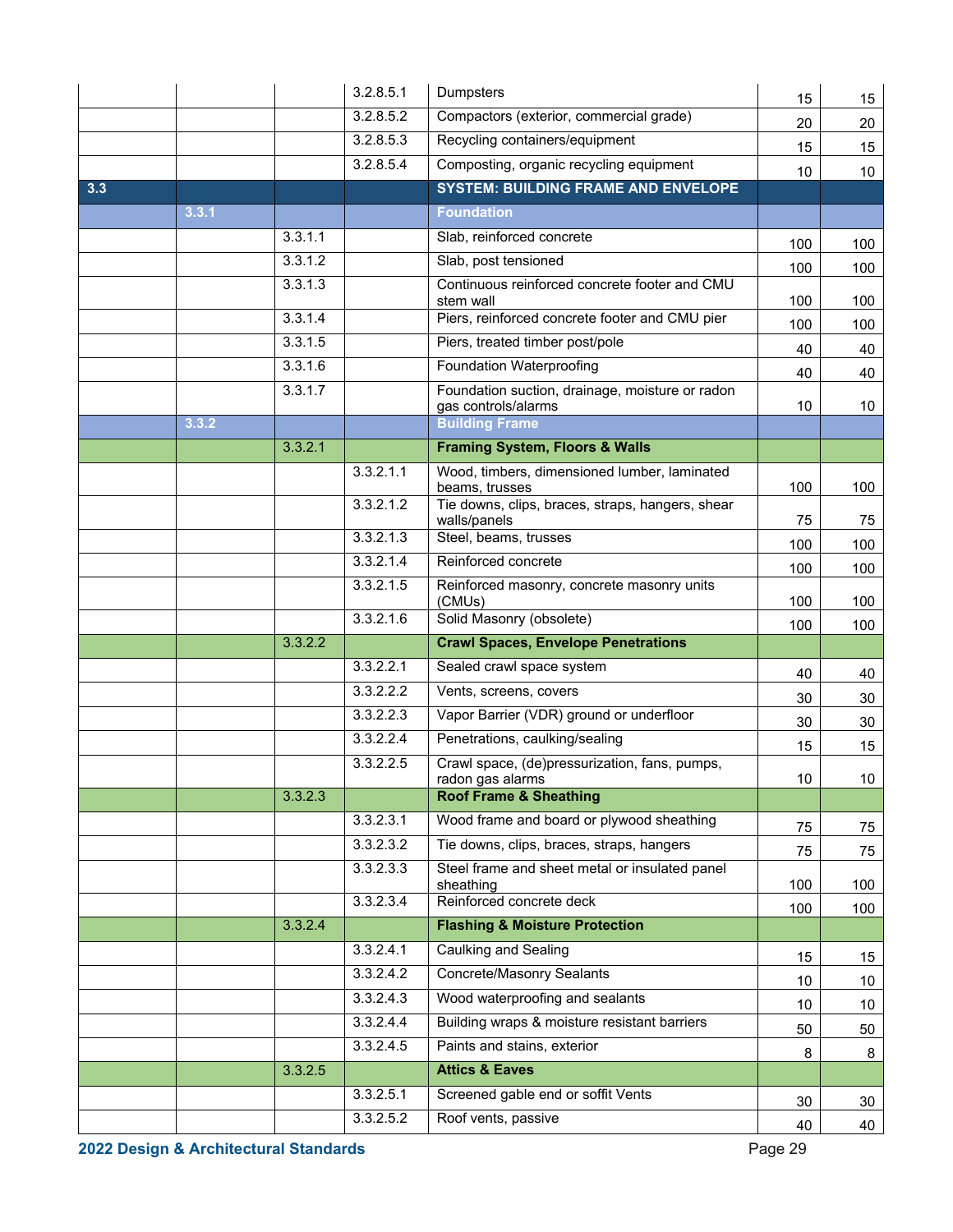|       |         | 3.3.2.5.3  | Roof Vents, powered                                     | 20       | 20       |
|-------|---------|------------|---------------------------------------------------------|----------|----------|
|       | 3.2.2.6 |            | <b>Insulation</b>                                       |          |          |
|       |         | 3.3.2.6.1  | Loose fill, fibre glass, cellulose, mineral wool        | 50       | 50       |
|       |         | 3.3.2.6.2  | Batts, blankets, rolls, fibre glass or mineral wool     | 60       | 60       |
|       |         | 3.3.2.6.3  | Rigid foam board                                        | 60       | 60       |
|       |         | 3.3.2.6.4  | Sprayed foam                                            | 60       | 60       |
|       | 3.3.2.7 |            | <b>Exterior Stairs, Rails, Balconies/Porches,</b>       |          |          |
|       |         | 3.3.2.7.1  | <b>Canopies</b><br>Exterior Stairs, wood frame/stringer | 30       |          |
|       |         | 3.3.2.7.2  | <b>Exterior Stair Tread-wood</b>                        |          | 30       |
|       |         | 3.3.2.7.3  | Exterior Stairs-steel frame/stringer                    | 15<br>40 | 15       |
|       |         | 3.3.2.7.4  | Exterior Stair Tread-metal, concrete filled             | 20       | 40<br>20 |
|       |         | 3.3.2.7.5  | Exterior Stairs, Concrete                               | 50       | 50       |
|       |         | 3.3.2.7.6  | Fire escapes, metal                                     | 50       | 50       |
|       |         | 3.3.2.7.7  | Balcony/Porch, wood frame                               | 25       | 25       |
|       |         | 3.3.2.7.8  | Balcony/Porch, steel frame or concrete                  | 40       | 40       |
|       |         | 3.3.2.7.9  | Balcony/Porch, wood decking                             | 20       | 20       |
|       |         | 3.3.2.7.10 | Balcony/Porch, composite decking                        | 50       | 50       |
|       |         | 3.3.2.7.11 | Railings, wood                                          | 20       | 20       |
|       |         | 3.3.2.7.12 | Railings, metal                                         | 50       | 50       |
|       |         | 3.3.2.7.13 | Railings, composite                                     | 50       | 50       |
|       |         | 3.3.2.7.14 | Canopy, Concrete                                        | 50       | 50       |
|       |         |            |                                                         |          |          |
|       |         | 3.3.2.7.15 | Canopy, Wood/Metal                                      |          |          |
|       | 3.3.2.8 |            | <b>Exterior Doors &amp; Entry Systems</b>               | 40       | 40       |
|       |         | 3.3.2.8.1  | Unit Entry Door, Exterior, solid wood/metal clad        |          |          |
|       |         | 3.3.2.8.2  | Common Exterior Door, aluminum and glass                | 25       | 30       |
|       |         | 3.3.2.8.3  | Common Exterior Door, solid wood /metal clad            | 30       | 30       |
|       |         | 3.3.2.8.4  | Storm/Screen Doors                                      | 25       | 25       |
|       |         | 3.3.2.8.5  | <b>Sliding Glass Doors</b>                              | 5        | 10       |
|       |         | 3.3.2.8.6  | French or Atrium Doors, wood/metal clad                 | 25<br>25 | 30<br>30 |
|       |         | 3.3.2.8.7  | <b>Automatic Entry Doors</b>                            | 30       | 30       |
|       |         | 3.3.2.8.8  | <b>Commercial Entry Systems</b>                         |          |          |
|       |         | 3.3.2.8.9  | Overhead Door                                           | 50<br>30 | 50<br>30 |
|       |         | 3.3.2.8.10 | Automatic Opener, overhead door                         | 20       |          |
| 3.3.3 |         |            | <b>Façades or Curtainwall</b>                           |          | 20       |
|       | 3.3.3.1 |            | <b>Sidewall System</b>                                  |          |          |
|       |         | 3.3.3.1.1  | <b>Aluminum Siding</b>                                  | 40       | 40       |
|       |         | 3.3.3.1.2  | <b>Vinyl Siding</b>                                     | 25       | 25       |
|       |         | 3.3.3.1.3  | <b>Cement Board Siding</b>                              | 45       | 45       |
|       |         | 3.3.3.1.4  | <b>Plywood/Laminated Panels</b>                         | 20       | 20       |
|       |         | 3.3.3.1.5  | Exterior Insulation Finishing System (EIFS)             | 30       | 30       |
|       |         | 3.3.3.1.6  | Stucco, over wire mesh/lath                             | 50       | 50       |
|       |         | 3.3.3.1.7  | Metal/Glass Curtain Wall                                | 40       | 40       |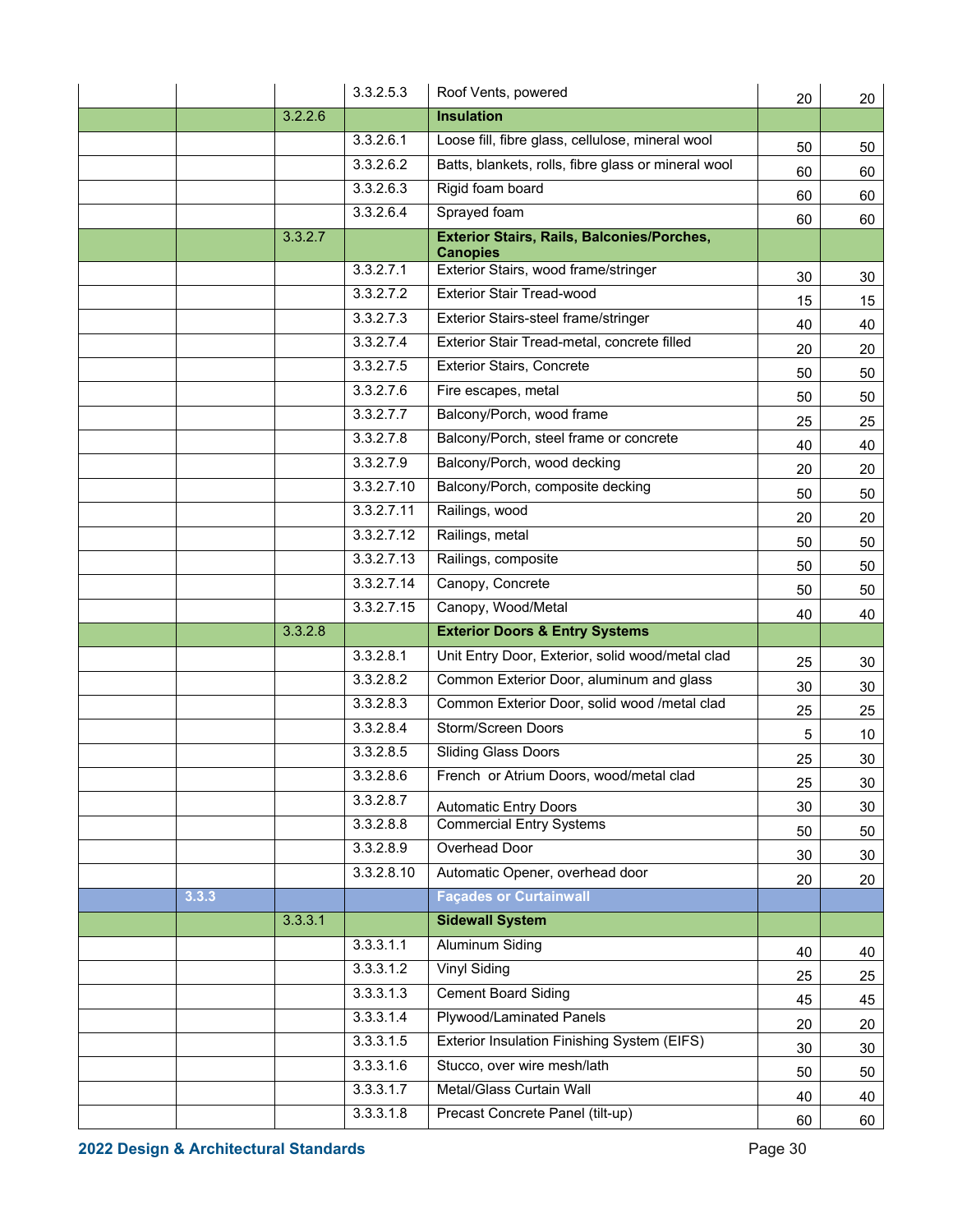|     |       |         | 3.3.3.1.9  | Brick/block veneer                                      | 60 | 60 |
|-----|-------|---------|------------|---------------------------------------------------------|----|----|
|     |       |         | 3.3.3.1.10 | Stone Veneer                                            | 50 | 50 |
|     |       |         | 3.3.3.1.11 | Glass Block                                             | 50 | 50 |
|     |       |         | 3.3.3.1.12 | Cedar/Redwood shakes, clapboard                         | 50 | 50 |
|     |       |         | 3.3.3.1.13 | Pine board, clapboard                                   | 50 | 50 |
|     |       | 3.3.3.2 |            | <b>Windows</b>                                          |    |    |
|     |       |         | 3.3.3.2.1  | Wood, (dbl, sgl hung, casement, awning, sliders)        | 35 | 45 |
|     |       |         | 3.3.3.2.2  | Wood, fixed pane, picture                               | 40 | 45 |
|     |       |         | 3.3.3.2.3  | Aluminum                                                | 35 | 40 |
|     |       |         | 3.3.3.2.4  | Vinyl                                                   | 30 | 30 |
|     |       |         | 3.3.3.2.5  | Vinyl/Alum Clad Wood                                    | 50 | 50 |
|     |       |         | 3.3.3.2.6  | Storm/Screen Windows                                    | 7  | 15 |
|     | 3.3.4 |         |            | <b>Roofing and Roof Drainage</b>                        |    |    |
|     |       | 3.3.4.1 |            | <b>Sloped Roofs</b>                                     |    |    |
|     |       |         | 3.3.4.1.1  | <b>Asphalt Shingle</b>                                  | 20 | 20 |
|     |       |         | 3.3.4.1.2  | Metal                                                   | 50 | 50 |
|     |       |         | 3.3.4.1.3  | Slate shingle                                           | 75 | 75 |
|     |       |         | 3.3.4.1.4  | Clay/cementitious barrel tile                           | 60 | 60 |
|     |       |         | 3.3.4.1.5  | Wood Shingle, Cedar Shakes/Shingles                     | 25 | 25 |
|     |       | 3.3.4.2 |            | <b>Low Slope/Flat Roofs</b>                             |    |    |
|     |       |         | 3.3.4.2.1  | Low slope-Built-up Roof, with gravel finish             | 20 | 20 |
|     |       |         | 3.3.4.2.2  | Low slope-Built-up Roof, no mineral or gravel<br>finish | 10 | 10 |
|     |       |         | 3.3.4.2.3  | Low slope-Adhered rubber membrane, (EPDM)               | 15 | 15 |
|     |       |         | 3.3.4.2.4  | Low slope-Thermoplastic membrane, (TPO, vinyl)          | 15 | 15 |
|     |       |         | 3.3.4.2.5  | Low slope-Rubberized/elastomeric white/cool roof        | 15 | 15 |
|     |       | 3.3.4.3 |            | Roof Drainage, Trim & Accessories                       |    |    |
|     |       |         | 3.3.4.3.1  | Gutters/Downspouts, aluminum                            | 20 | 20 |
|     |       |         | 3.3.4.3.2  | Gutters/Downspouts, copper                              | 50 | 50 |
|     |       |         | 3.3.4.3.3  | Low slope-roof drains, scuppers                         | 30 | 30 |
|     |       |         | 3.3.4.3.4  | Soffits, Wood, Vinyl, Metal                             | 20 | 20 |
|     |       |         | 3.3.4.3.5  | Fascia, Wood, Vinyl                                     | 20 | 20 |
|     |       |         | 3.3.4.3.6  | Roof Hatch                                              | 30 | 30 |
|     |       |         | 3.3.4.3.7  | Service Door                                            | 30 | 30 |
|     |       |         | 3.3.4.3.8  | Roof Skylight                                           | 30 | 30 |
| 3.4 |       |         |            | <b>SYSTEM: Mech.-Elect.-Plumbing</b>                    |    |    |
|     | 3.4.1 |         |            | <b>Plumbing</b>                                         |    |    |
|     |       | 3.4.1.1 |            | <b>Water Supply and Waste Piping</b>                    |    |    |
|     |       |         | 3.4.1.1.1  | PVC/CPVC pipe, supply and waste                         | 75 | 75 |
|     |       |         | 3.4.1.1.2  | Copper/brass hard pipe, supply                          | 75 | 75 |
|     |       |         | 3.4.1.1.3  | Copper Tube, supply                                     | 50 | 50 |
|     |       |         | 3.4.1.1.4  | Galvanized pipe, supply                                 | 40 | 40 |
|     |       |         | 3.4.1.1.5  | Cast iron sanitary waste                                | 75 | 75 |
|     |       |         | 3.4.1.1.6  | Domestic Cold Water Pumps                               | 20 | 20 |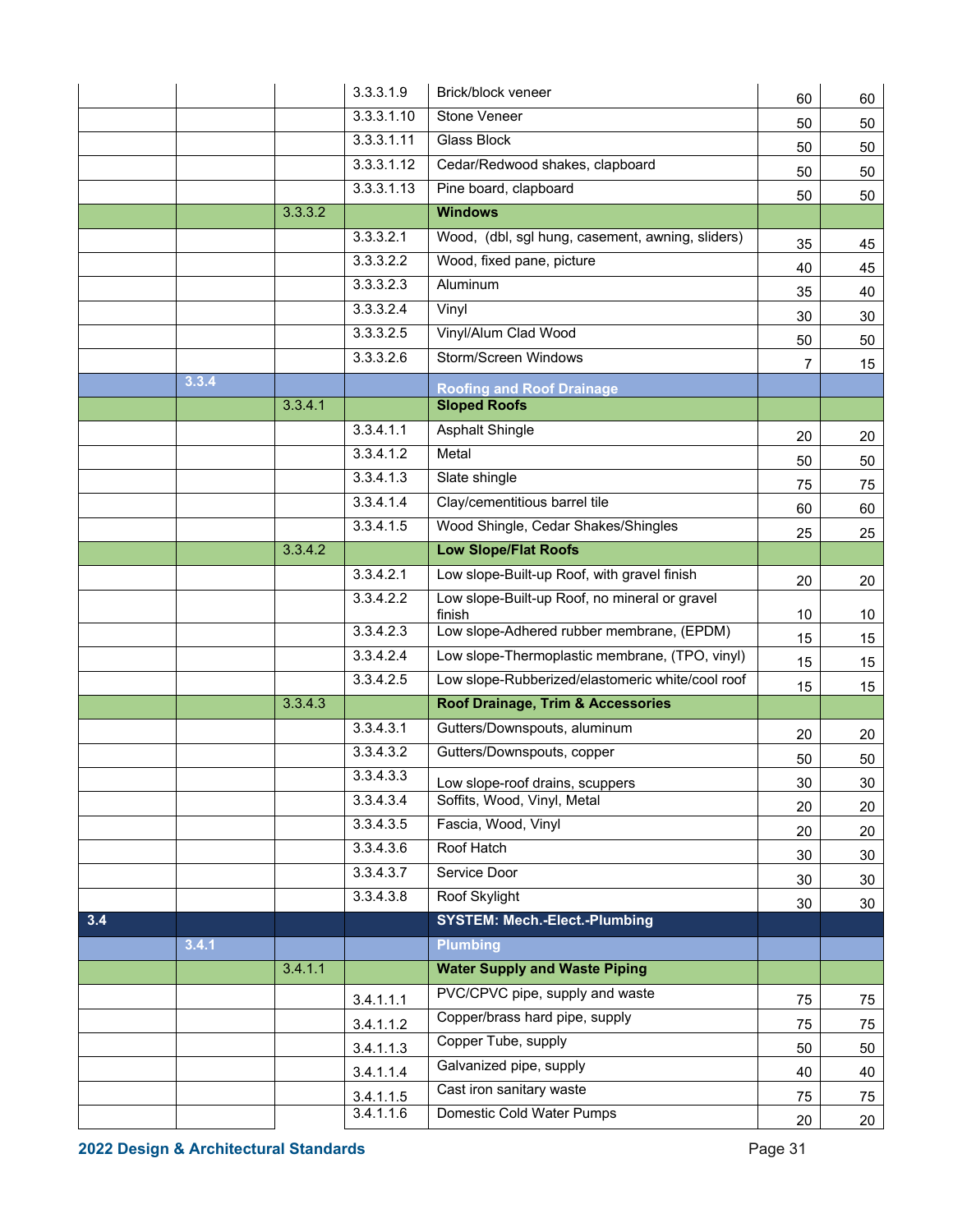|       |         | 3.4.1.1.7               | Sewage Ejectors                                               | 50 | 50     |
|-------|---------|-------------------------|---------------------------------------------------------------|----|--------|
|       |         | 3.4.1.1.8               | <b>Commercial Sump Pump</b>                                   | 20 | 20     |
|       |         | 3.4.1.1.9               | Residential Sump Pump                                         | 15 | 15     |
|       |         | 3.4.1.1.10              | <b>Water Softener/Filtration</b>                              | 15 | 15     |
|       | 3.4.1.2 |                         | <b>Domestic Water Heating</b>                                 |    |        |
|       |         | 3.4.1.2.1               | DHW circulating pumps                                         | 15 | 15     |
|       |         | 3.4.1.2.2               | <b>DHW</b> storage tanks                                      | 15 | 15     |
|       |         | 3.4.1.2.3               | Exchanger, in tank or boiler                                  | 15 | 15     |
|       |         | 3.4.1.2.4               | External tankless heater, gas or electric                     | 20 | 20     |
|       |         | 3.4.1.2.5               | Solar hot water                                               | 20 | 20     |
|       |         | 3.4.1.2.6               | Residential hot water heater, gas or electric                 | 12 | 15     |
|       |         | 3.4.1.2.7               | Flue, gas water heaters                                       | 35 | 35     |
|       | 3.4.1.3 |                         | <b>Fixtures</b>                                               |    |        |
|       |         | 3.4.1.3.1               | Faucets & valves                                              | 15 | 20     |
|       |         | 3.4.1.3.2               | Bath tubs & sinks, cast iron                                  | 75 | 75     |
|       |         | 3.4.1.3.3               | Bubs tubs & sinks, enameled or stainless steel,<br>fiberglass | 40 | 40     |
|       |         | 3.4.1.3.4               | Bath tubs & sinks, porcelain                                  | 50 | 50     |
|       |         | 3.4.1.3.5               | Toilets/bidets/urinals                                        | 40 | 40     |
|       |         | 3.4.1.3.6               | Flush valves                                                  | 10 | 15     |
|       |         | 3.4.1.3.7               | Tub/shower units or integrated assemblies                     | 30 | 30     |
| 3.4.2 |         |                         | <b>Centralized HVAC Systems</b>                               |    |        |
|       | 3.4.2.1 |                         | <b>Centralized Heating/Cooling Equipment</b>                  |    |        |
|       |         | 3.4.2.1.1               | Boilers, Oil Fired, Sectional                                 | 25 | 25     |
|       |         | 3.4.2.1.2               | Boilers, Gas/Dual Fuel, Sectional                             | 25 | 25     |
|       |         | 3.4.2.1.3               | Boilers, Gas/Dual Fuel, Low MBH                               | 30 | 30     |
|       |         | 3.4.2.1.4               | Boilers, Gas/Dual Fuel, High MBH                              | 40 | 40     |
|       |         | 3.4.2.1.5               | Boilers, Gas Fired Atmospheric                                | 25 | 25     |
|       |         | 3.4.2.1.6               | Boilers, Electric                                             | 20 | 20     |
|       |         | 3.4.2.1.7               | <b>Boiler Blowdown and Water Treatment</b>                    | 25 | 25     |
|       |         | 3.4.2.1.8               | <b>Boiler Room Pipe Insulation</b>                            | 25 | 25     |
|       |         | 3.4.2.1.9               | <b>Boiler Room Piping</b>                                     | 50 | 50     |
|       |         | $3.\overline{4.2.1.10}$ | <b>Boiler Room Valves</b>                                     | 25 | 25     |
|       |         | 3.4.2.1.11              | <b>Boiler Temperature Controls</b>                            | 15 | 15     |
|       |         | 3.4.2.1.12              | <b>Heat Exchanger</b>                                         | 35 | 35     |
|       |         | 3.4.2.1.13              | Combustion Air, Duct with Fixed Louvers                       | 30 | $30\,$ |
|       |         | 3.4.2.1.14              | Combustion Air, Motor Louvers and Duct                        | 25 | 25     |
|       |         | 3.4.2.1.15              | <b>Combustion Waste Flue</b>                                  | 40 | 40     |
|       |         | 3.4.2.1.16              | Cooling tower                                                 | 25 | 25     |
|       |         | 3.4.2.1.17              | Chilling plant                                                | 20 | 20     |
|       |         | 3.4.2.1.18              | Steam supply station                                          | 50 | 50     |
|       |         | 3.4.2.1.19              | Free standing chimney                                         | 50 | 50     |
|       | 3.4.2.2 |                         | <b>Centralized Heat/Air/Fuel Distribution</b>                 |    |        |
|       |         | 3.4.2.2.1               | Fuel oil/propane storage tanks                                | 40 | 40     |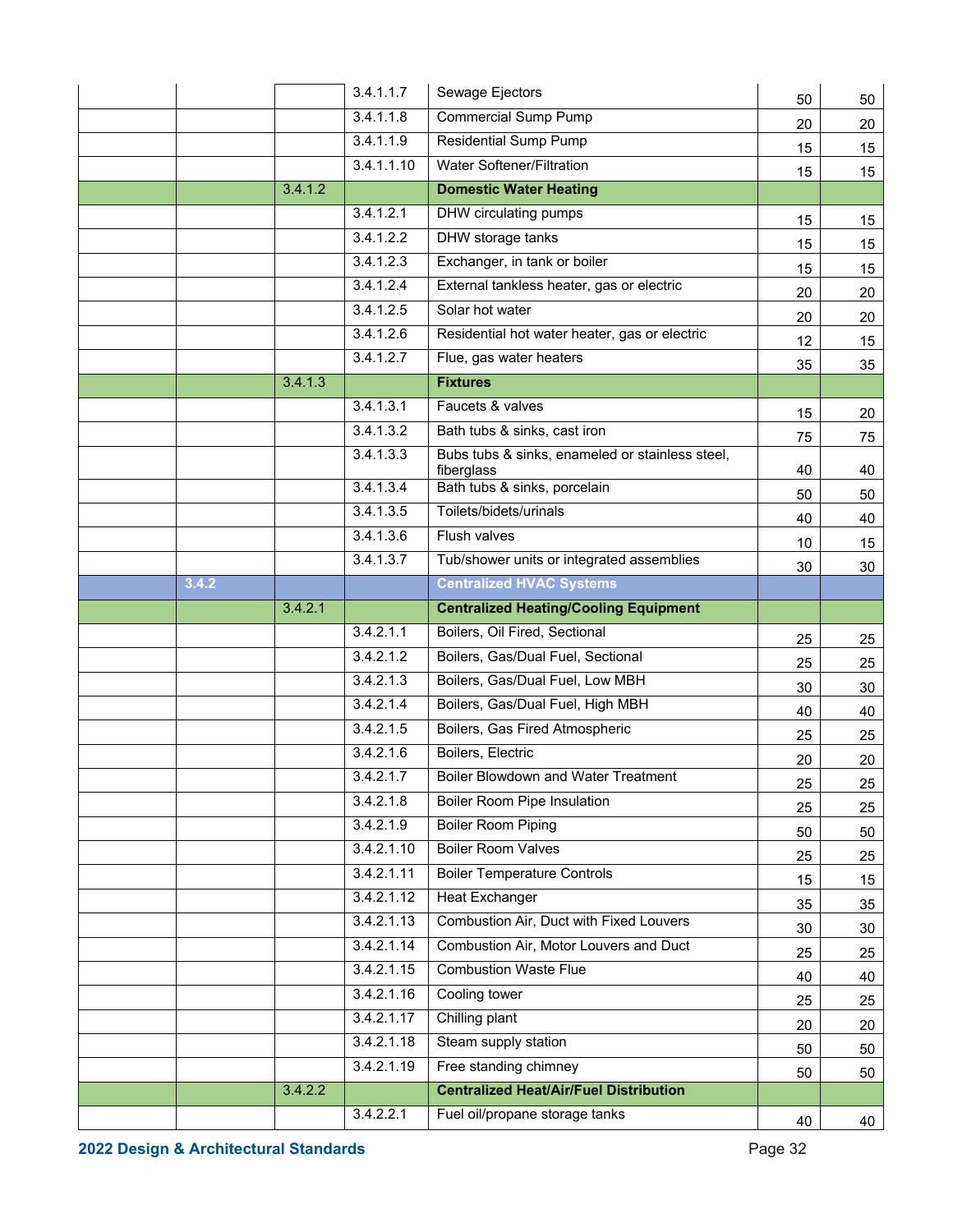|       |         | 3.4.2.2.2  | Remediate/remove abandoned tanks/fuel lines                       | 100             | 100             |
|-------|---------|------------|-------------------------------------------------------------------|-----------------|-----------------|
|       |         | 3.4.2.2.3  | Fuel transfer system                                              | 25              | 25              |
|       |         | 3.4.2.2.4  | Gas/oil distribution lines                                        | 50              | 50              |
|       |         | 3.4.2.2.5  | Gas meter                                                         | 40              | 40              |
|       |         | 3.4.2.2.6  | 2 pipe/4 pipe hydronic distribution-above grade                   | 50              | 50              |
|       |         | 3.4.2.2.7  | 2 pipe/4 pipe hydronic distribution-in ground                     | 25              | 25              |
|       |         | 3.4.2.2.8  | <b>Hydronic/Water Circulating Pumps</b>                           | 20              | 20              |
|       |         | 3.4.2.2.9  | <b>Hydronic/Water Controller</b>                                  | 20              | 20              |
|       |         | 3.4.2.2.10 | Radiation-steam/hydronic (baseboard or<br>freestanding radiator)  | 50              | 50              |
|       |         | 3.4.2.2.11 | Fan Coil Unit, Hydronic                                           | 30              | 30              |
|       |         | 3.4.2.2.12 | Central exhaust fans/blowers                                      | 20              | 20              |
| 3.4.3 |         |            | <b>Decentralized and Split HVAC Systems</b>                       |                 |                 |
|       | 3.4.3.1 |            | <b>Dwelling/Common Area HVAC Equipment</b>                        |                 |                 |
|       |         | 3.4.3.1.1  | Electric heat pump, condenser, pad or rooftop                     | 15              | 15              |
|       |         | 3.4.3.1.2  | Electric AC condenser, pad or rooftop                             | 15              | 15              |
|       |         | 3.4.3.1.3  | Electric furnace/air handler                                      | 20              | 20              |
|       |         | 3.4.3.1.4  | Gas furnace/air handler                                           | 20              | 20              |
|       |         | 3.4.3.1.5  | Hydronic heat/electric AC air handler                             | 25              | 25              |
|       |         | 3.4.3.1.6  | Hydronic feed electric heat pump/air handler                      | 25              | 25              |
|       |         | 3.4.3.1.7  | Wall mounted electric/gas heater                                  | 25              | 25              |
|       |         | 3.4.3.1.8  | Electric baseboard heater                                         | 30              | 30              |
|       |         | 3.4.3.1.9  | PTAC Thruwall (packaged terminal air<br>conditioning)             | 15              | 15              |
|       |         | 3.4.3.1.10 | Window or thru-wall air conditioners                              | 10              | 10              |
|       |         | 3.4.3.1.11 | Package HVAC roof top                                             | 15              | 15              |
|       |         | 3.4.3.1.12 | Air filtration/humidity control devices (humidifiers,<br>HRV's)   | 20              | 20              |
|       |         | 3.4.3.1.13 | Duct, rigid sheet metal, insulated if not in<br>conditioned space | 35              | 35              |
|       |         | 3.4.3.1.14 | Duct, flexible, insulated                                         | 20              | 20              |
|       |         | 3.4.3.1.15 | Duct, sealing-mastic or UL 181A or 181B tape.                     | 20              | 20              |
|       |         | 3.4.3.1.16 | Diffusers, registers                                              | 20              | 20              |
|       |         | 3.4.3.1.17 | Fireplace, masonry & firebrick, masonry chimney                   | 75              | 75              |
|       |         | 3.4.3.1.18 | Fireplace, factory assembled                                      | 35              | 35              |
|       |         | 3.4.3.1.19 | Fireplace insert, stove                                           | 50              | 50              |
|       |         | 3.4.3.1.20 | Chimneys, metal, and chimney covers                               | 35              | 35              |
|       | 3.4.3.2 |            | <b>HVAC Controls</b>                                              |                 |                 |
|       |         | 3.4.3.2.1  | Dwelling/common area thermostat                                   | 15              | 20              |
|       |         | 3.4.3.2.2  | Heat sensors                                                      | 15              | 15              |
|       |         | 3.4.3.2.3  | Outdoor temperature sensor                                        | 10 <sup>°</sup> | 10 <sup>°</sup> |
| 3.4.4 |         |            | <b>Electrical</b>                                                 |                 |                 |
|       | 3.4.4.1 |            | <b>Electric Service &amp; Metering</b>                            |                 |                 |
|       |         | 3.4.4.1.1  | Building service panel                                            | 50              | 50              |
|       |         | 3.4.4.1.2  | <b>Building meter</b>                                             | 40              | 40              |
|       |         | 3.4.4.1.3  | Tenant meters, meter panel                                        | 40              | 40              |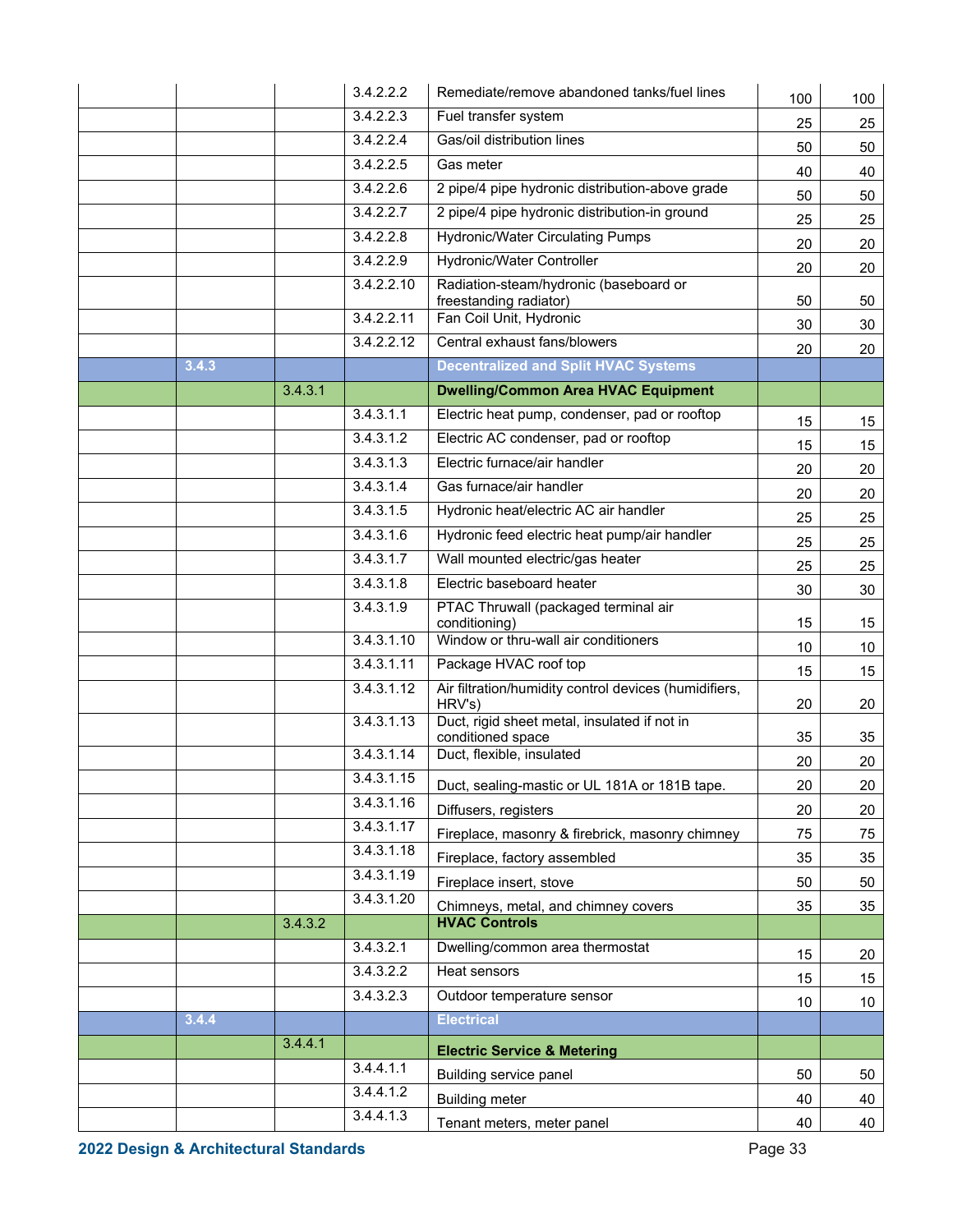|     |       | 3.4.4.2  |           | <b>Electrical Distribution</b>                    |                 |    |
|-----|-------|----------|-----------|---------------------------------------------------|-----------------|----|
|     |       |          | 3.4.4.2.1 | Tenant electrical panel                           | 50              | 50 |
|     |       |          | 3.4.4.2.2 | Unit/building wiring                              | 50              | 50 |
|     |       | 3.4.4.3  |           | <b>Electric Lighting &amp; Fixtures</b>           |                 |    |
|     |       |          | 3.4.4.3.1 | Switches & outlets                                | 35              | 35 |
|     |       |          | 3.4.4.3.2 | Lighting - exterior entry                         | 15              | 20 |
|     |       |          | 3.4.4.3.3 | Lighting- interior common space                   | 25              | 30 |
|     |       |          | 3.4.4.3.4 | <b>Lighting - Tenant Spaces</b>                   | 20              | 25 |
|     |       |          | 3.4.4.3.5 | Door bells, chimes                                | 20              | 25 |
|     |       | 3.4.4.4  |           | <b>Telecommunications Equipment</b>               |                 |    |
|     |       |          | 3.4.4.4.1 | Satellite dishes/antennae                         | 20              | 20 |
|     |       |          | 3.4.4.4.2 | Telecom panels & controls                         | 20              | 20 |
|     |       |          | 3.4.4.4.3 | Telecom cabling & outlets                         | 20              | 20 |
| 3.5 |       |          |           | <b>SYSTEM: Vertical Transportation</b>            |                 |    |
|     | 3.5.1 |          |           | <b>Elevators/Escalators</b>                       |                 |    |
|     |       | 3.5.1.1  |           | Electrical switchgear                             | 50              | 50 |
|     |       | 3.5.1.2  |           | <b>Electrical wiring</b>                          | 30              | 30 |
|     |       | 3.5.1.3  |           | Elevator controller, call, dispatch, emergency    | 10              | 20 |
|     |       | 3.5.1.4  |           | Elevator cab, interior finish                     | 10              | 20 |
|     |       | 3.5.1.5  |           | Elevator cab, frame                               | 35              | 50 |
|     |       | 3.5.1.6  |           | Elevator, machinery                               | 20              | 30 |
|     |       | 3.5.1.7  |           | Elevator, shaftway doors                          | 10              | 20 |
|     |       | 3.5.1.8  |           | Elevator, shaftway hoist rails, cables, traveling | 20              | 25 |
|     |       | 3.5.1.9  |           | Elevator, shaftway hydraulic piston and leveling  | 20              | 25 |
|     |       | 3.5.1.10 |           | Escalators                                        | 50              | 50 |
| 3.6 |       |          |           | <b>SYSTEM: Life Safety/Fire Protection</b>        |                 |    |
|     | 3.6.1 |          |           | <b>Sprinklers and Standpipes</b>                  |                 |    |
|     |       | 3.6.1.1  |           | Building fire supression sprinklers, standpipes   | 50              | 50 |
|     |       | 3.6.1.2  |           | Fire pumps                                        | 20              | 20 |
|     |       | 3.6.1.3  |           | Fire hose stations                                | 50              | 50 |
|     |       | 3.6.1.4  |           | Fire extinguishers                                | 10              | 15 |
|     | 3.6.2 |          |           | <b>Alarm, Security &amp; Emergency Systems</b>    |                 |    |
|     |       | 3.6.2.1  |           | Tenant space alarm systems                        | 10 <sup>°</sup> | 15 |
|     |       | 3.6.2.2  |           | Residential smoke detectors                       | 5               | 7  |
|     |       | 3.6.2.3  |           | Call station                                      | 10 <sup>°</sup> | 15 |
|     |       | 3.6.2.4  |           | Emergency/auxillary generator                     | 25              | 25 |
|     |       | 3.6.2.5  |           | Emergency/auxillary fuel storage tank             | 25              | 25 |
|     |       | 3.6.2.6  |           | Emergency lights, illuminated signs               | 5               | 10 |
|     |       | 3.6.2.7  |           | Smoke and fire detection system, central panel    | 15              | 15 |
|     |       | 3.6.2.8  |           | Buzzer/intercom, central panel                    | 20              | 20 |
|     |       | 3.6.2.9  |           | Tenant buzzer / intercom /secured entry system    | 20              | 20 |
|     | 3.6.3 |          |           | <b>Other Systems</b>                              |                 |    |
|     |       | 3.6.3.1  |           | <b>Pneumatic Lines and Controls</b>               | 30              | 30 |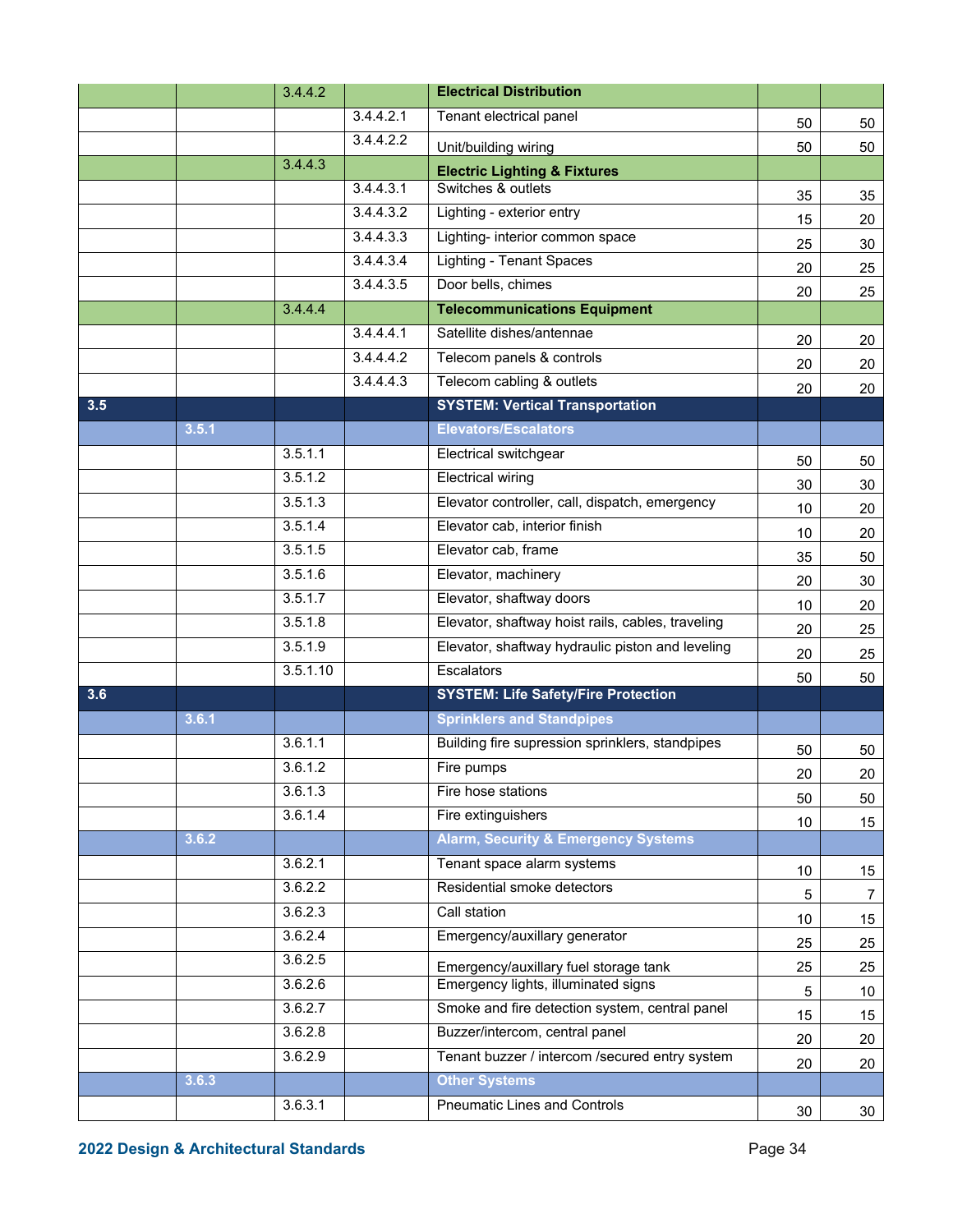|     |       | 3.6.3.2 |            | Auto-securing doors/entries/lock down                       | 30              | 30              |
|-----|-------|---------|------------|-------------------------------------------------------------|-----------------|-----------------|
| 3.7 |       |         |            | <b>SYSTEM: Interior Elements</b>                            |                 |                 |
|     | 3.7.1 |         |            | <b>Interiors-Common Areas</b>                               |                 |                 |
|     |       | 3.7.1.1 |            | <b>Finished walls, ceilings, floors</b>                     |                 |                 |
|     |       |         | 3.7.1.1.1  | <b>Drywall</b>                                              | 35              | 40              |
|     |       |         | 3.7.1.1.2  | Plaster                                                     | 50              | 50              |
|     |       |         | 3.7.1.1.3  | Paints, stains, clear finishes, interior                    | 15              | 20              |
|     |       |         | 3.7.1.1.4  | Wallpapers                                                  | 15              | 20              |
|     |       |         | 3.7.1.1.5  | Wall tile, ceramic, glass, natural stone                    | 35              | 50              |
|     |       |         | 3.7.1.1.6  | Floor tile, ceramic, natural stone                          | 40              | 50              |
|     |       |         | 3.7.1.1.7  | Concrete/Masonry/Terrazo                                    | 75              | 75              |
|     |       |         | 3.7.1.1.8  | Hardwood floor (3/4" strip or parquet)                      | 50              | 50              |
|     |       |         | 3.7.1.1.9  | Wood floor, laminated/veneered                              | 20              | 25              |
|     |       |         | 3.7.1.1.10 | Resilient tile or sheet floor (vinyl, linoleum)             | 15              | 20              |
|     |       |         | 3.7.1.1.11 | Carpet                                                      | 6               | 10              |
|     |       |         | 3.7.1.1.12 | Acoustic tile/drop ceiling                                  | 15              | 20              |
|     |       | 3.7.1.2 |            | Millwork (doors, trim, cabinets, tops)                      |                 |                 |
|     |       |         | 3.7.1.2.1  | Interior, hollow core doors                                 | 20              | 25              |
|     |       |         | 3.7.1.2.2  | Interior doors, solid core, wood, metal clad, fire<br>rated | 30              | 35              |
|     |       |         | 3.7.1.2.3  | Door trim                                                   | 20              | 30              |
|     |       |         | 3.7.1.2.4  | Wall trim (base, chair rail, crown moldings)                | 30              | 35              |
|     |       |         | 3.7.1.2.5  | Passage & lock sets                                         | 15              | 20              |
|     |       |         | 3.7.1.2.6  | Bifold & sliding doors                                      | 15              | 20              |
|     |       |         | 3.7.1.2.7  | Cabinets & vanities                                         | 20              | 25              |
|     |       |         | 3.7.1.2.8  | Tops, granite, natural stone, engineered stone              | 50              | 50              |
|     |       |         | 3.7.1.2.9  | Tops, solid surface, stainless steel                        | 40              | 50              |
|     |       |         | 3.7.1.2.10 | Tops, plastic laminates, wood                               | 15              | 25              |
|     |       |         | 3.7.1.2.11 | Vanity tops, cultured marble, molded arcylic,<br>fiberglass | 25              | 35              |
|     |       | 3.7.1.3 |            | <b>Appliances</b>                                           |                 |                 |
|     |       |         | 3.7.1.3.1  | Refrigerator/freezer                                        | 15              | 15              |
|     |       |         | 3.7.1.3.2  | Range, cook top, wall oven                                  | 20              | 25              |
|     |       |         | 3.7.1.3.3  | Range hood                                                  | 20              | 25              |
|     |       |         | 3.7.1.3.4  | Microwave                                                   | 10 <sup>°</sup> | 10 <sup>°</sup> |
|     |       |         | 3.7.1.3.5  | Disposal (food waste)                                       |                 | 10 <sub>1</sub> |
|     |       |         | 3.7.1.3.6  | Compactors (interior, residential grade)                    | $\overline{7}$  | 10              |
|     |       |         | 3.7.1.3.7  | Dishwasher                                                  | 10              | 15              |
|     |       |         | 3.7.1.3.8  | Clothes washer/dryer                                        | 10 <sup>°</sup> | 15              |
|     |       | 3.7.1.4 |            | <b>Specialties</b>                                          |                 |                 |
|     |       |         | 3.7.1.4.1  | Interior Mail Facility                                      | 20              | 25              |
|     |       |         | 3.7.1.4.2  | Common area bath accessories                                | 7               | 12              |
|     |       |         | 3.7.1.4.3  | Mirrors & medicine cabinets                                 | 20              | 25              |
|     |       |         | 3.7.1.4.4  | Closet/storage specialties, shelving                        | 20              | 25              |
|     |       |         | 3.7.1.4.5  | Common area interior stairs                                 | 50              | 50              |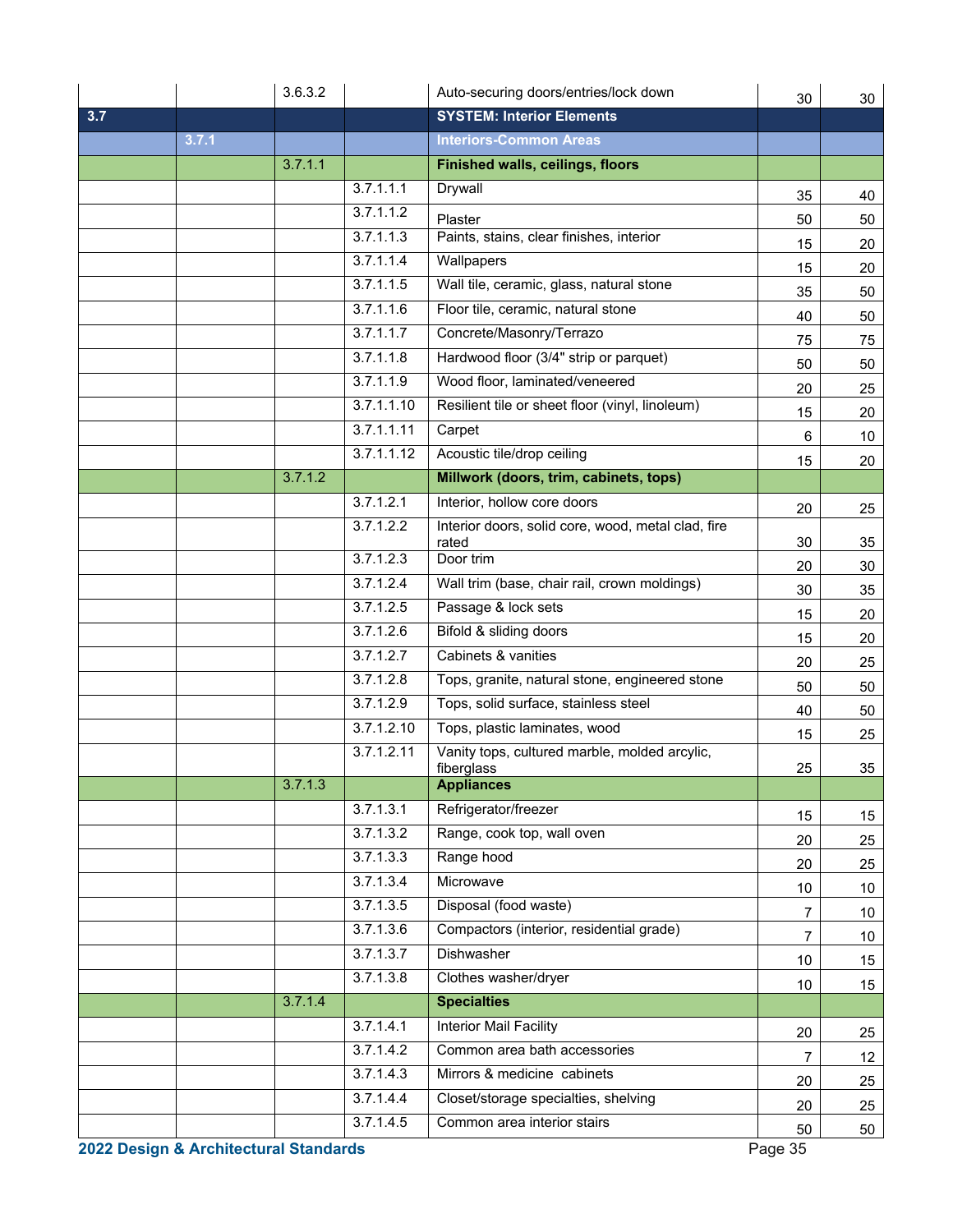|       |         | 3.7.1.4.6  | Common area railings                                        | 15              | 25              |
|-------|---------|------------|-------------------------------------------------------------|-----------------|-----------------|
|       |         | 3.7.1.4.7  | Bath/kitchen vent/exhaust fans                              | 15              | 15              |
|       |         | 3.7.1.4.8  | Ceiling fans                                                | 15              | 15              |
|       |         | 3.7.1.4.9  | Window treatments, drapery rods, shades, blinds,<br>etc     | 15              | 25              |
|       |         | 3.7.1.4.10 | Indoor recreation and fitness equipment                     | 10              | 15              |
|       |         | 3.7.1.4.11 | Entertainment centers, theatre projection and<br>seating    | 15              | 25              |
| 3.7.2 |         |            | <b>Interiors-Dwelling Units</b>                             |                 |                 |
|       | 3.7.2.1 |            | <b>Finished walls, ceilings, floors</b>                     |                 |                 |
|       |         | 3.7.2.1.1  | Drywall                                                     | 35              | 40              |
|       |         | 3.7.2.1.2  | Plaster                                                     | 50              | 50              |
|       |         | 3.7.2.1.3  | Paints, stains, clear finishes, interior                    | 10              | 15              |
|       |         | 3.7.2.1.4  | Wallpapers                                                  | 10              | 15              |
|       |         | 3.7.2.1.5  | Wall tile, ceramic, glass, natural stone                    | 30              | 40              |
|       |         | 3.7.2.1.6  | Floor tile, ceramic, natural stone                          | 40              | 50              |
|       |         | 3.7.2.1.7  | Concrete/Masonry/Terrazzo                                   | 75              | 75              |
|       |         | 3.7.2.1.8  | Hardwood floor (3/4" strip or parquet)                      | 50              | 50              |
|       |         | 3.7.2.1.9  | Wood floor, laminated/veneered                              | 15              | 20              |
|       |         | 3.7.2.1.10 | Resilient tile or sheet floor (vinyl, linoleum)             | 15              | 20              |
|       |         | 3.7.2.1.11 | Carpet                                                      | 6               | 10              |
|       |         | 3.7.2.1.12 | Acoustic tile/drop ceiling                                  | 15              | 20              |
|       | 3.7.2.2 |            | Millwork (doors, trim, cabinets, tops)                      |                 |                 |
|       |         | 3.7.2.2.1  | Interior, hollow core doors                                 | 20              | 25              |
|       |         | 3.7.2.2.2  | Interior doors, solid core, wood, metal clad                | 30              | 35              |
|       |         | 3.7.2.2.3  | Door trim                                                   | 20              | 30              |
|       |         | 3.7.2.2.4  | Wall trim (base, chair rail, crown moldings)                | 25              | 35              |
|       |         | 3.7.2.2.5  | Passage & lock sets                                         | 12              | 20              |
|       |         | 3.7.2.2.6  | Bifold & sliding doors                                      | 12              | 20              |
|       |         | 3.7.2.2.7  | Cabinets & vanities                                         | 20              | 25              |
|       |         | 3.7.2.2.8  | Tops, granite, natural stone, engineered stone              | 50              | 50              |
|       |         | 3.7.2.2.9  | Tops, solid surface, stainless steel                        | 40              | 50              |
|       |         | 3.7.2.2.10 | Tops, plastic laminates, wood                               | 15              | 25              |
|       |         | 3.7.2.2.11 | Vanity tops, cultured marble, molded acrylic,<br>fiberglass | 25              | 35              |
|       | 3.7.2.3 |            | <b>Appliances</b>                                           |                 |                 |
|       |         | 3.7.2.3.1  | Refrigerator/freezer                                        | 12              | 15              |
|       |         | 3.7.2.3.2  | Range, cook top, wall oven                                  | 15              | 25              |
|       |         | 3.7.2.3.3  | Range hood                                                  | 15              | 25              |
|       |         | 3.7.2.3.4  | Microwave                                                   | 10 <sup>°</sup> | 10 <sup>°</sup> |
|       |         | 3.7.2.3.5  | Disposal (food waste)                                       | 7               | 10              |
|       |         | 3.7.2.3.6  | Compactors (interior, residential grade)                    | $\overline{7}$  | 10 <sup>°</sup> |
|       |         | 3.7.2.3.7  | Dishwasher                                                  | 10              | 15              |
|       |         | 3.7.2.3.8  | Clothes washer/dryer                                        | 10 <sup>°</sup> | 15              |
|       | 3.7.2.4 |            | <b>Specialties</b>                                          |                 |                 |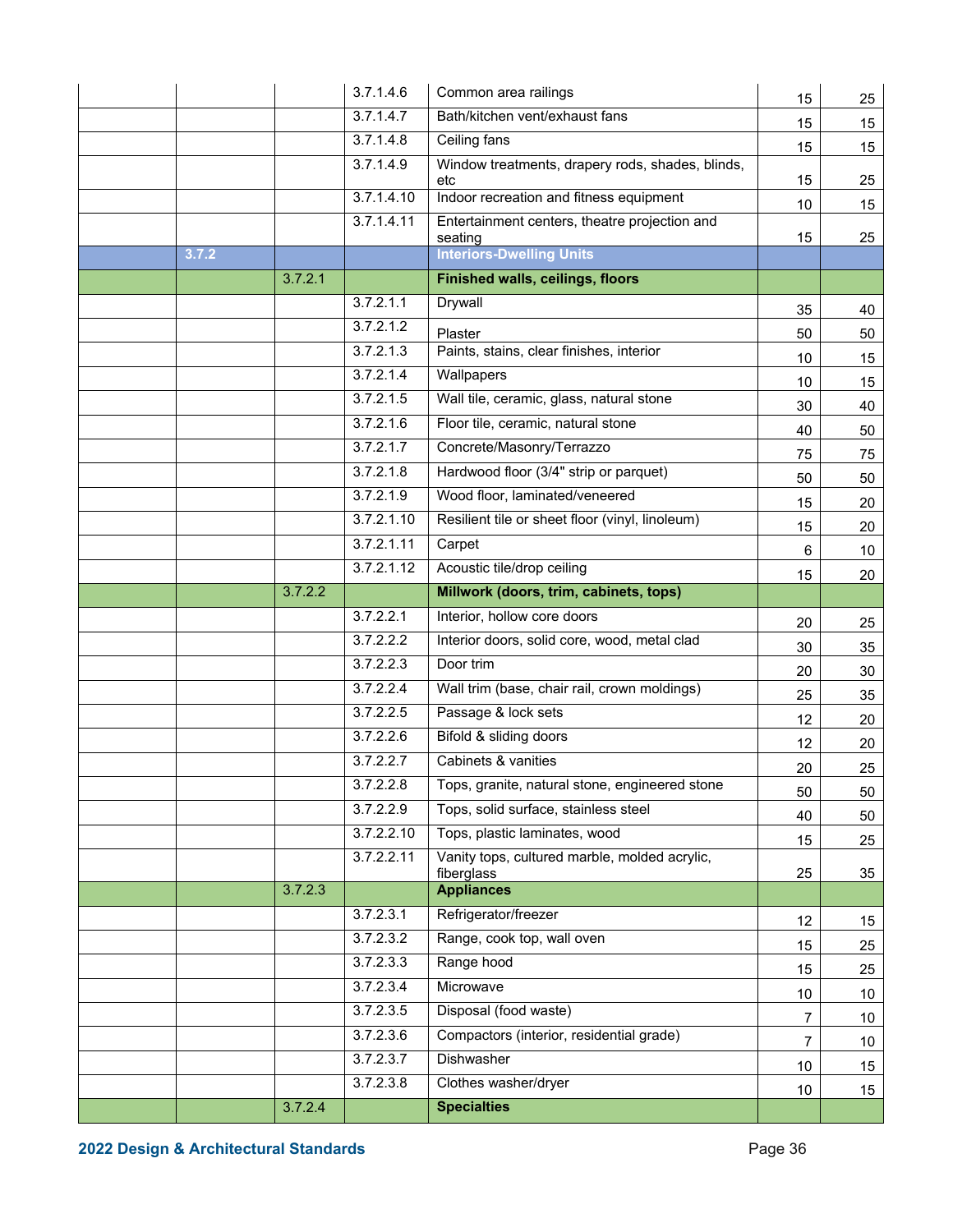|     |       | 3.7.2.4.1 | Bath accessories (towel bars, grab bars, etc)                      | $\overline{7}$ | 12 <sup>°</sup> |
|-----|-------|-----------|--------------------------------------------------------------------|----------------|-----------------|
|     |       | 3.7.2.4.2 | Mirrors & medicine cabinets                                        | 15             | 25              |
|     |       | 3.7.2.4.3 | Closet/storage specialties, shelving                               | 15             | 25              |
|     |       | 3.7.2.4.4 | Interior stairs                                                    | 50             | 50              |
|     |       | 3.7.2.4.5 | Stair and loft railings                                            | 20             | 25              |
|     |       | 3.7.2.4.6 | Bath/kitchen vent/exhaust fans                                     | 15             | 15              |
|     |       | 3.7.2.4.7 | Ceiling fans                                                       | 10             | 15              |
|     |       | 3.7.2.4.8 | Window treatments, drapery rods, shades, blinds,<br>etc            | 10             | 20              |
|     |       |           | <b>Additional Considerations</b>                                   |                |                 |
| 4.1 |       |           | <b>Environmental Measures (not elsewhere</b><br>defined)           |                |                 |
|     | 4.1.1 |           | Radon mitigation system periodic tests                             | 5              | $5\phantom{.0}$ |
|     | 4.1.2 |           | Environmental remediation system periodic tests                    | 5              | 5               |
|     | 4.1.3 |           | Environmental remediation alarms                                   | 5              | 5               |
|     | 4.1.4 |           | Environmental remediation pumps & equipment                        | 5              | 5               |
|     | 4.1.5 |           | Mold-treat-remediate (see other items for paint,<br>drywall, etc.) | 100            | 100             |
| 4.2 |       |           | Lead based paint, asbestos remediation                             |                |                 |
|     | 4.2.1 |           | Testing                                                            | 100            | 100             |
|     | 4.2.2 |           | Lead based paint encapsulation                                     | 10             | 10 <sup>°</sup> |
|     | 4.2.3 |           | Lead based paint (remove)                                          | 100            | 100             |
|     | 4.2.4 |           | Asbestos (remove)                                                  | 100            | 100             |
| 4.3 |       |           | <b>Commercial Tenant Improvements</b>                              |                |                 |
|     | 4.3.1 |           | Owner provided item(s) (specify)                                   | 5              | 5               |
|     | 4.3.2 |           | Owner provided \$ allowance (specify)                              | 5              | 5               |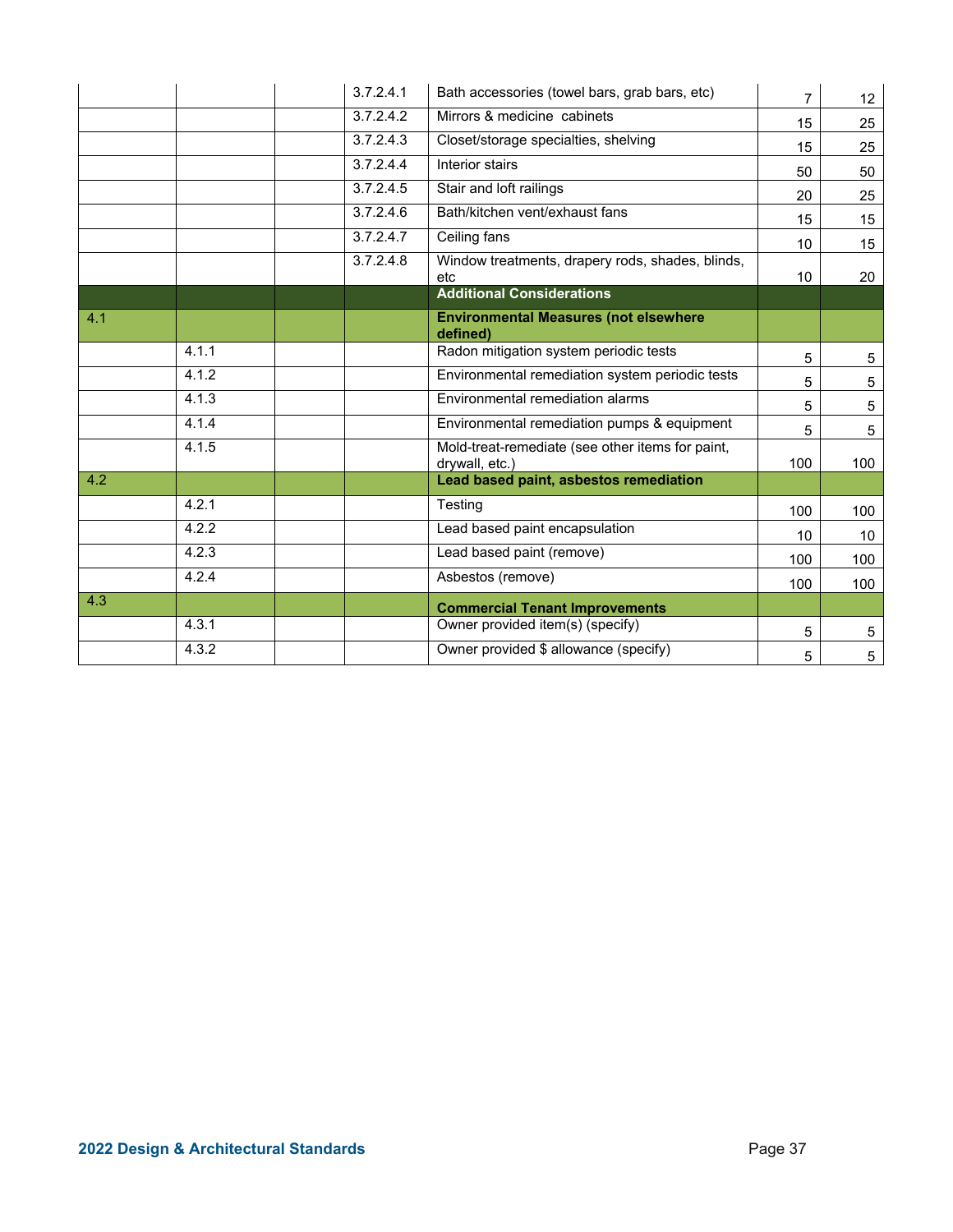# **APPENDIX D: HOME PROPERTY STANDARDS**

In addition to the Standards outlined in the DAS, for all projects receiving HOME funds the following provisions will be applicable as per **24 CFR § 92.251**.

## **§ 92.251 Property standards.**

#### **(a)** *New construction projects.*

**(1)** *State and local codes, ordinances, and zoning requirements.* Housing that is newly constructed with HOME funds must meet all applicable State and local codes, ordinances, and zoning requirements. HOME-assisted new construction projects must meet State or local residential and building codes, as applicable or, in the absence of a State or local building code, the International Residential Code or International Building Code (as applicable to the type of housing) of the International Code Council. The housing must meet the applicable requirements upon project completion.

**(2)** *HUD requirements.* All new construction projects must also meet the requirements described in this paragraph:

**(i)** *Accessibility.* The housing must meet the accessibility requirements of 24 CFR part 8, which implements Section 504 of the Rehabilitation Act of 1973 (29 U.S.C. 794), and Titles II and III of the Americans with Disabilities Act (42 U.S.C. 12131-12189) implemented at 28 CFR parts 35 and 36, as applicable. Covered multifamily dwellings, as defined at 24 CFR 100.201, must also meet the design and construction requirements at 24 CFR 100.205, which implements the Fair Housing Act (42 U.S.C. 3601-3619).

#### **(ii)** [Reserved]

**(iii)** *Disaster mitigation.* Where relevant, the housing must be constructed to mitigate the impact of potential disasters (e.g., earthquakes, hurricanes, flooding, and wildfires), in accordance with State and local codes, ordinances, or other State and local requirements, or such other requirements as HUD may establish.

**(iv)** *Written cost estimates, construction contracts and construction documents.* The participating jurisdiction must ensure the construction contract(s) and construction documents describe the work to be undertaken in adequate detail so that inspections can be conducted. The participating jurisdiction must review and approve written cost estimates for construction and determining that costs are reasonable.

**(v)** *Construction progress inspections.* The participating jurisdiction must conduct progress and final inspections of construction to ensure that work is done in accordance with the applicable codes, the construction contract, and construction documents.

**(vi)** *Broadband infrastructure.* For new commitments made after January 19, 2017 for a new construction housing project of a building with more than 4 rental units, the construction must include installation of broadband infrastructure, as this term is defined in 24 CFR 5.100, except where the participating jurisdiction determines and, in accordance with § 92.508(a)(3)(iv), documents the determination that:

**(A)** The location of the new construction makes installation of broadband infrastructure infeasible; or

**(B)** The cost of installing the infrastructure would result in a fundamental alteration in the nature of its program or activity or in an undue financial burden.

**(b)** *Rehabilitation projects.* All rehabilitation that is performed using HOME funds must meet the requirements of this paragraph (b).

**(1)** *Rehabilitation standards.* The participating jurisdiction must establish rehabilitation standards for all HOMEassisted housing rehabilitation activities that set forth the requirements that the housing must meet upon project completion. The participating jurisdiction's description of its standards must be in sufficient detail to determine the required rehabilitation work including methods and materials. The standards may refer to applicable codes or they may establish requirements that exceed the minimum requirements of the codes. The rehabilitation standards must address each of the following:

**(i)** *Health and safety.* The participating jurisdiction's standards must identify life-threatening deficiencies that must be addressed immediately if the housing is occupied.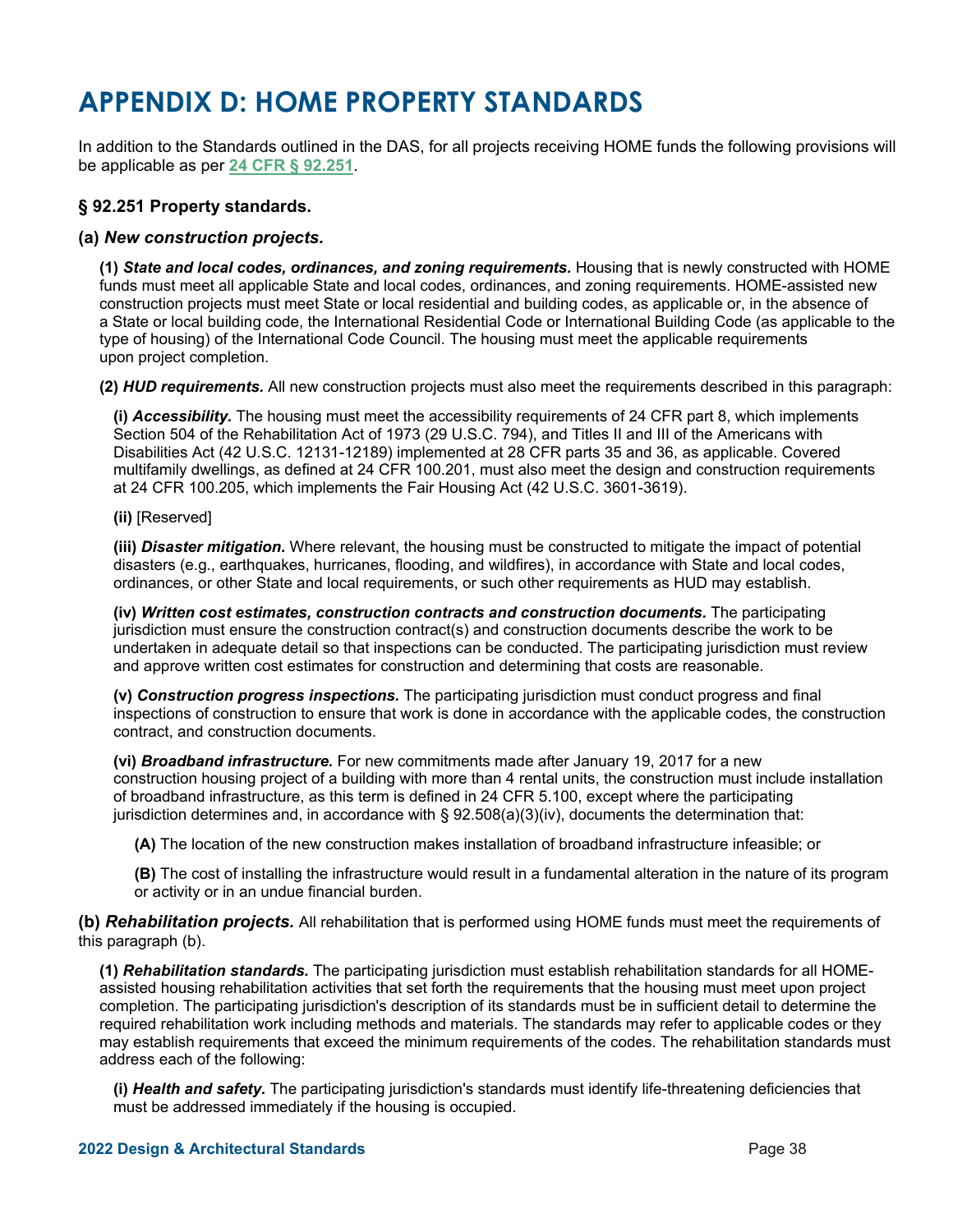**(ii)** *Major systems.* Major systems are: structural support; roofing; cladding and weatherproofing (e.g., windows, doors, siding, gutters); plumbing; electrical; and heating, ventilation, and air conditioning. For rental housing, the participating jurisdiction's standards must require the participating jurisdiction to estimate (based on age and condition) the remaining useful life of these systems, upon project completion of each major systems. For multifamily housing projects of 26 units or more, the participating jurisdiction's standards must require the participating jurisdiction to determine the useful life of major systems through a capital needs assessment of the project. For rental housing, if the remaining useful life of one or more major system is less than the applicable period of affordability, the participating jurisdiction's standards must require the participating jurisdiction to ensure that a replacement reserve is established and monthly payments are made to the reserve that are adequate to repair or replace the systems as needed. For homeownership housing, the participating jurisdiction's standards must require, upon project completion, each of the major systems to have a remaining useful life for a minimum of 5 years or for such longer period specified by the participating jurisdiction, or the major systems must be rehabilitated or replaced as part of the rehabilitation work.

**(iii)** *Lead-based paint.* The participating jurisdiction's standards must require the housing to meet the lead-based paint requirements at 24 CFR part 35.

**(iv)** *Accessibility.* The participating jurisdiction's standards must require the housing to meet the accessibility requirements in 24 CFR part 8, which implements Section 504 of the Rehabilitation Act of 1973 (29 U.S.C. 794), and Titles II and III of the Americans with Disabilities Act (42 U.S.C. 12131-12189) implemented at 28 CFR parts 35 and 36, as applicable. Covered multifamily dwellings, as defined at 24 CFR 100.201, must also meet the design and construction requirements at 24 CFR 100.205, which implements the Fair Housing Act (42 U.S.C. 3601-3619). Rehabilitation may include improvements that are not required by regulation or statute that permit use by a person with disabilities.

#### **(v)** [Reserved]

**(vi)** *Disaster mitigation.* Where relevant, the participating jurisdiction's standards must require the housing to be improved to mitigate the impact of potential disasters (e.g., earthquake, hurricanes, flooding, and wildfires) in accordance with State and local codes, ordinances, and requirements.

**(vii)** *State and local codes, ordinances, and zoning requirements.* The participating jurisdiction's standards must require the housing to meet all applicable State and local codes, ordinances, and requirements or, in the absence of a State or local building code, the International Existing Building Code of the International Code Council.

**(viii)** *Uniform Physical Condition Standards.* The standards of the participating jurisdiction must be such that, upon completion, the HOME-assisted project and units will be decent, safe, sanitary, and in good repair as described in 24 CFR 5.703. HUD will establish the minimum deficiencies that must be corrected under the participating jurisdiction's rehabilitation standards based on inspectable items and inspected areas from HUDprescribed physical inspection procedures (Uniform Physical Conditions Standards) pursuant to 24 CFR 5.705.

**(ix)** *Capital Needs Assessments.* For multifamily rental housing projects of 26 or more total units, the participating jurisdiction must determine all work that will be performed in the rehabilitation of the housing and the long-term physical needs of the project through a capital needs assessment of the project.

**(x)** *Broadband infrastructure.* For new commitments made after January 19, 2017 for a substantial rehabilitation project of a building with more than 4 rental units, any substantial rehabilitation, as defined in 24 CFR 5.100, must provide for installation of broadband infrastructure, as this term is also defined in 24 CFR 5.100, except where the participating jurisdiction determines and, in accordance with § 92.508(a)(3)(iv), documents the determination that:

**(A)** The location of the substantial rehabilitation makes installation of broadband infrastructure infeasible;

**(B)** The cost of installing broadband infrastructure would result in a fundamental alteration in the nature of its program or activity or in an undue financial burden; or

**(C)** The structure of the housing to be substantially rehabilitated makes installation of broadband infrastructure infeasible.

**(2)** *Construction documents and cost estimates.* The participating jurisdiction must ensure that the work to be undertaken will meet the participating jurisdiction's rehabilitation standards. The construction documents (i.e., written scope of work to be performed) must be in sufficient detail to establish the basis for a uniform inspection of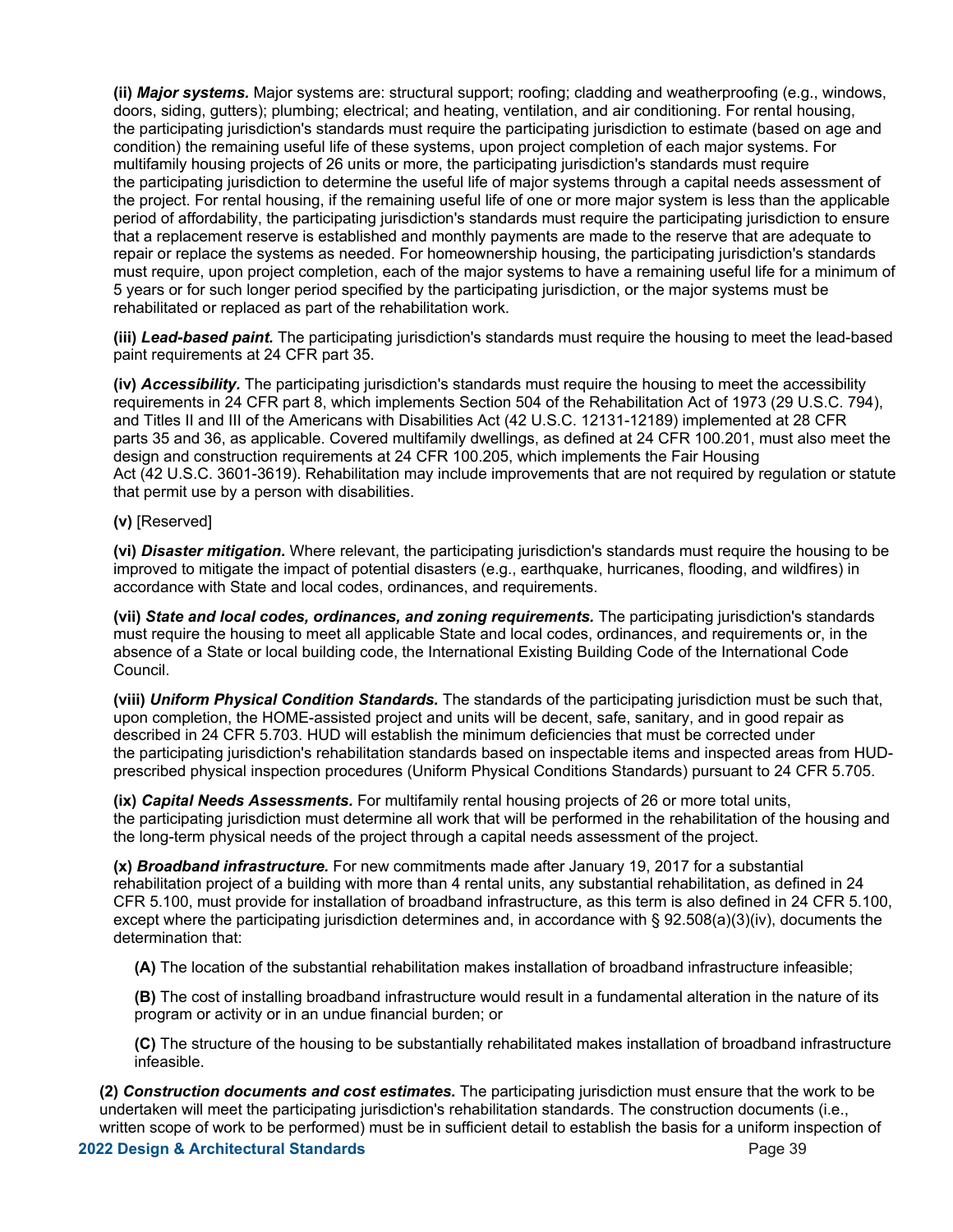the housing to determine compliance with the participating jurisdiction's standards. The participating jurisdiction must review and approve a written cost estimate for rehabilitation after determining that costs are reasonable.

**(3)** *Frequency of inspections.* The participating jurisdiction must conduct an initial property inspection to identify the deficiencies that must be addressed. The participating jurisdiction must conduct progress and final inspections to determine that work was done in accordance with work write-ups.

## **(c)** *Acquisition of standard housing.*

**(1)** Existing housing that is acquired with HOME assistance for rental housing, and that was newly constructed or rehabilitated less than 12 months before the date of commitment of HOME funds, must meet the property standards of paragraph (a) or paragraph (b) of this section, as applicable, of this section for new construction and rehabilitation projects. The participating jurisdiction must document this compliance based upon a review of approved building plans and Certificates of Occupancy, and an inspection that is conducted no earlier than 90 days before the commitment of HOME assistance.

**(2)** All other existing housing that is acquired with HOME assistance for rental housing must meet the rehabilitation property standards requirements of paragraph (b) of this section. The participating jurisdiction must document this compliance based upon an inspection that is conducted no earlier than 90 days before the commitment of HOME assistance. If the property does not meet these standards, HOME funds cannot be used to acquire the property unless it is rehabilitated to meet the standards of paragraph (b) of this section.

**(3)** Existing housing that is acquired for homeownership (e.g., down payment assistance) must be decent, safe, sanitary, and in good repair. The participating jurisdiction must establish standards to determine that the housing is decent, safe, sanitary, and in good repair. At minimum, the standards must provide that the housing meets all applicable State and local housing quality standards and code requirements and the housing does not contain the specific deficiencies proscribed by HUD based on the applicable inspectable items and inspected areas in HUDprescribed physical inspection procedures (Uniform Physical Condition Standards) issued pursuant to 24 CFR 5.705. The participating jurisdiction must inspect the housing and document this compliance based upon an inspection that is conducted no earlier than 90 days before the commitment of HOME assistance. If the housing does not meet these standards, the housing must be rehabilitated to meet the standards of this paragraph (c)(3) or it cannot be acquired with HOME funds.

**(d)** *Occupied housing by tenants receiving HOME tenant-based rental assistance.* All housing occupied by tenants receiving HOME tenant-based rental assistance must meet the standards in 24 CFR 982.401, or the successor requirements as established by HUD.

**(e)** *Manufactured housing.* Construction of all manufactured housing including manufactured housing that replaces an existing substandard unit under the definition of "reconstruction" must meet the Manufactured Home Construction and Safety Standards codified at 24 CFR part 3280. These standards preempt State and local codes which are not identical to the federal standards for the new construction of manufactured housing.

Participating jurisdictions providing HOME funds to assist manufactured housing units must comply with applicable State and local laws or codes. In the absence of such laws or codes, the installation must comply with the manufacturer's written instructions for installation of manufactured housing units. All new manufactured housing and all manufactured housing that replaces an existing substandard unit under the definition of "reconstruction" must be on a permanent foundation that meets the requirements for foundation systems as set forth in 24 CFR 203.43f(c)(i). All new manufactured housing and all manufactured housing that replaces an existing substandard unit under the definition of "reconstruction" must, at the time of project completion, be connected to permanent utility hook-ups and be located on land that is owned by the manufactured housing unit owner or land for which the manufactured housing owner has a lease for a period at least equal to the applicable period of affordability. In HOME-funded rehabilitation of existing manufactured housing the foundation and anchoring must meet all applicable State and local codes, ordinances, and requirements or in the absence of local or state codes, the Model Manufactured Home Installation Standards at 24 CFR part 3285. Manufactured housing that is rehabilitated using HOME funds must meet the property standards requirements in paragraph (b) of this section, as applicable. The participating jurisdiction must document this compliance in accordance with inspection procedures that the participating jurisdiction has established pursuant to § 92.251, as applicable.

# **(f)** *Ongoing property condition standards: Rental housing.*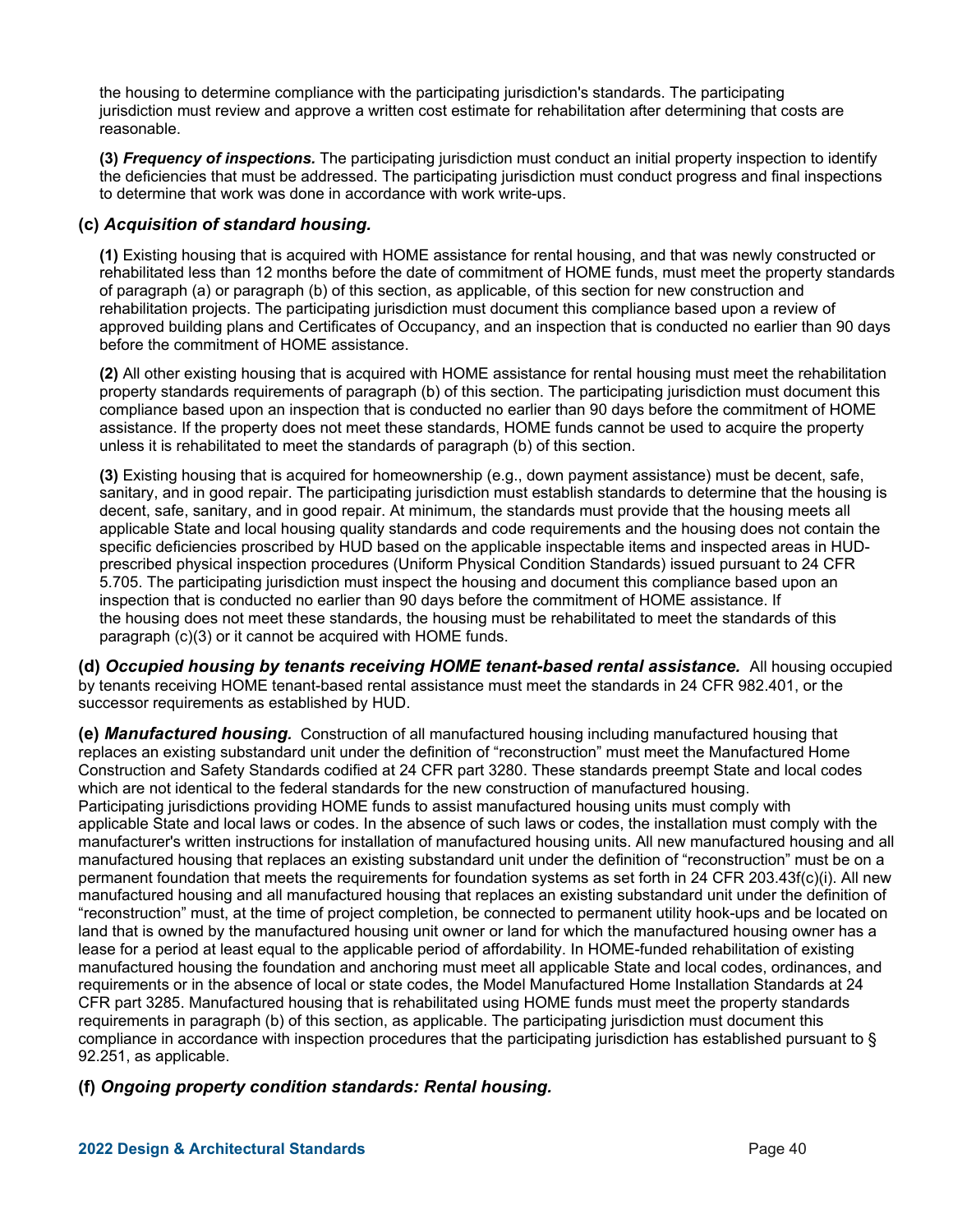**(1)** Ongoing property standards. The participating jurisdiction must establish property standards for rental housing (including manufactured housing) that apply throughout the affordability period. The standards must ensure that owners maintain the housing as decent, safe, and sanitary housing in good repair. The participating jurisdiction's description of its property standards must be in sufficient detail to establish the basis for a uniform inspection of HOME rental projects. The participating jurisdiction's ongoing property standards must address each of the following:

**(i)** *Compliance with State and local codes, ordinances, and requirements.* The participating jurisdiction's standards must require the housing to meet all applicable State and local code requirements and ordinances. In the absence of existing applicable State or local code requirements and ordinances, at a minimum, the participating jurisdiction's ongoing property standards must include all inspectable items and inspectable areas specified by HUD based on the HUD physical inspection procedures (Uniform Physical Condition Standards (UPCS)) prescribed by HUD pursuant to 24 CFR 5.705. The participating jurisdiction's property standards are not required to use any scoring, item weight, or level of criticality used in UPCS.

**(ii)** *Health and safety.* The participating jurisdiction's standards must require the housing to be free of all health and safety defects. The standards must identify life-threatening deficiencies that the owner must immediately correct and the time frames for addressing these deficiencies.

**(iii)** *Lead-based paint.* The participating jurisdiction's standards must require the housing to meet the lead-based paint requirements in 24 CFR part 35.

**(2)** Projects to which HOME funds were committed before January 24, 2015 must meet all applicable State or local housing quality standards or code requirements, and if there are no such standard or code requirements, the housing must meet the housing quality standards in 24 CFR 982.401.

**(3)** *Inspections.* The participating jurisdiction must undertake ongoing property inspections, in accordance with § 92.504(d).

**(4)** *Corrective and remedial actions.* The participating jurisdiction must have procedures for ensuring that timely corrective and remedial actions are taken by the project owner to address identified deficiencies.

**(5)** *Inspection procedures.* The participating jurisdiction must establish written inspection procedures inspections. The procedures must include detailed inspection checklists, description of how and by whom inspections will be carried out, and procedures for training and certifying qualified inspectors. The procedures must also describe how frequently the property will be inspected, consistent with this section, § 92.209, and § 92.504(d).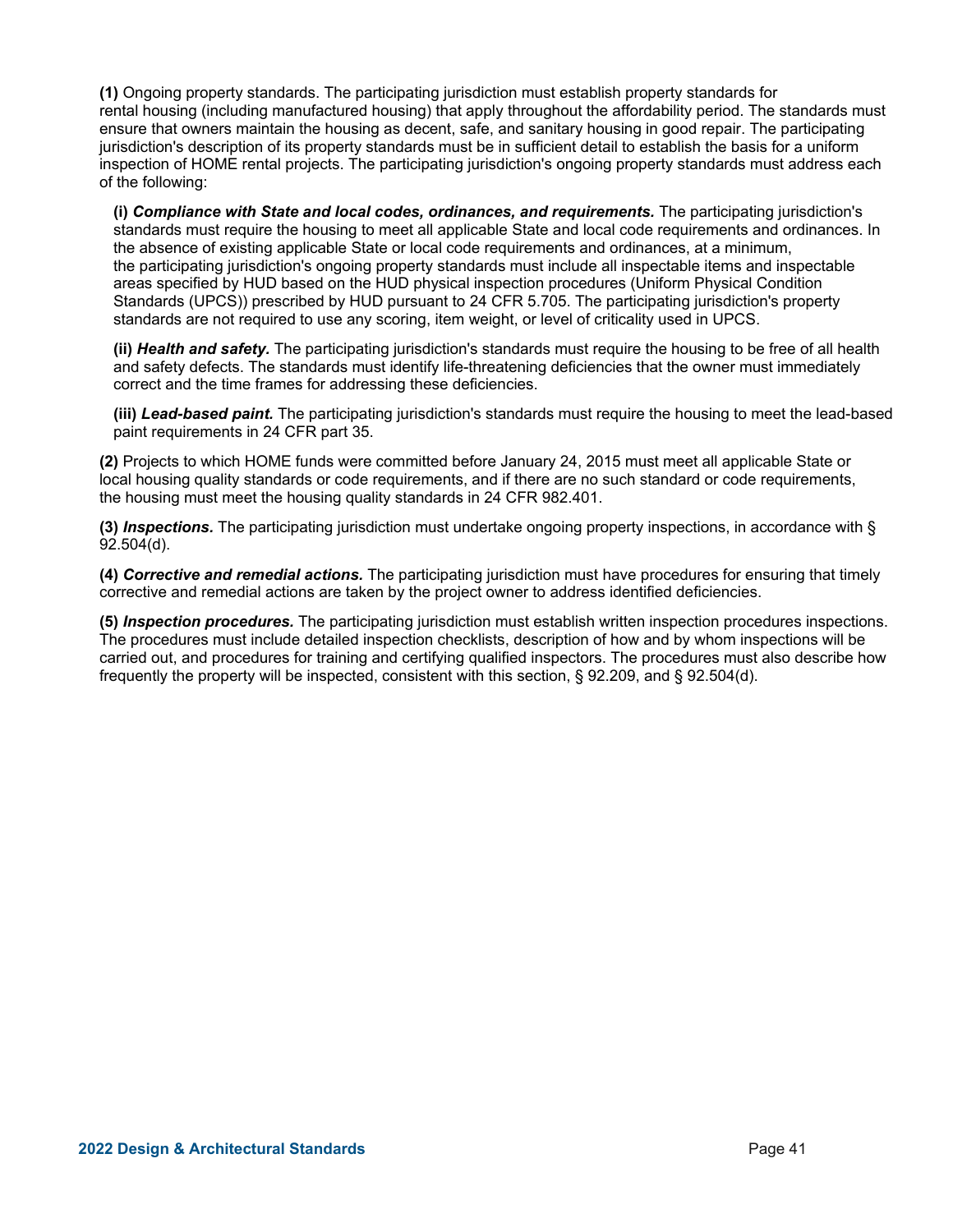# **APPENDIX E: NHTF PROPERTY STANDARDS**

In addition to the Standards outlined in the DAS, for all projects receiving NHTF funds the following provisions will be applicable as per **24 CFR § 93.301**.

## **§ 93.301 Property standards.**

## **(a)** *New construction projects.*

**(1)** State and local codes, ordinances, and zoning requirements. Housing that is newly constructed with HTF funds must meet all applicable State and local codes, ordinances, and zoning requirements. HTF-assisted new construction projects must meet State or local residential and building codes, as applicable or, in the absence of a State or local building code, the International Residential Code or International Building Code (as applicable to the type of housing) of the International Code Council. The housing must meet the applicable requirements upon project completion.

**(2)** *HUD requirements.* All new construction projects must also meet the requirements described in this paragraph:

**(i)** *Accessibility.* The housing must meet the accessibility requirements of 24 CFR part 8, which implements section 504 of the Rehabilitation Act of 1973 (29 U.S.C. 794), and Titles II and III of the Americans with Disabilities Act (42 U.S.C. 12131-12189) implemented at 28 CFR parts 35 and 36, as applicable. "Covered multifamily dwellings," as defined at 24 CFR 100.201, must also meet the design and construction requirements at 24 CFR 100.205, which implements the Fair Housing Act (42 U.S.C. 3601-3619).

**(ii)** *Energy efficiency.*The housing must meet the energy efficiency standards established pursuant to section 109 of the Cranston-Gonzalez National Affordable Housing Act (42 U.S.C. 12709).

**(iii)** *Disaster mitigation.* Where relevant, the housing must be constructed to mitigate the impact of potential disasters (e.g., earthquakes, hurricanes, flooding, and wildfires), in accordance with State and local codes, ordinances, or other State and local requirements, or such other requirements as HUD may establish.

**(iv)** *Written cost estimates, construction contracts, and construction documents.* The grantee must ensure the construction contract(s) and construction documents describe the work to be undertaken in adequate detail so that inspections can be conducted. The grantee must review and approve written cost estimates for construction and determine that costs are reasonable.

**(v)** *Construction progress inspections.* The grantee must conduct progress and final inspections of construction to ensure that work is done in accordance with the applicable codes, the construction contract, and construction documents.

**(vi)** *Broadband infrastructure.* For new commitments made after January 19, 2017 for a new construction housing project of a building with more than 4 rental units, the construction must include installation of broadband infrastructure, as this term is defined in 24 CFR 5.100, except where the grantee determines and, in accordance with § 93.407(a)(2)(iv), documents the determination that:

**(A)** The location of the new construction makes installation of broadband infrastructure infeasible; or

**(B)** The cost of installing broadband infrastructure would result in a fundamental alteration in the nature of its program or activity or in an undue financial burden.

**(b)** *Rehabilitation projects.* All rehabilitation that is performed using HTF funds must meet the requirements of this paragraph (b).

**(1)** *Rehabilitation standards.* The grantee must establish rehabilitation standards for all HTFassisted housing rehabilitation activities that set forth the requirements that the housing must meet upon project completion. The grantee's description of its standards must be in sufficient detail to determine the required rehabilitation work including methods and materials. The standards may refer to applicable codes or they may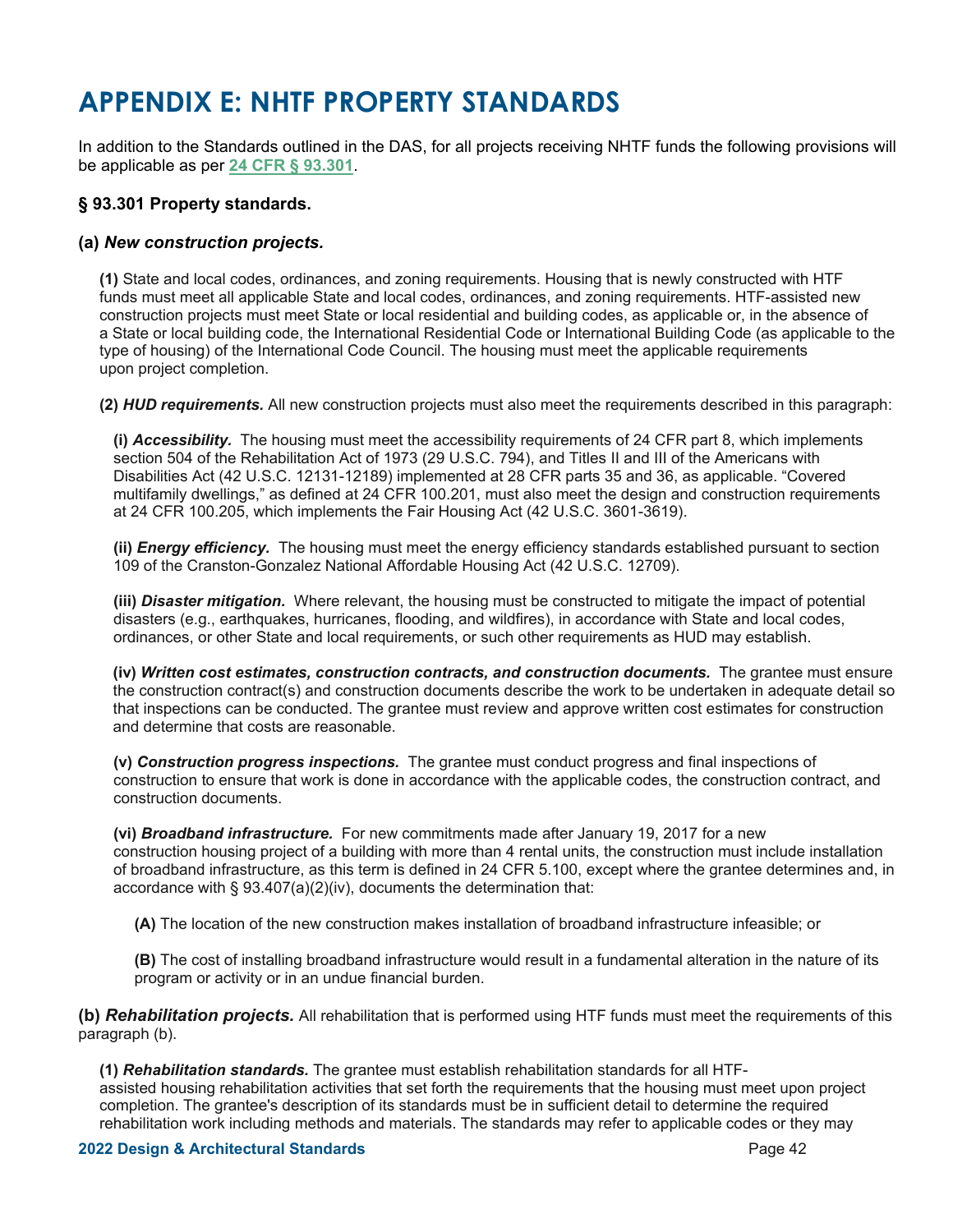establish requirements that exceed the minimum requirements of the codes. The rehabilitation standards must address each of the following:

**(i)** *Health and safety.* The grantee's standards must identify life-threatening deficiencies that must be addressed immediately if the housing is occupied.

**(ii)** *Major systems.* Major systems are: structural support; roofing; cladding and weatherproofing (e.g., windows, doors, siding, gutters); plumbing; electrical; and heating, ventilation, and air conditioning. For rental housing, the grantee's standards must require the grantee to estimate (based on age and condition) the remaining useful life of these systems, upon project completion of each major system. For multifamily housing projects of 26 units or more, the grantee's standards must require the grantee to determine the useful life of major systems through a capital needs assessment of the project. For rental housing, if the remaining useful life of one or more major system is less than the applicable period of affordability, the grantee's standards must require the grantee to ensure that a replacement reserve is established and monthly payments are made to the reserve that are adequate to repair or replace the systems as needed. For homeownership housing, the grantee's standards must require, upon project completion, each of the major systems to have a remaining useful life for a minimum of 5 years or for such longer period specified by grantee, or the major systems must be rehabilitated or replaced as part of the rehabilitation work.

**(iii)** *Lead-based paint.*The grantee's standards must require the housing to meet the lead-based paint requirements at 24 CFR part 35.

**(iv)** *Accessibility.* The grantee's standards must require the housing to meet the accessibility requirements in 24 CFR part 8, which implements section 504 of the Rehabilitation Act of 1973 (29 U.S.C. 794), and Titles II and III of the Americans with Disabilities Act (42 U.S.C. 12131-12189) implemented at 28 CFR parts 35 and 36, as applicable. "Covered multifamily dwellings," as defined at 24 CFR 100.201, must also meet the design and construction requirements at 24 CFR 100.205, which implements the Fair Housing Act (42 U.S.C. 3601-3619). Rehabilitation may include improvements that are not required by regulation or statute that permit use by a person with disabilities.

(v) [Reserved].

**(vi)** *Disaster mitigation.* Where relevant, the grantee's standards must require the housing to be improved to mitigate the impact of potential disasters (e.g., earthquake, hurricanes, flooding, and wildfires) in accordance with State and local codes, ordinances, and requirements, or such other requirements as HUD may establish.

**(vii)** *State and local codes, ordinances, and zoning requirements.*The grantee's standards must require the housing to meet all applicable State and local codes, ordinances, and requirements or, in the absence of a State or local building code, the International Existing Building Code of the International Code Council.

**(viii)** *Uniform Physical Condition Standards.* The standards of the grantee must be such that, upon completion, the HTF-assisted project and units will be decent, safe, sanitary, and in good repair as described in 24 CFR 5.703. HUD will establish the minimum deficiencies that must be corrected under the grantee's rehabilitation standards based on inspectable items and inspected areas from HUD-prescribed physical inspection procedures (Uniform Physical Conditions Standards) pursuant to 24 CFR 5.705.

**(ix)** *Capital Needs Assessments.* For multifamily rental housing projects of 26 or more total units, the grantee must determine all work that will be performed in the rehabilitation of the housing and the long-term physical needs of the project through a capital needs assessment of the project.

**(x)** *Broadband infrastructure.* For new commitments made after January 19, 2017 for a substantial rehabilitation project of a building with more than 4 rental units, any substantial rehabilitation, as defined in 24 CFR 5.100, must provide for installation of broadband infrastructure, as this term is also defined in 24 CFR 5.100, except where the grantee determines and, in accordance with § 93.407(a)(2)(iv), documents the determination that:

**(A)** The location of the substantial rehabilitation makes installation of broadband infrastructure infeasible;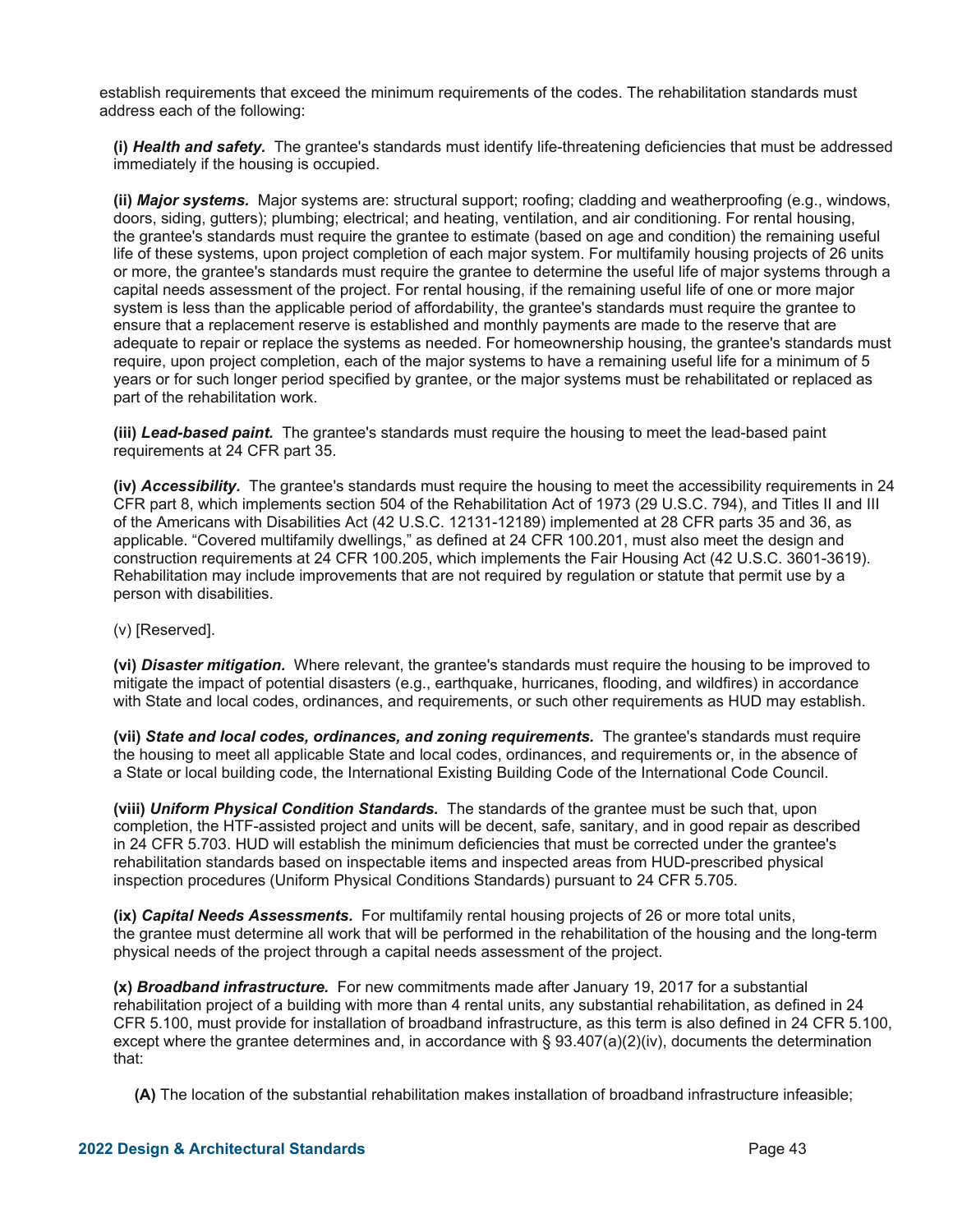**(B)** The cost of installing broadband infrastructure would result in a fundamental alteration in the nature of its program or activity or in an undue financial burden; or

**(C)** The structure of the housing to be substantially rehabilitated makes installation of broadband infrastructure infeasible.

**(2)** *Construction documents and cost estimates.* The grantee must ensure that the work to be undertaken will meet the grantee's rehabilitation standards. The construction documents (i.e., written scope of work to be performed) must be in sufficient detail to establish the basis for a uniform inspection of the housing to determine compliance with the grantee's standards. The grantee must review and approve a written cost estimate for rehabilitation after determining that costs are reasonable.

**(3)** *Frequency of inspections.* The grantee must conduct an initial property inspection to identify the deficiencies that must be addressed. The grantee must conduct progress and final inspections to determine that work was done in accordance with work write-ups.

## **(c)** *Acquisition of standard housing.*

**(1)** Existing housing that is acquired with HTF assistance for rental housing, and that was newly constructed or rehabilitated less than 12 months before the date of commitment of HTF funds, must meet the property standards of paragraph (a) or paragraph (b) of this section, as applicable, for new construction and rehabilitation projects. The grantee must document this compliance based upon a review of approved building plans and Certificates of Occupancy, and an inspection that is conducted no earlier than 90 calendar days before the date of commitment of HTF assistance.

**(2)** All other existing housing that is acquired with HTF assistance for rental housing must meet the rehabilitation property standards requirements of paragraph (b) of this section. The grantee must document this compliance based upon an inspection that is conducted no earlier than 90 calendar days before the date of commitment of HTF assistance. If the property does not meet these standards, HTF funds cannot be used to acquire the property unless it is rehabilitated to meet the standards of paragraph (b) of this section.

**(3)** Existing housing that is acquired for homeownership (e.g., down payment assistance) must be decent, safe, sanitary, and in good repair. The grantee must establish standards to determine that the housing is decent, safe, sanitary, and in good repair. At minimum, the standards must provide that the housing meets all applicable State and local standards and code requirements and the housing does not contain the specific deficiencies proscribed by HUD based on the applicable inspectable items and inspected areas in HUD-prescribed physical inspection procedures (Uniform Physical Condition Standards) issued pursuant to 24 CFR 5.705. The grantee must inspect the housing and document this compliance based upon an inspection that is conducted no earlier than 90 calendar days before the date of commitment of HTF assistance. If the housing does not meet these standards, the housing must be rehabilitated to meet the standards of this paragraph (c)(3) or it cannot be assisted with HTF funds.

## **(d)** *Manufactured housing.*

Construction of all manufactured housing (including manufactured housing that replaces an existing substandard unit under the definition of "reconstruction") must meet the Manufactured Home Construction and Safety Standards codified at 24 CFR part 3280. These standards preempt State and local codes which are not identical to the Federal standards for the new construction of manufactured housing. The grantees providing HTF funds to assist manufactured housing units must comply with applicable State and local laws or codes. In the absence of such laws or codes, the installation must comply with the manufacturer's written instructions for installation of manufactured housing units.

All new manufactured housing and all manufactured housing that replaces an existing substandard unit under the definition of "reconstruction" must be on a permanent foundation that meets the requirements for foundation systems as set forth in 24 CFR 203.43f(c)(i). All new manufactured housing (and all manufactured housing that replaces an existing substandard unit under the definition of "reconstruction") must, at the time of project completion, be connected to permanent utility hook-ups and be located on land that is owned by the manufactured housing unit owner or land for which the manufactured housing owner has a lease for a period at least equal to the applicable period of affordability.

#### **2022 Design & Architectural Standards** Page 44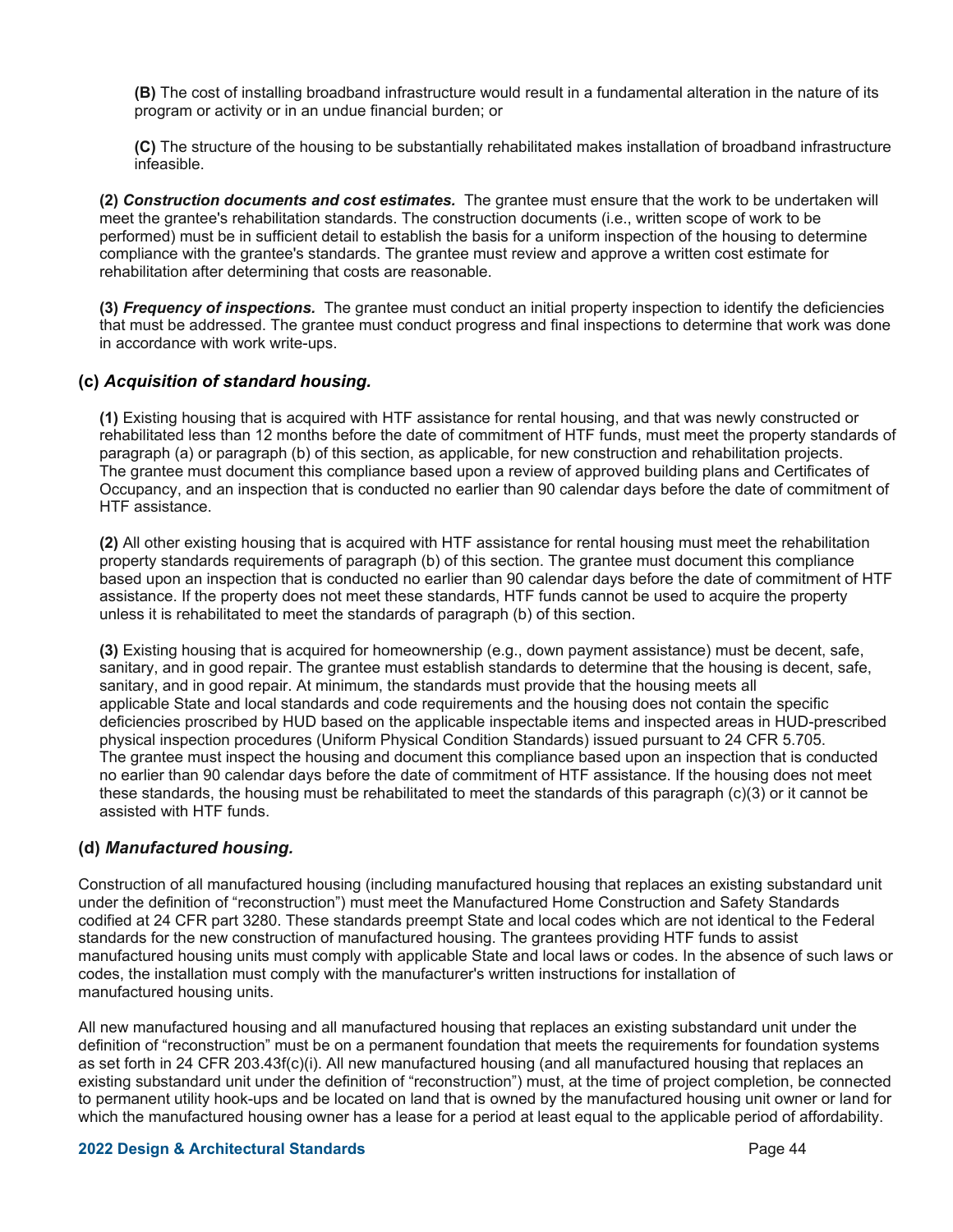In HTF-funded rehabilitation of existing manufactured housing the foundation and anchoring must meet all applicable State and local codes, ordinances, and requirements or in the absence of local or State codes, the Model Manufactured Home Installation Standards at 24 CFR part 3285. Manufactured housing that is rehabilitated using HTF funds must meet the property standards requirements in paragraph (b) of this section, as applicable. The grantee must document this compliance in accordance with inspection procedures that the grantee has established pursuant to § 92.301, as applicable.

## **(e)** *Ongoing property condition standards: Rental housing.*

**(1)** *Ongoing property standards.* The grantee must establish property standards for rental housing (including manufactured housing) that apply throughout the affordability period. The standards must ensure that owners maintain the housing as decent, safe, and sanitary housing in good repair. The grantee's description of its property standards must be in sufficient detail to establish the basis for a uniform inspection of HTF rental projects. The grantee's ongoing property standards must address each of the following:

**(i)** At a minimum, the grantee's ongoing property standards must include all inspectable items and inspectable areas specified by HUD based on the HUD physical inspection procedures (Uniform Physical Condition Standards (UPCS)) prescribed by HUD pursuant to 24 CFR 5.705.

**(ii)** *Health and safety.* The grantee's standards must require the housing to be free of all health and safety defects. The standards must identify life-threatening deficiencies that the owner must immediately correct and the time frames for addressing these deficiencies.

**(iii)** *Lead-based paint.* The grantee's standards must require the housing to meet the lead-based paint requirements in 24 CFR part 35.

**(2)** *Inspections.* The grantee must undertake ongoing property inspections, in accordance with § 93.404.

**(3)** *Corrective and remedial actions.*The grantee must have procedures for ensuring that timely corrective and remedial actions are taken by the project owner to address identified deficiencies.

**(4)** *Inspection procedures.* The grantee must establish written inspection procedures. The procedures must include detailed inspection checklists, description of how and by whom inspections will be carried out, and procedures for training and certifying qualified inspectors. The procedures must also describe how frequently the property will be inspected, consistent with section § 93.404(d).

## **(f)** *Environmental provisions.*

#### **(1)** *New construction projects environmental requirements*

**(i)** *Historic preservation* - **(A)** *Standards.*The project activities (including demolition) must not be performed on properties that are either listed in or determined eligible for listing in the National Register of Historic Places, unless the project activities meet the *Secretary of the Interior's Standards for Rehabilitation,* either as certified through the Federal and/or State historic rehabilitation tax credit programs or as verified by someone that meets the relevant *Secretary of the Interior's Professional Qualification Standards;*

**(B)** *Archaeological resources.* If archaeological resources or human remains are discovered on the project site during construction, the grantee must consult with affected tribes and/or descendant communities and comply with the Native American Graves Protection and Repatriation Act (25 U.S.C. 3001- 3013), State law and/or local ordinance (e.g., State unmarked burial law).

**(ii)** *Farmland.* Project activities must not result in the conversion of unique, prime, or statewide or locally significant agricultural properties to urban uses.

**(iii)** *Airport zones.* Projects are not permitted within the runway protection zones of civilian airports, or the clear zones or accident potential zones of military airfields.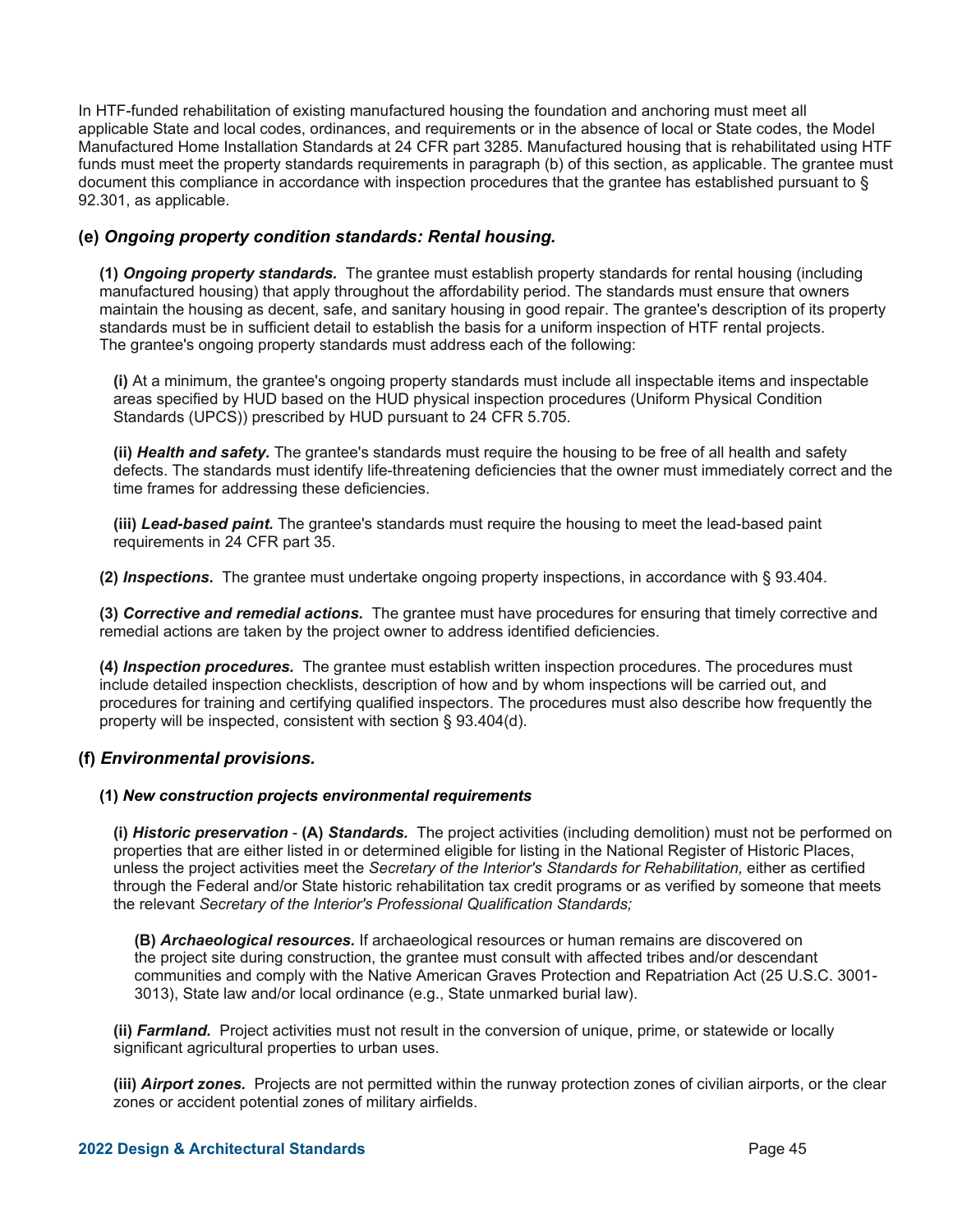*(iv) Coastal Barrier Resource System.* No **projects** may be assisted in Coastal Barrier Resource System (CBRS) units. CBRS units are mapped and available from the U.S. Fish and Wildlife Service.

*(v) Coastal zone management.* Development must be consistent with the appropriate **State** coastal zone management plan. Plans are available from the local coastal zone management agency.

**(vi)** *Floodplains.* Except as modified below, definitions for terms used below can be found at 24 CFR part 55.

**(A)** Construction and other activities in the 100-year floodplain are to be avoided when practicable. If there are no practicable alternatives to new construction or substantial improvement in the 100-year floodplain, the structure must be elevated at least the base flood elevation (BFE) or flood proofed to one foot above the BFE. Elevated and flood proofed buildings must adhere to National Flood Insurance Program standards. The primary sources of floodplain data are Federal Emergency Management Agency (FEMA) Flood Insurance Rate Maps (FIRMs). When FEMA provides interim flood hazard data, such as Advisory Base Flood Elevations (ABFE) or preliminary maps or studies, the latest of these sources must be used.

**(B)** No HTF assistance may be approved with respect to:

**(1)** Any action, other than a functionally dependent use, located in a floodway;

**(2)** Any new construction critical action located in a coastal high hazard area, 100- or 500-year floodplain; or

**(3)** Any non-critical new construction action in a coastal high hazard area, unless the action is reconstruction following destruction caused by a disaster and is designed for location in a coastal high hazard area consistent with the FEMA National Flood Insurance Program requirements for V-Zones.

#### **(vii)** *Wetlands.*

**(A)** No draining, dredging, channelizing, filling, diking, impounding, or related grading activities are to be performed in wetlands. No activities, structures, or facilities funded under this program are to adversely impact a wetland.

**(B)** A wetland means those areas that are inundated by surface or ground water with a frequency sufficient to support, and under normal circumstances, does or would support a prevalence of vegetative or aquatic life that requires saturated or seasonally saturated soil conditions for growth and reproduction. Wetlands generally include swamps, marshes, bogs, and similar areas such as sloughs, potholes, wet meadows, river overflows, mud flats, and natural ponds. This definition includes those wetland areas separated from their natural supply of water as a result of activities, such as the construction of structural flood protection methods or solid-fill road beds, or mineral extraction and navigation improvements. This definition is independent of the definition of jurisdictional wetland used by the U. S. Army Corps of Engineers under section 404 of the Clean Water Act (33 U.S.C. 1251 et seq.).

**(viii)** *Explosives and hazards.* Projects must be in compliance with the standards for acceptable separation distance, as set forth at 24 CFR part 51, subpart C.

**(ix)** *Contamination.* All properties assisted with HTF funds must be free of hazardous materials, contamination, toxic chemicals and gases, and radioactive substances, where a hazard could affect the health and safety of occupants or conflict with the intended use of the property.

**(A)** All proposed multifamily (more than four housing units) HTF projects require a Phase I Environmental Site Assessment (ESA-ASTM). If the Phase I ESA identifies recognized environmental concerns (RECs), a Phase II (ESA-ASTM) will be required. ASTM reports must be prepared in accordance with the most current ASTM standard. Single family housing does not require a Phase I ESA.

**(B)** HTF projects must avoid sites located within 0.25 miles of a Superfund or CERCLIS (Comprehensive Environmental Response, Compensation, and Liability Information System) site or other contaminated site reported to Federal, State, or local authorities without a statement in writing from the U.S. Environmental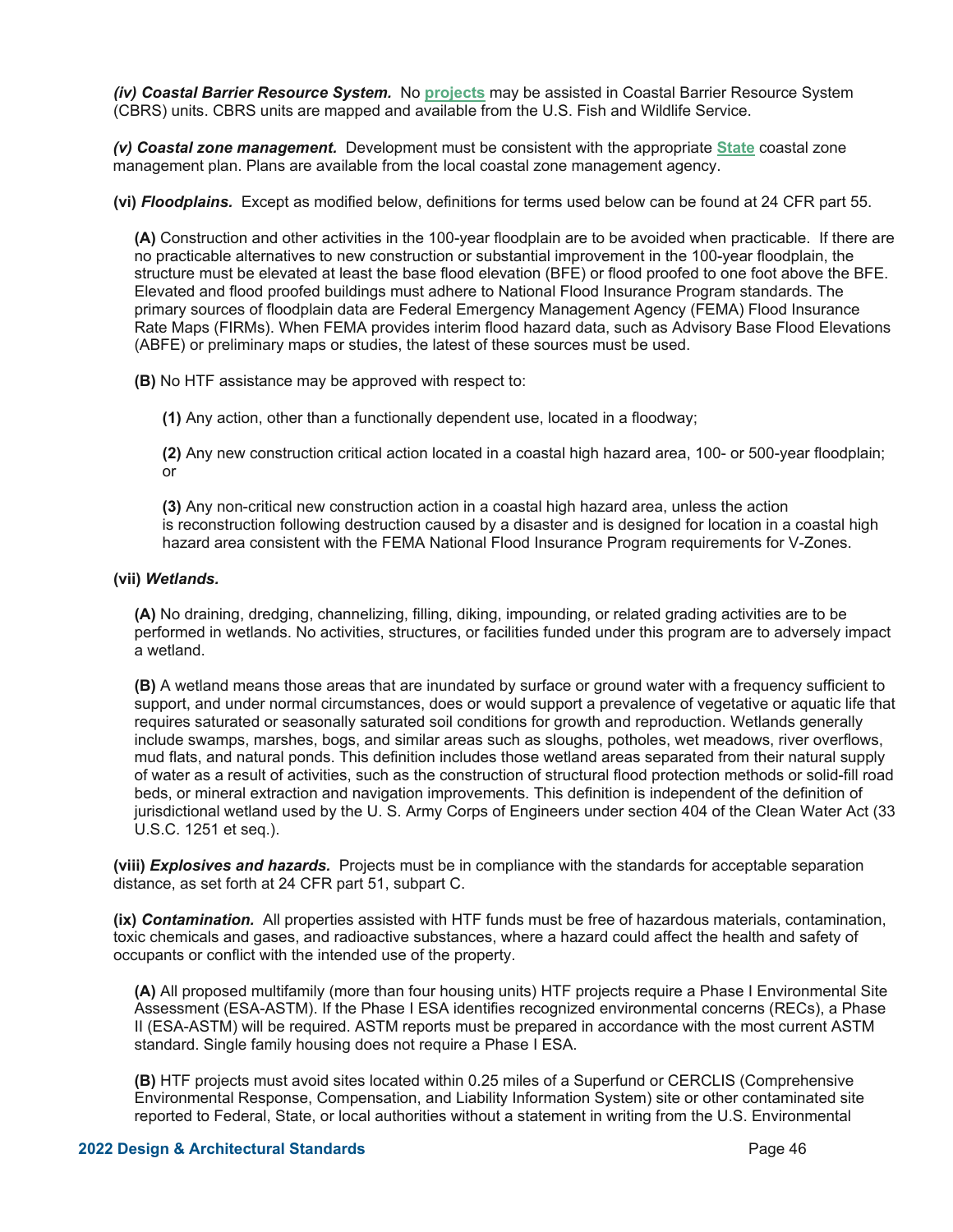Protection Agency (EPA) or the appropriate State agency that there is no hazard that could affect the health and safety of the occupants or conflict with the intended use of the property.

**(x)** *Noise.*

**(A)** Internal noise levels: All activities will be developed to ensure an interior noise level of no more than 45 decibels (dB).

**(B)** External noise levels:

**(1)** Project sites exposed to less than or equal to 65 dB of environmental noise are acceptable.

**(2)** Sites between 65 dB and less than 75 dB are acceptable with mitigation (e.g., noise walls, careful site planning) that result in an interior standard of 45 dB.

**(3)** Locations with environmental noise levels of 75 dB or greater may not have noise sensitive outdoor uses (e.g., picnic areas, tot lots, balconies, or patios) and require sound attenuation in the building shell to achieve the 45 dB interior standard.

**(xi)** *Endangered species.* The grantee must avoid all actions which could jeopardize the continued existence of any endangered or threatened species, as designated by the U.S. Fish and Wildlife Service or National Marine Fisheries Service, or would result in the destruction or adversely modify the designated critical habitat of such species.

**(xii)** *Wild and scenic rivers.* The grantee must avoid activities that are inconsistent with conservation easements, land-use protections, and restrictions adjacent to wild and scenic rivers, as designated/listed by the Departments of Agriculture or Interior. Maps for the National Wild and Scenic Rivers System are available at the governing departments.

**(xiii)** *Safe drinking water.* Projects with a potable water system must use only lead-free pipes, solder, and flux.

**(xiv)** *Sole-source aquifers.* Project activities should avoid sites and activities that have the potential to contaminate sole source aquifer areas (SSAs). EPA defines a sole or principal source aquifer as an aquifer that supplies at least 50 percent of the drinking water consumed in the area overlying the aquifer. If the project overlies an SSA, EPA must review the project. EPA review is designed to reduce the risk of ground water contamination that could pose a health hazard to those who use it.

#### **(2)** *Rehabilitation projects environmental requirements*.

#### *(i) Historic preservation.*

**(A)** The project activities (including demolition) must not be performed on properties that are either listed in or determined eligible for listing in the National Register of Historic Places, unless the project activities meet the *Secretary of the Interior's Standards for Rehabilitation,* either as certified through the Federal and/or State historic rehabilitation tax credit programs or as verified by someone that meets the relevant *Secretary of the Interior's Professional Qualification Standards;*

**(B)** *Archaeological resources.* If archaeological resources or human remains are discovered on the project site during construction or rehabilitation, the grantee must consult with affected tribes and/or descendant communities and comply with the Native American Graves Protection and Repatriation Act (25 U.S.C. 3001-3013), State law, and/or local ordinance (*e.g.,* State unmarked burial law).

**(ii)** *Farmland.* Project activities must not result in the conversion of unique, prime, or locally significant agricultural properties to urban uses.

**(iii)** *Airport zones.* Projects are not permitted within the runway protection zones of civilian airports, or the clear zones or accident potential zones of military airfields.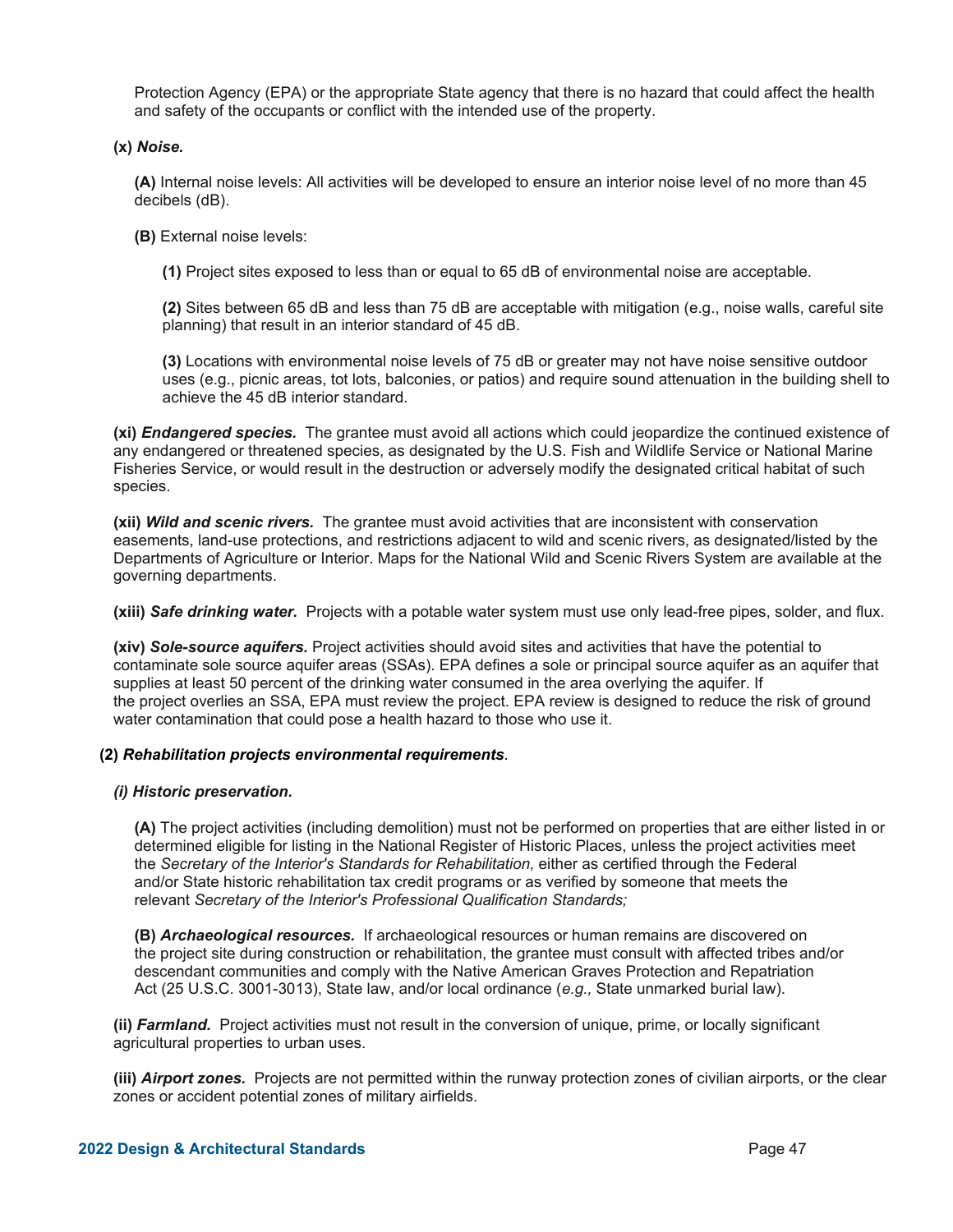**(iv)** *Coastal Barrier Resource System.* No projects may be assisted in Coastal Barrier Resource System (CBRS) units. CBRS units are mapped and available from the U.S. Fish and Wildlife Service.

**(v)** *Coastal zone management.* Development must be consistent with the appropriate State coastal zone management plan. Plans are available from the local coastal zone management agency.

**(vi)** *Floodplains.* Except as modified below, definitions for terms used below can be found at 24 CFR part 55.

**(A)** Construction and other activities in the 100-year floodplain are to be avoided when practicable. If there are no practicable alternatives to new construction or substantial improvement in the 100-year floodplain, the structure must be elevated at least to the base flood elevation (BFE) or floodproofed to one foot above the BFE. Elevated and floodproofed buildings must adhere to National Flood Insurance Program standards. The primary sources of floodplain data are Federal Emergency Management Agency (FEMA) Flood Insurance Rate Maps (FIRMS). When FEMA provides interim flood hazard data, such as Advisory Base Flood Elevations (ABFE) or preliminary maps or studies, the latest of these sources must be used.

**(B)** No HTF assistance may be approved with respect to:

**(1)** Any action, other than functionally dependent uses, located in a floodway;

**(2)** Any critical action located in a coastal high hazard area, 100- or 500-year floodplain; or

**(3)** Any non-critical action located in a coastal high hazard area, unless the action is designed for location in a coastal high hazard area consistent with the FEMA National Flood Insurance Program requirements for V-Zones. "Any non-critical action in a coastal high hazard area, unless the action is reconstruction following destruction caused by a disaster and is designed for location in a coastal high hazard area consistent with the FEMA National Flood Insurance Program requirements for V-Zones."

**(vii)** *Wetlands.* No rehabilitation of existing properties that expands the footprint into a wetland is allowed. A wetland means those areas that are inundated by surface or ground water with a frequency sufficient to support, and under normal circumstances, does or would support a prevalence of vegetative or aquatic life that requires saturated or seasonally saturated soil conditions for growth and reproduction. Wetlands generally include swamps, marshes, bogs, and similar areas such as sloughs, potholes, wet meadows, river overflows, mud flats, and natural ponds. This definition includes those wetland areas separated from their natural supply of water as a result of activities such as the construction of structural flood protection methods or solid-fill road beds and activities such as mineral extraction and navigation improvements. This definition is independent of the definition of jurisdictional wetland used by the U.S. Army Corps of Engineers under section 404 of the Clean Water Act (33 U.S.C. 1251 *et seq.*).

**(viii)** *Explosives and hazards.* If the rehabilitation of the building increases the number of dwelling units, then the project must be in compliance with the standards for acceptable separation distance as set forth at 24 CFR part 51, subpart C.

**(ix)** *Contamination.* All properties assisted with HTF funds must be free of hazardous materials, contamination, toxic chemicals and gases, and radioactive substances, where a hazard could affect the health and safety of occupants or conflict with the intended use of the property:

**(A)** All proposed multifamily (more than four housing units) HTF project activities require a Phase I Environmental Site Assessment (ESA - ASTM). If the Phase I ESA identifies recognized environmental concerns (RECs), a Phase II (ESA-ASTM) will be required. ASTM reports must be prepared in accordance with the most current ASTM standard. Single family housing does not require a Phase I ESA.

**(B)** HTF projects must avoid sites located within 0.25 miles of a Superfund or CERCLIS (Comprehensive Environmental Response, Compensation, and Liability Information System) site or other contaminated site reported to Federal, State, or local authorities without a statement in writing from EPA or the appropriate State agency that there is no hazard that could affect the health and safety of the occupants or conflict with the intended utilization of the property.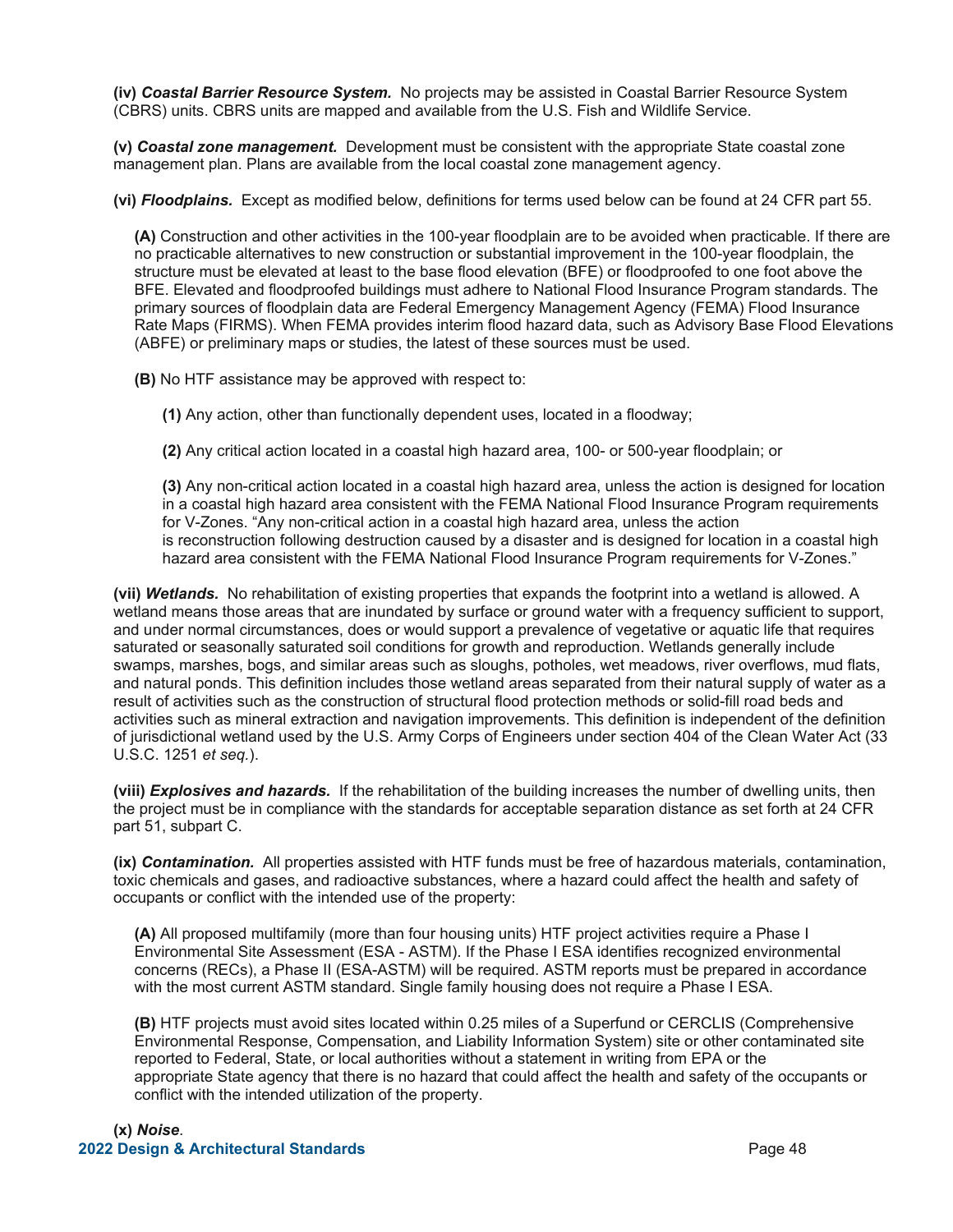**(A)** *Internal noise levels.* All activities will be developed to ensure an interior noise level of no more Than 45 decibels (dB).

**(B)** [Reserved].

#### **(xi)** *Endangered species.*

**(A)** The grantee must avoid all actions that could jeopardize the continued existence of any species designated by the U.S. Fish and Wildlife Service or National Marine Fisheries Service as endangered or threatened.

**(B)** The grantee must avoid all actions that adversely modify the critical habitat of such species.

**(xii)** *Wild and scenic rivers.* The grantee must avoid activities that are inconsistent with conservation easements, land-use protections, and restrictions adjacent to wild and scenic rivers, as designated/listed by the Departments of Agriculture and Interior. Maps for the National Wild and Scenic Rivers System are available at the governing departments.

**(xiii)** *Safe drinking water.* Projects with a potable water system must use only lead-free pipes, solder, and flux.

**(xiv)** *Sole-source aquifers.* Project activities should avoid sites and activities that have the potential to contaminate sole source aquifer areas (SSAs). The EPA defines a sole or principal source aquifer as an aquifer that supplies at least 50 percent of the drinking water consumed in the area overlying the aquifer. If the project overlies an SSA, the EPA must review the project. The EPA review is designed to reduce the risk of ground water contamination, which could pose a health hazard to those who use it.

#### **(3)** *Acquisition projects environmental requirements.*

**(i) (A)** Existing housing that is acquired with HTF funds, and has been newly constructed or rehabilitated less than 12 months before the commitment of HTF funds must meet the property standards at paragraph (f)(1) of this section.

**(B)** All other existing housing that is acquired with HTF assistance must meet the property standards requirements of paragraph (f)(2) of this section.

**(ii)** If under paragraph (f)(3)(i)(A) or paragraph (B) of this section, the property does not meet these standards, with the exception of the noise standards in paragraph (f)(2) of this section, HTF funds cannot be used to acquire the property.

**(4)** *Manufactured housing environmental requirements.* Manufactured housing is subject to the environmental standards in paragraph (f)(1) of this section for new construction or paragraph (f)(2) of this section for rehabilitation, as applicable. If an existing property does not meet these standards, HTF funds cannot be used to acquire the property unless it is rehabilitated to meet the standards in paragraph (f)(2), as applicable, with the exception of noise standards in paragraph (f)(2)(x).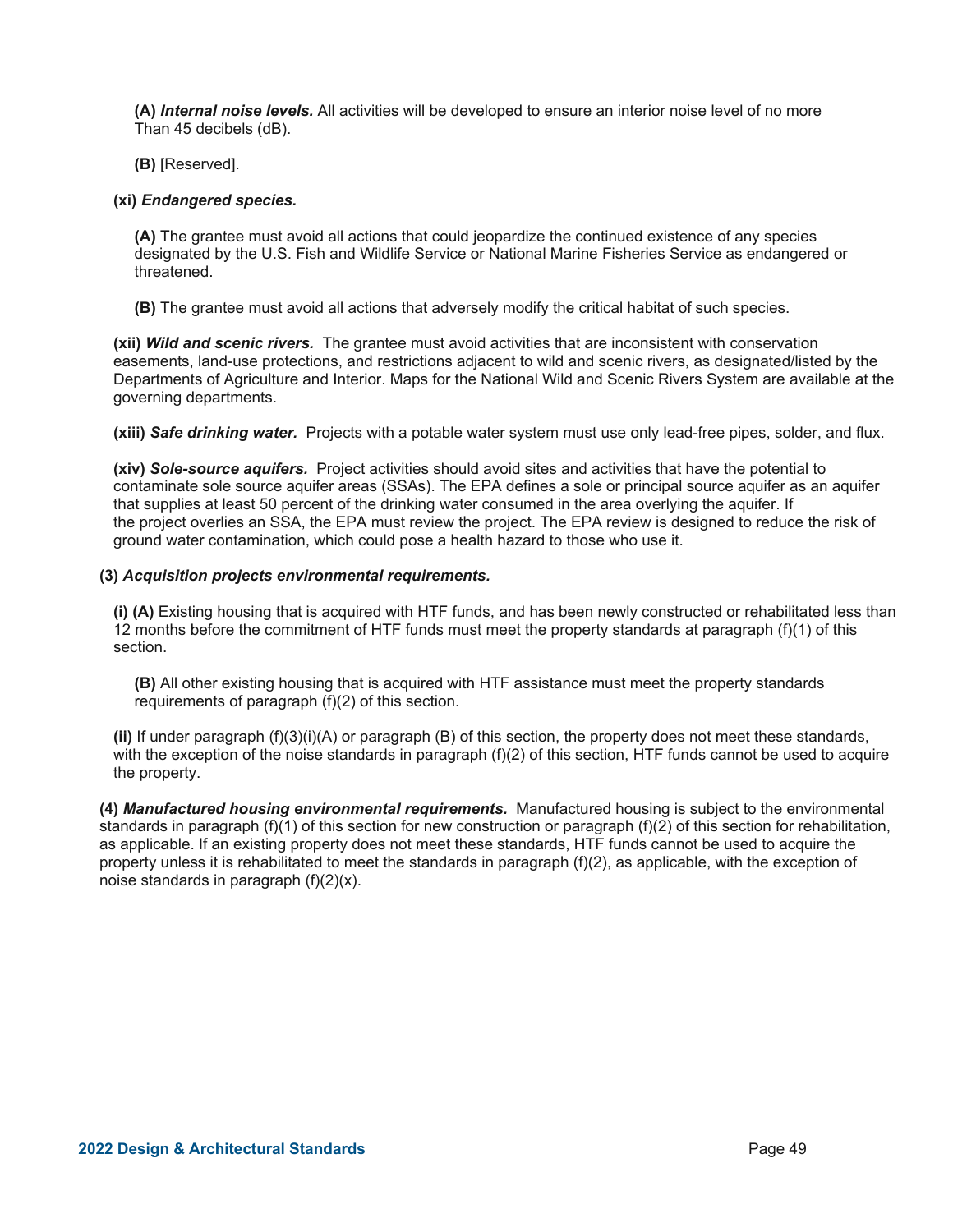# **APPENDIX F: CBDG-DR PROPERTY STANDARDS**

In addition to the Standards outlined in the DAS, for all projects receiving CDBG-DR funds the following provisions will be applicable as per **84 FR 5844**.

# **B. Housing and Related Floodplain Issues**

## **32. Housing-related eligibility waivers.**

*a. Green Building Standard for Replacement and New Construction of Residential Housing.* Grantees must meet the Green Building Standard in this subparagraph for: (i) All new construction of residential buildings and (ii) all replacement of substantially damaged residential buildings. Replacement of residential buildings may include reconstruction (i.e., demolishing and rebuilding a housing unit on the same lot in substantially the same manner) and may include changes to structural elements such as flooring systems, columns, or load bearing interior or exterior walls.

*b. Meaning of Green Building Standard.* For purposes of this notice, the Green Building Standard means the grantee will require that all construction covered by subparagraph a, above, meet an industry-recognized standard that has achieved certification under at least one of the following programs: (i) ENERGY STAR (Certified Homes or Multifamily High-Rise), (ii) Enterprise Green Communities, (iii) LEED (New Construction, Homes, Midrise, Existing Buildings Operations and Maintenance, or Neighborhood Development), (iv) ICC–700 National Green Building Standard, (v) EPA Indoor AirPlus (ENERGY STAR a prerequisite), or (vi) any other equivalent comprehensive green building program acceptable to HUD. Grantees must identify which Green Building Standard will be used in the program policies and procedures.

*c. Standards for rehabilitation of nonsubstantially damaged residential buildings.* For rehabilitation other than that described in subparagraph a, above, grantees must follow the guidelines specified in the HUD CPD Green Building Retrofit Checklist, available at **https://www.hudexchange.info/resource/3684/guidance-on-thecpdgreen-building-checklist/**. Grantees must apply these guidelines to the extent applicable to the rehabilitation work undertaken, including the use of mold resistant products when replacing surfaces such as drywall. When older or obsolete products are replaced as part of the rehabilitation work, rehabilitation is required to use ENERGY STAR-labeled, WaterSense-labeled, or Federal Energy Management Program (FEMP)-designated products and appliances. For example, if the furnace, air conditioner, windows, and appliances are replaced, the replacements must be ENERGY STAR-labeled or FEMP-designated products; WaterSense-labeled products (e.g., faucets, toilets, showerheads) must be used when water products are replaced. Rehabilitated housing may also implement measures recommended in a Physical Condition Assessment (PCA) or Green Physical Needs Assessment (GPNA).

#### *d. Implementation of green building standards.*

(i) For construction projects completed, underway, or under contract prior to the date that assistance is approved for the project, the grantee is encouraged to apply the applicable standards to the extent feasible, but the Green Building Standard is not required.

(ii) For specific required equipment or materials for which an ENERGY STAR- or WaterSense-labeled or FEMPdesignated product does not exist, the requirement to use such products does not apply.

*e. Elevation standards for new construction, repair of substantial damage, or substantial improvement.* The following elevation standards apply to new construction, repair of substantial damage, or substantial improvement of structures located in an area delineated as a flood hazard area or equivalent in FEMA's data source identified in 24 CFR 55.2(b)(1). All structures, defined at 44 CFR 59.1, designed principally for residential use and located in the 100-year (or 1 percent annual chance) floodplain that receive assistance for new construction, repair of substantial damage, or substantial improvement, as defined at 24 CFR 55.2(b)(10), must be elevated with the lowest floor, including the basement, at least two feet above the base flood elevation. Mixed-use structures with no dwelling